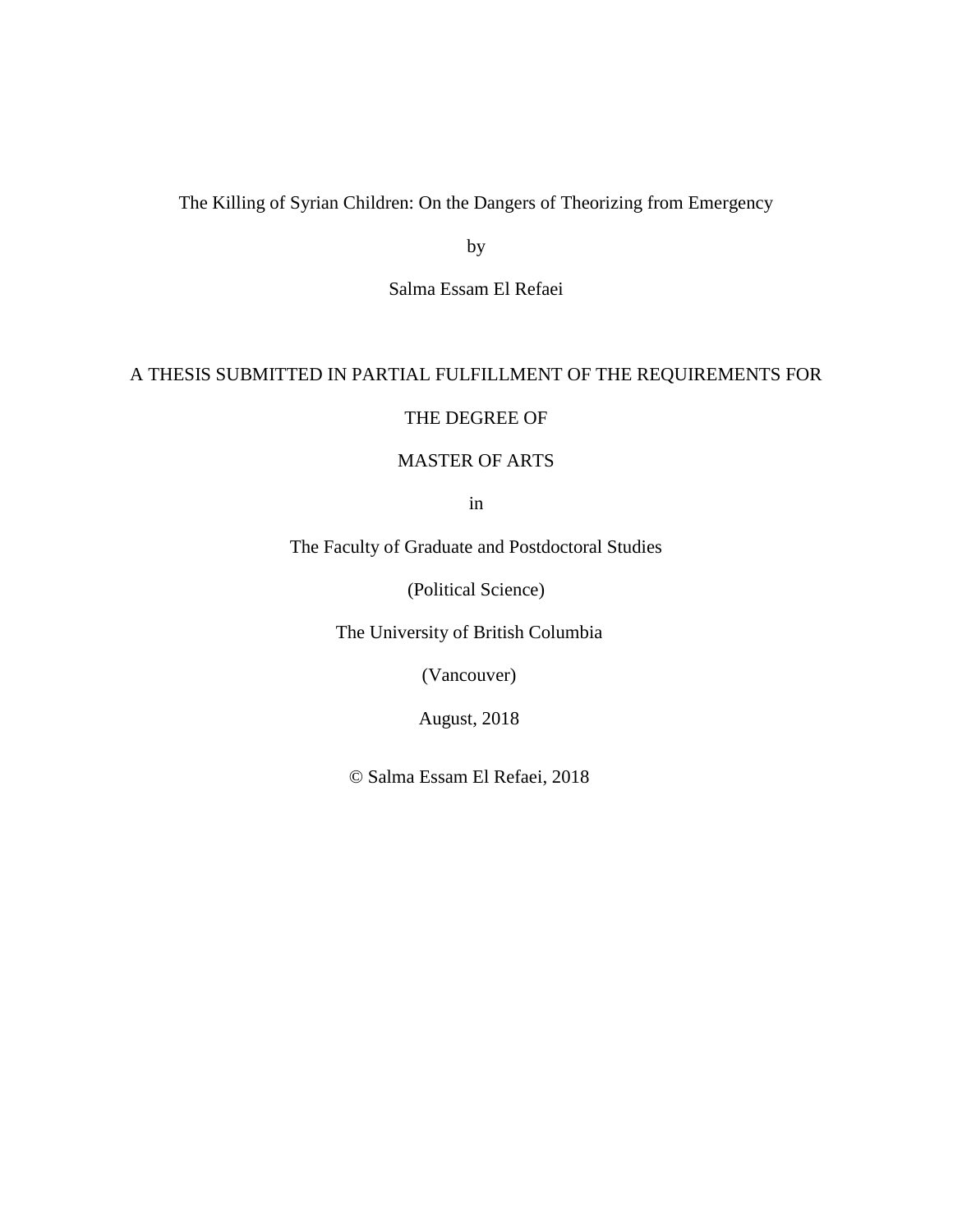The following individuals certify that they have read, and recommend to the Faculty of Graduate and Postdoctoral Studies for acceptance, a thesis/dissertation entitled:

# The Killing of Syrian Children: On the Dangers of Theorizing from Emergency

|                             | submitted by Salma Essam El Refaei | in partial fulfillment of the requirements<br>for |
|-----------------------------|------------------------------------|---------------------------------------------------|
|                             | the degree of Master of Arts       |                                                   |
| In                          | <b>Political Science</b>           |                                                   |
| <b>Examining Committee:</b> |                                    |                                                   |
| Dr. Erin Baines             |                                    |                                                   |
| Supervisor                  |                                    |                                                   |
| Dr. Pilar Riaño-Alcalá      |                                    |                                                   |
| <b>Additional Examiner</b>  |                                    |                                                   |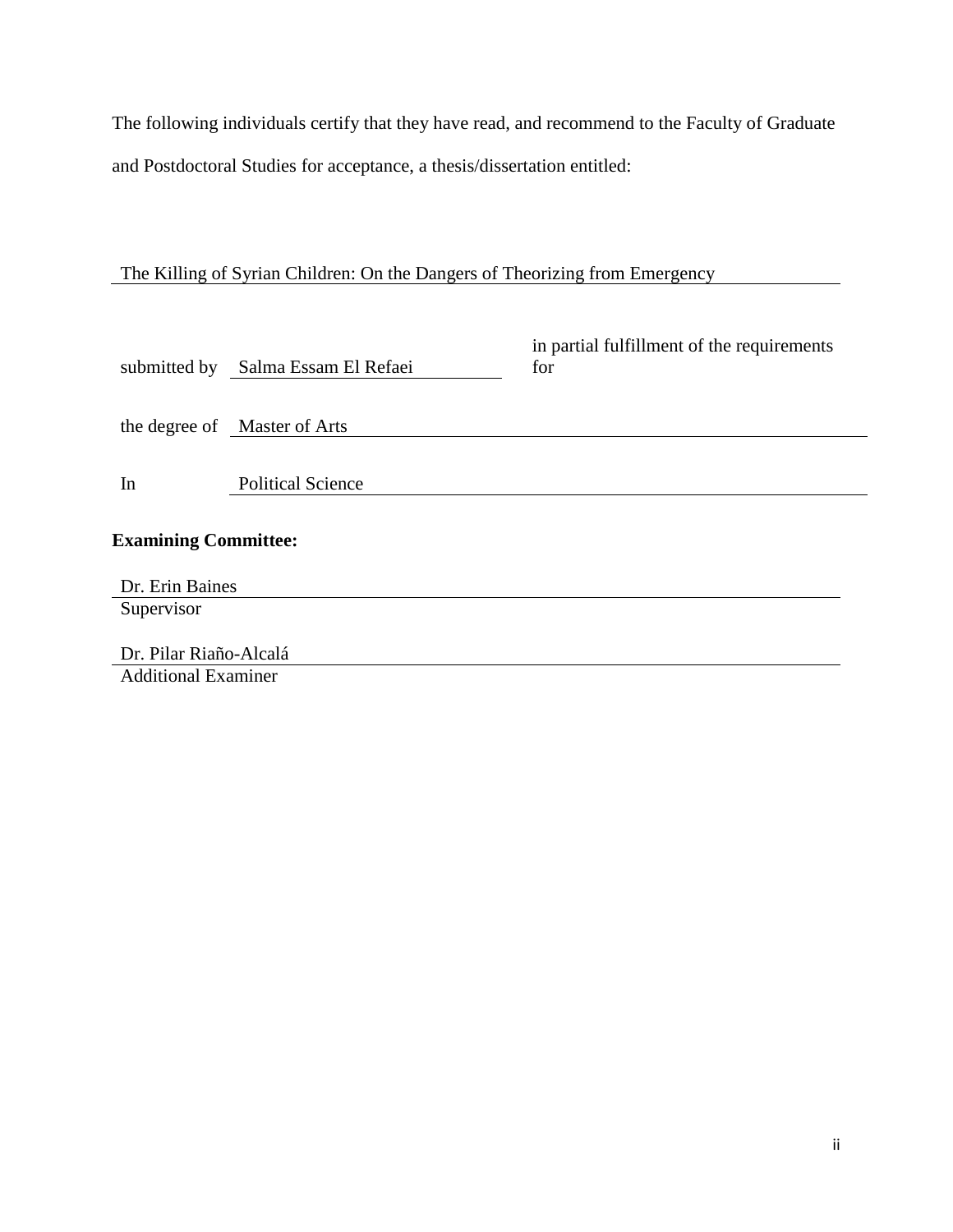## **Abstract**

 $\overline{\phantom{a}}$ 

How does theorizing from a state of emergency inform representations of Syrian refugee children? This thesis introduces a theoretical framework that brings into consideration Edward Said's *Orientalism*, Frantz Fanon's *The Wretched of the Earth* and *Black Skin, White Masks* and Giorgio Agamben's *Homo Sacer: Sovereign Power and Bare Life*. Through a reading of these texts, the thesis explores why it is essential for representation to "exceed the language and practices of security" and the emergency framework.<sup>1</sup> This thesis has a two-fold argument. First, I argue that the humanitarian discourse and the anti-refugee/immigrant discourse on Syrian refugees and children reincarnate a colonial approach and language to studying the Other. Resultantly, some of the circulated representations of the Syrian 'refugee crisis' either vilifies refugees collectively or overlooks their agency by romanticizing them. On one hand, these representations are then problematically employed to justify rigid border control measures; on the other, to legitimate humanitarianism as a response to the refugee crisis.<sup>2</sup> Secondly, I argue that theorizing from emergency results in "killing of [the] lives" that it sought to preserve, through a recourse to a colonial discourse that alienates Syrian children from their "way of life – life as it is lived" and relegates them to a zone of extinction.<sup>3</sup> To further demonstrate the presence of discontinuities between some of these representations and acts of resistance and reclamation that Syrian refugees and children engage in, I draw on stories and actions of war affected Syrian refugees, in documentary radio and social media campaigns.

<sup>1</sup> John Lechte and Saul Newman, *Agamben and the Politics of Human Rights* (Edinburgh: Edinburgh University Press Ltd, 2013), page 12.

<sup>&</sup>lt;sup>2</sup> Bronwyn Leebaw, *Judging state-sponsored violence, imagining political change* (Cambridge: Cambridge University Press, 2011) pages 6-7. Akm Ahsan Ullah, *Refugee Politics in the Middle East and North Africa* (Hamphsire: Palgrave Macmillan, 2014), page 63.

<sup>3</sup> Christine Sylvester, "Avoiding the 'killing' of lives: representations in academia and fiction" in *Studying the agency of being governed* ed Stina Hansson, Sofie Hellberg and Maria Stern (New York: Routledge, 2014), page 64. Lechte and Newman, *Agamben and the Politics of Human Rights,* page 143.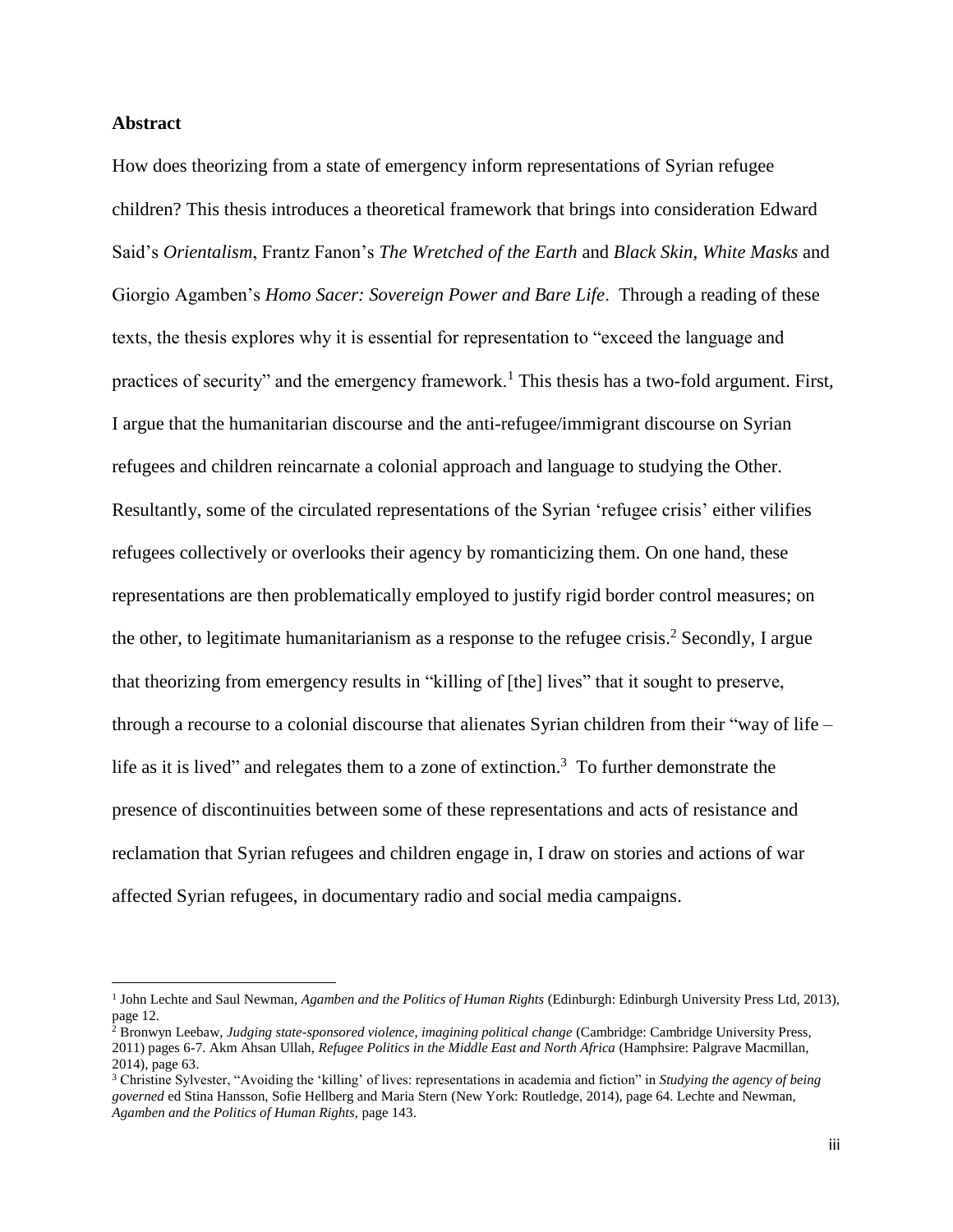## **Lay Summary**

 $\overline{\phantom{a}}$ 

When Alan Kurdi's story surfaced in 2015, the call to *do something* "about" Syrian children grew more urgent, drawing attention to the Syrian refugee "crisis." This call was motivated by either a fear of the perceived "chaos" Syrian refugees were causing or a genuine concern for their survival. As such, stories about Syrian refugees and children represented them only as victims or (potential) terrorists. These stories, told in a language of emergency, propelled its audience to either *do something* or bear the consequences of *doing nothing*. Yet these stories problematically represented Syrians as an undifferentiated group that the world had to either save or avoid. In this thesis, I argue that theorizing from emergency results in "killing of [the] lives" that it sought to preserve, through a recourse to a colonial discourse that alienates Syrian children from their "way of life" and relegates them to a zone of extinction.<sup>4</sup>

<sup>4</sup> Christine Sylvester, "Avoiding the 'killing' of lives: representations in academia and fiction" in *Studying the agency of being governed* (New York: Routledge, 2014), page 64. Lechte and Newman, *Agamben and the Politics of Human Rights,* page 143.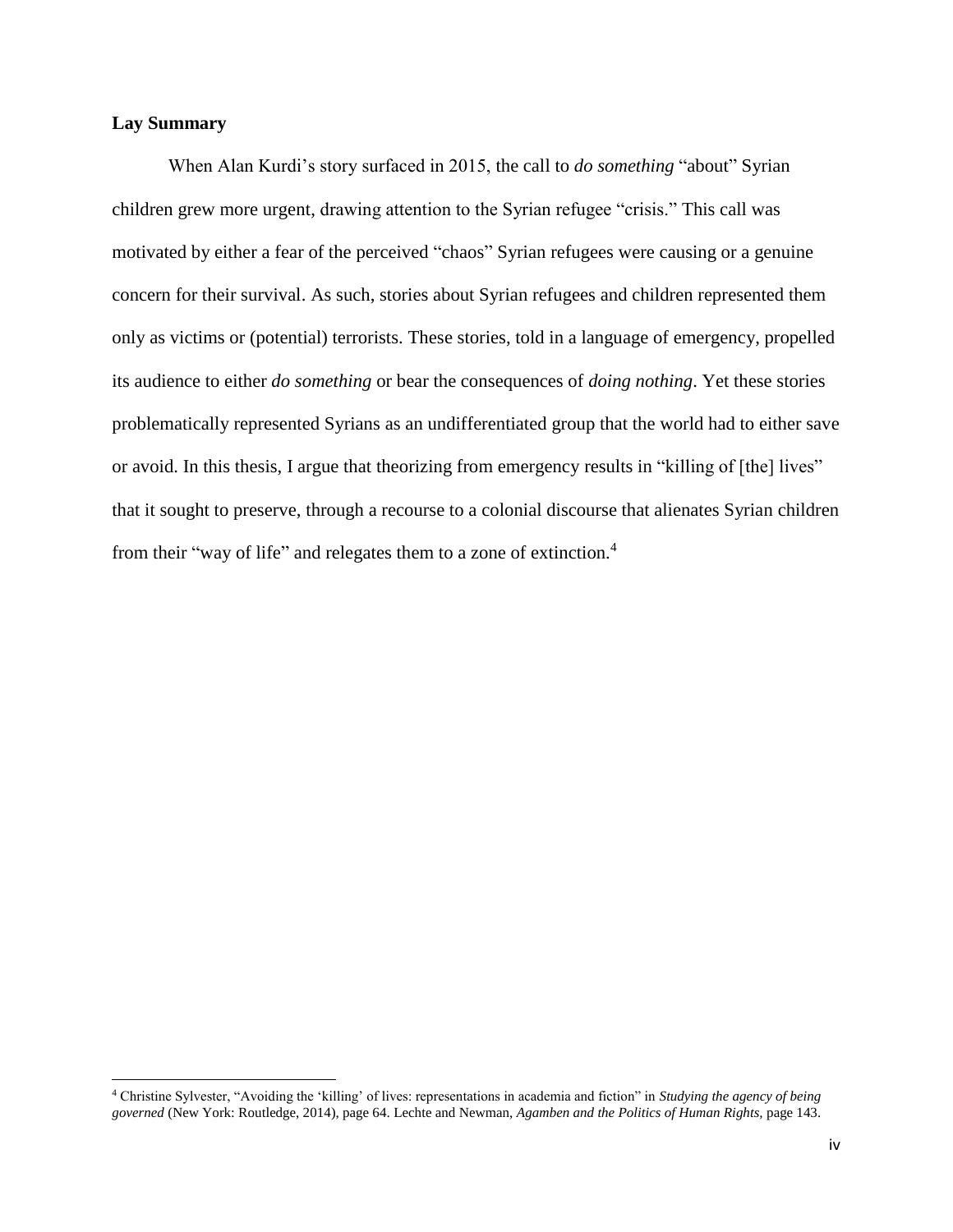# **Preface**

This thesis is the unpublished original work of the author, Salma Essam El Refaei.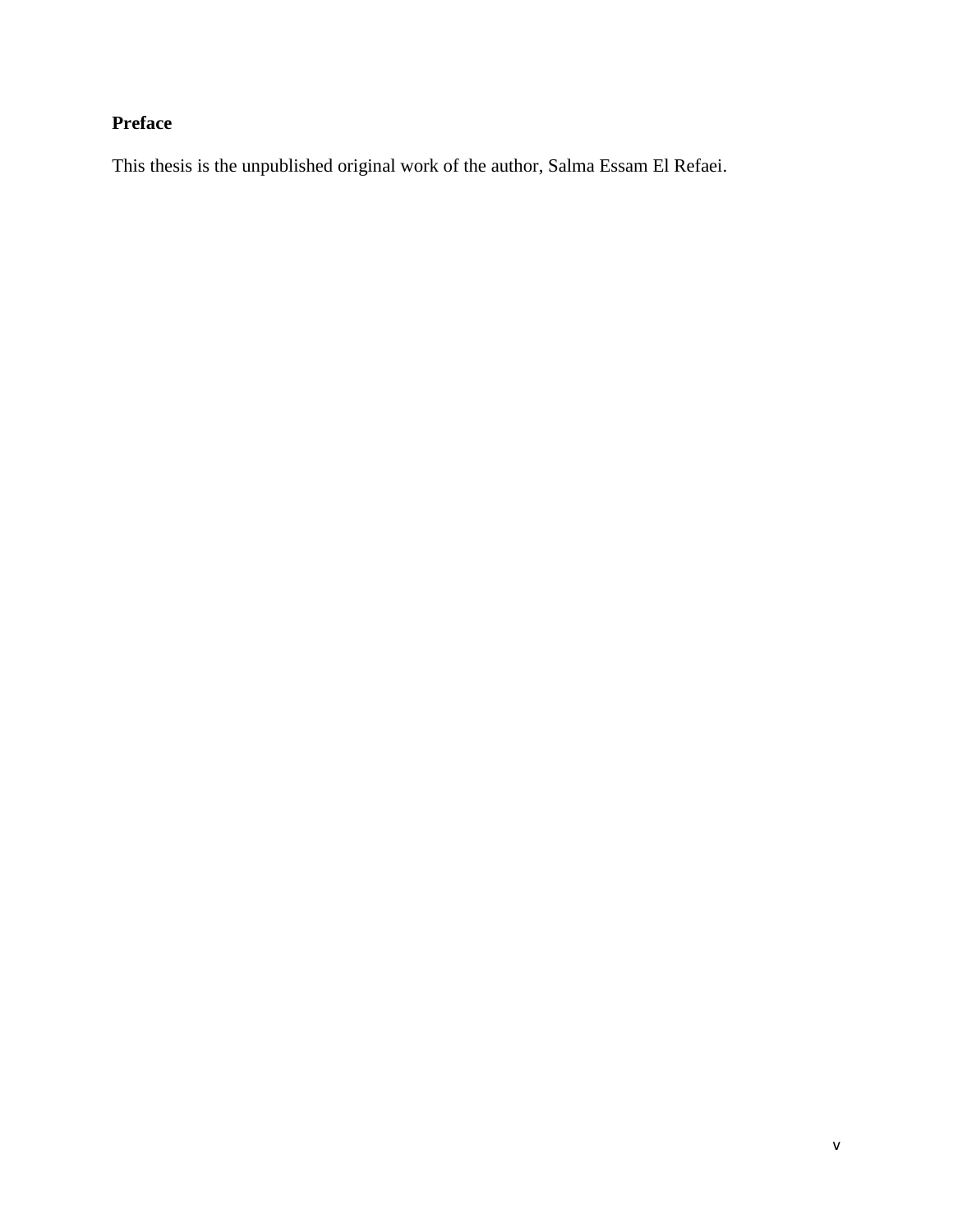# **Table of Contents**

| Section 2: Theoretical Framework: Orientalism, Fanonism and Bare Life 4           |
|-----------------------------------------------------------------------------------|
|                                                                                   |
|                                                                                   |
|                                                                                   |
|                                                                                   |
| Section 3: Critical Analysis of the Humanitarian Response to Refugee Children 14  |
| 3.1 State of Emergency: Non-transcendence, Necessity and Humanitarianism 14       |
|                                                                                   |
|                                                                                   |
|                                                                                   |
|                                                                                   |
|                                                                                   |
| 4.4 On the Critical Event, Representation of Syrian Children and the Bare Life 38 |
|                                                                                   |
|                                                                                   |
|                                                                                   |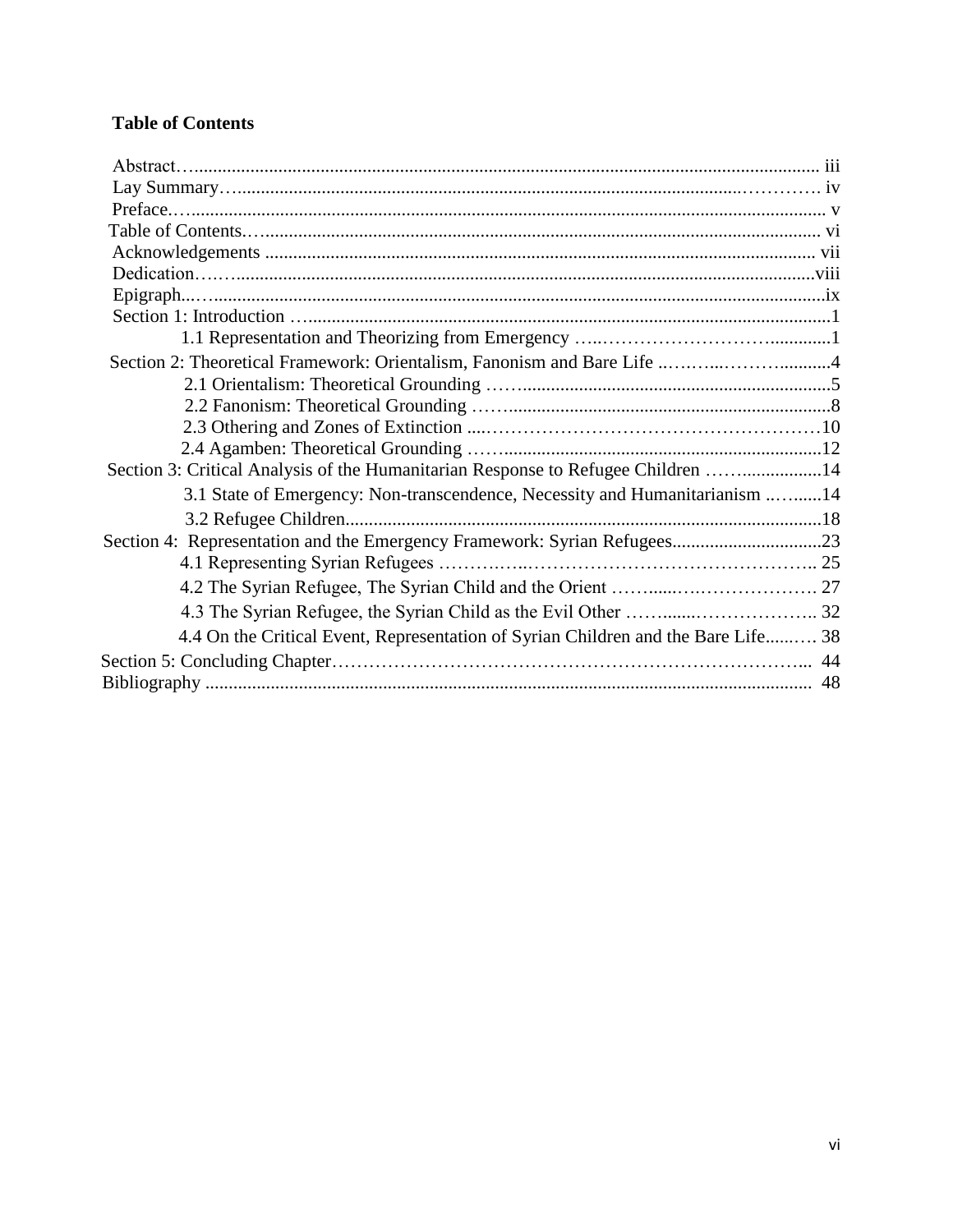## **Acknowledgments**

I would like to express my gratitude to my supervisor Erin Baines for her mentorship, unwavering support during the entire year that I was at UBC and for investing time in this project and my education. I would also like to sincerely thank Pilar Riaño-Alcalá for agreeing to be the examiner and for helping me approach memory work and lived experiences of the displaced differently. A very special thanks to Alexia Bloch and Glen Coulthard for offering valuable insights and suggestions and for contributing crucial feedback on different sections of this thesis. I also offer my gratitude to the faculty and staff in the Political Science Department at UBC. Particularly, I would like to thank Arjun Chowdhury, Katia Coleman and Anna Jurkevics. A special shout out to Josephine Calazan for being an amazing coordinator and for always making things easier and to Richard Wright for helping in booking classrooms for TA review sessions which made my TAship an experience that I will forever cherish.

I cannot end this section without thanking Sean McMahon for introducing me to postcolonial theory and for being an outstanding teacher. I am forever indebted to Nadine Sika for generously helping me finish my undergraduate studies. Many thanks to Dina Hosny, Nevien Samir and Shereen Emad for providing logistical support and making my undergraduate journey memorable. Finally, cheers to my family and friends for being my reason.

vii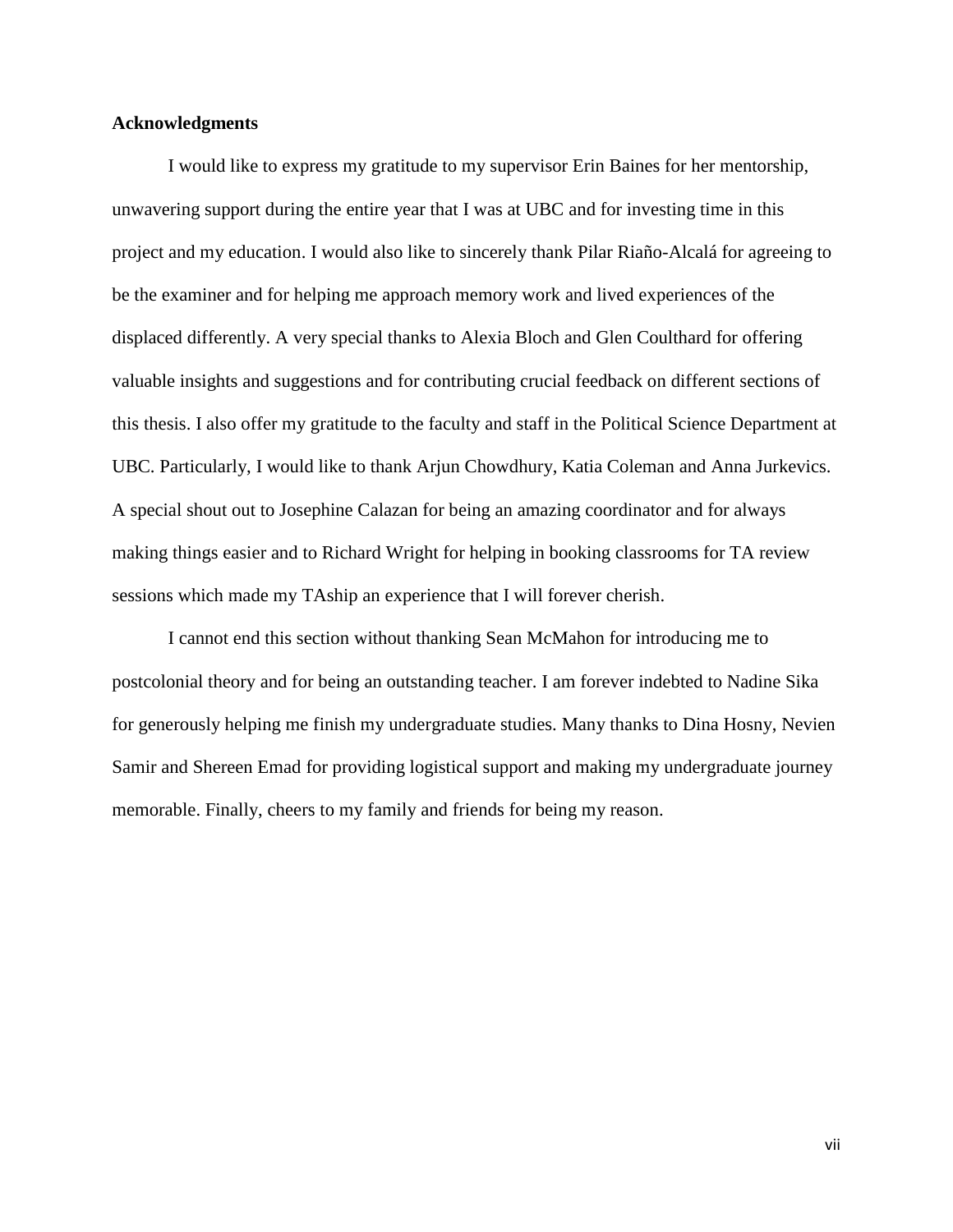# **Dedication**

*To the Syrian kids I worked with and the ones who I never met.*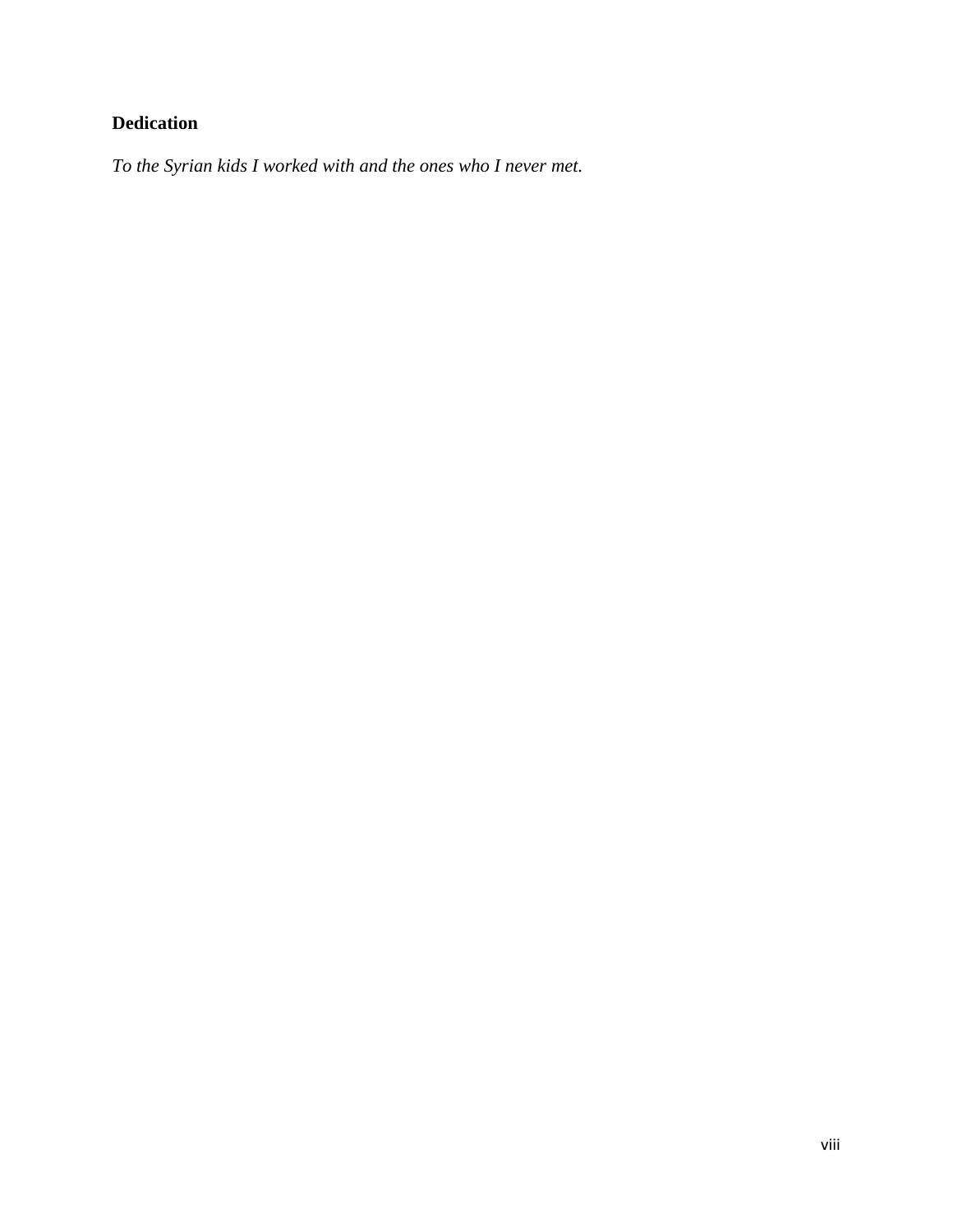# **Epigraph**

"War arrives suddenly, uninvited and brings with it a new normal … It has its own cadence, its own logic. It is the mundane experiences through heightened, sometimes supercharged emotions. The daily rhythm of life goes on, as it must, but with a constant undercurrent of tension, a baseline permanently shifted with the knowledge that a single abrupt event at any time." -Rania Abouzeid

"There is no document of civilization which is not at the same time a document of barbarism." -Walter Benjamin

"… to lose one's humanity is, Agamben shows, also to confirm one's humanity. For only human can be excluded from the human."

- John Lechte and Saul Newman

"If a human being loses his political status, he should, according to the implications of the inborn and the inalienable rights of man, come under exactly the situation for which declarations of such general rights provided. Actually, the opposite is the case. It seems that the man who is nothing but a man has lost the very qualities which makes it possible for other people to treat him as a fellow man."

-Hannah Arendt

"Refugees are neither victims nor Homo Sacer; they are struggling for their rights." -Elspeth Guild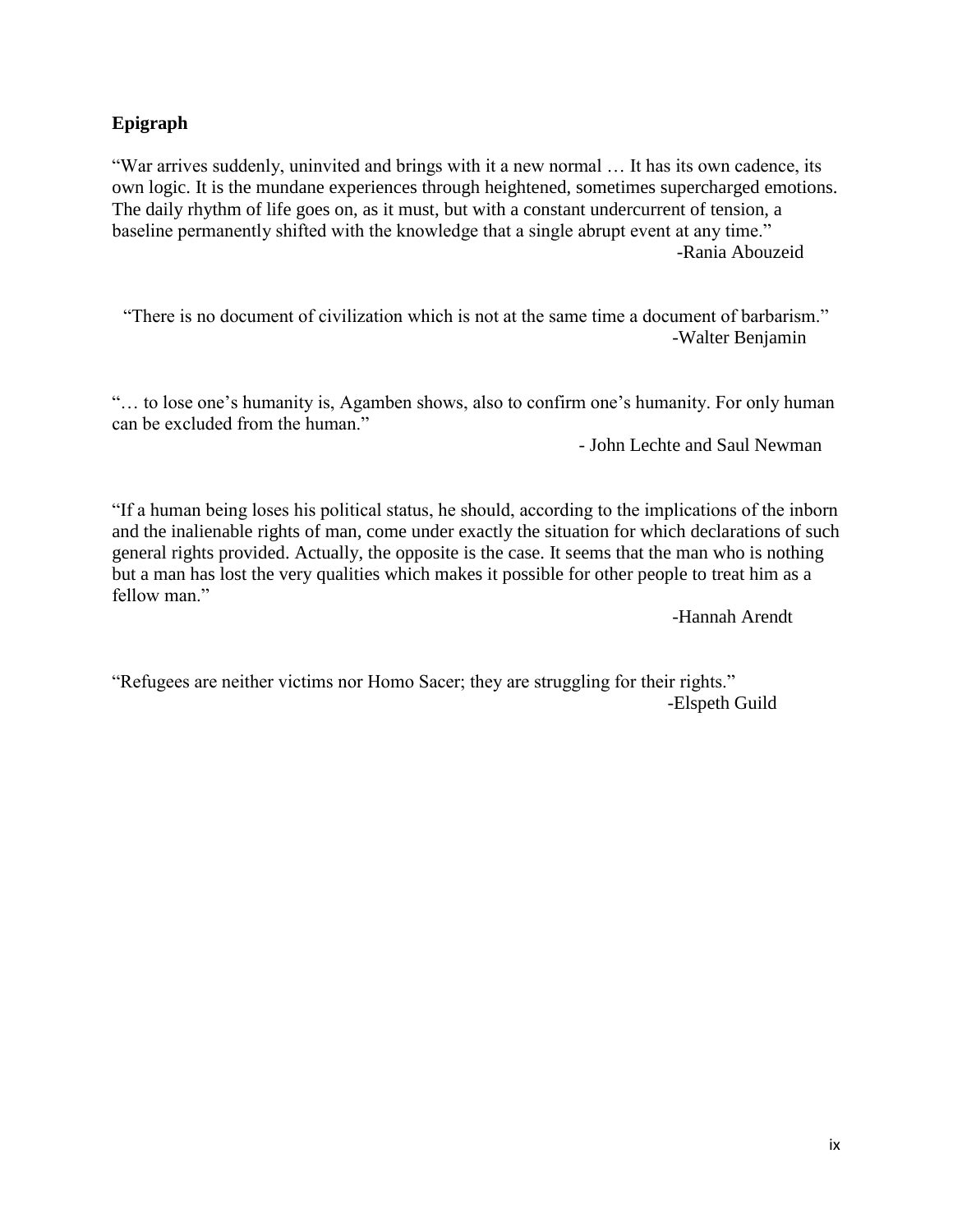## **1. Representation and Theorizing from Emergency**

Inspired by the outbreak of the Arab Spring in Tunisia and Egypt, Mouawiya, Omar and Yacoub, along with a group of their friends, whose ages ranged between 9-14, "spray-painted graffiti reading "Freedom" and "Down with the regime," and "It's your turn Doctor" [in reference to Bashar Al Assad]" on their school walls in Dara'a.<sup>5</sup>A few hours later, they were arrested and reportedly brutally tortured.<sup>6</sup> In protest against the unjust and ruthless treatment of the children, demonstrations broke out in their province marking the "official start" of the Syrian revolution or as Save the Children presents it, the "worst humanitarian crisis of our time."<sup>7</sup> According to the United Nations High Commissioner on Refugees (UNHCR), the revolution, which spiraled into what is popularly and particularly addressed as a civil war and largely described as a protracted episode of armed conflict, leaves in its wake, "the greatest refugee crisis in a quarter century." <sup>8</sup> As of Winter 2017, "there were 13.5 million people [out of a total of 22 million] internally displaced [in Syria] and … 4,898,353 registered Syrian refugeesincluding 2.3 million children under the age of 18" who sought refuge in neighboring countries, Europe and North America.<sup>9</sup>

The question of refugees' mobilities "hold significant implications for asylum debates, international peace and security, peacebuilding and security studies."<sup>10</sup> The multitude of borders that Syrian children, in particular, and refugees at large have crossed, metaphorically and

<sup>5</sup> Jamie Tarabay, "For many Syrians, the story of the war began with graffiti in Dara'a," *CNN,* March 15, 2018, https://www.cnn.com/2018/03/15/middleeast/daraa-syria-seven-years-on-intl/index.html. Avi Sher-Schapiro, "The Young Men Who Started Syria's Revolution Speak About Daraa, Where It All Began," *Vice News,* March 15, 2016. https://news.vice.com/article/the-young-men-who-started-syrias-revolution-speak-about-daraa-where-it-all-began 15 March, 2016.

<sup>6</sup> Tarabay, "For many Syrians, the story of the war began with graffiti in Dara'a."

<sup>7</sup> Save the Children, "Emergency Syria Appeal," February 2016, [https://www.savethechildren.ca/wp](https://www.savethechildren.ca/wp-content/uploads/2016/03/giving_children_a_future.pdf)content/uploads/2016/03/giving children a future.pdf page 1.

<sup>8</sup> Maria Von Welser, *No Refuge for Women: The Tragic Fate of Syrian Refugees,* trans. Jamie Mcintosh (British Columbia, Greystone Books, 2017), page vi.

<sup>9</sup> Von Welser, *No Refuge for Women: The Tragic Fate of Syrian Refugees,* pages vi-22.

<sup>10</sup> Gil Loescher, James Milner, Edward Newman and Gary Troeller, *Protracted Refugee Situations* (Hong Kong: United Nations University Press, 2014), page 4.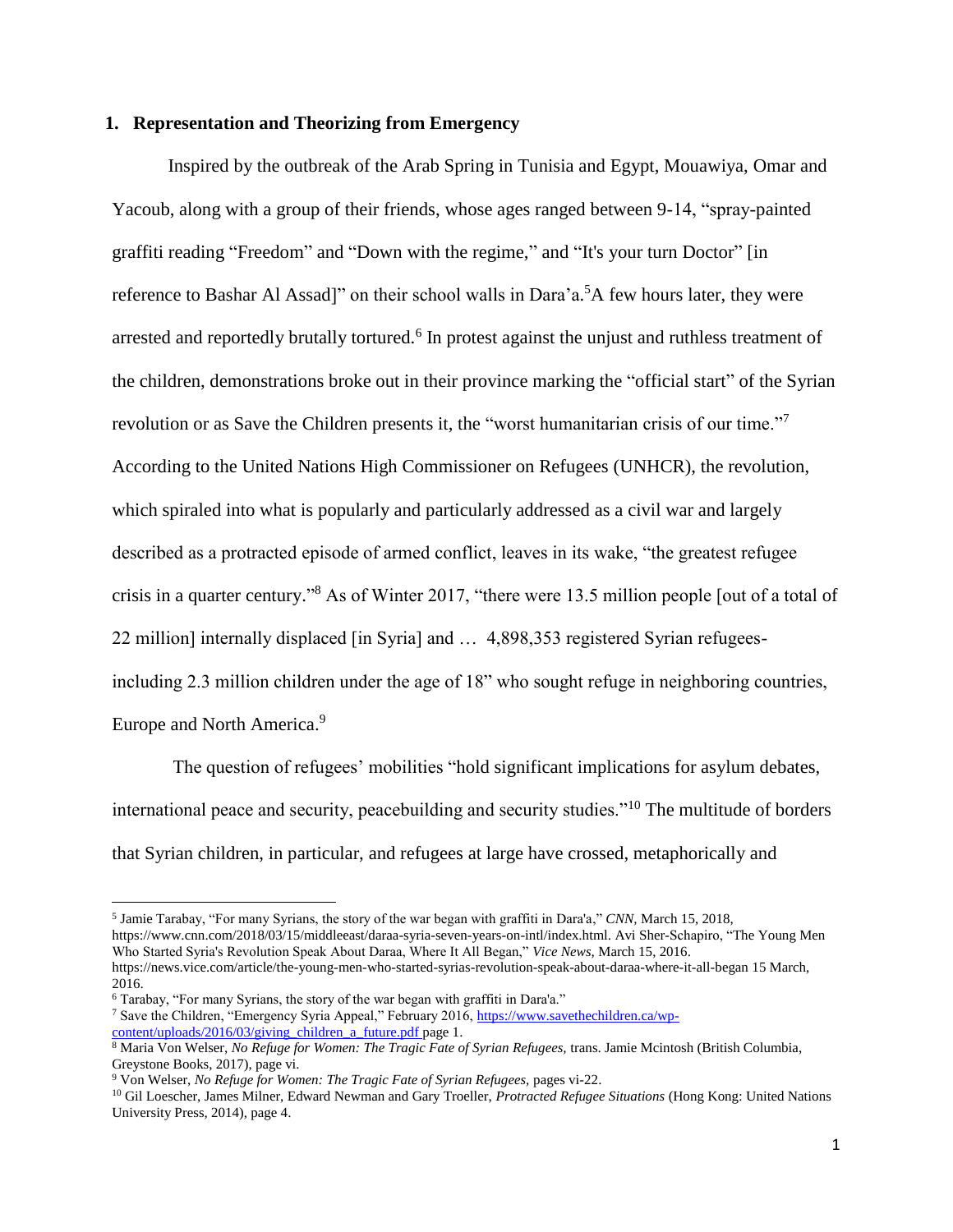literally, over the past seven years has heightened international attention and urgency to respond, especially after Alan Kurdi's photo was widely circulated in September 2015.<sup>11</sup> The call for immediate solutions was made even more urgent when "every day from September 2015 through spring 2016, on average two refugee children drowned in the eastern Mediterranean, right in front of their parents' eyes."<sup>12</sup> The children who survived fleeing, were either held at camps or detentions centers, where "their destinies ... are linked to political decisions."<sup>13</sup> Since then, children became an icon of the Syrian conflict, and their stories have been widely mobilized to show that the war was indeed "real," gravely dangerous and to draw attention to at least 6.1 million children who "desperately need humanitarian aid" but are also stateless, ungoverned, unrestrained and potentially violent if not attended to.<sup>14</sup>

Such facts are often mobilized by humanitarian organizations such as Save the Children and UNHCR, and by right wing media in host countries, such as Germany and Hungary. In this thesis, I am concerned with how some representations of Syrian refugees and children, when theorized from emergency reproduce two contradicting, but equally violent, discourses, resulting in what Christine Sylvester refers to as the "killing of lives." For Sylvester the "'killing of lives' … refers to the … practice of separating people's words and identities from their daily experiences."<sup>15</sup> The first is a humanitarian discourse, which is particularly powerful as its draws on universal doctrines, which has a romantic appeal to it. Victimhood becomes the single story through which the refugee is romantically represented and although victimhood, which does not by default have a negative connotation, constitutes an integral layer of their identity, it is not

<sup>11</sup> Dina Vaiou. "Gendered Mobilities and Border-crossings: From Elbasan to Athens." *Gender, Place,*

*Culture* 19, no. 2 (2012): pages 254-255. Von Welser, *No Refuge for Women: The Tragic Fate of Syrian Refugees,* page v.

<sup>12</sup> Von Welser, *No Refuge for Women: The Tragic Fate of Syrian Refugees,* page 9.

<sup>13</sup> Von Welser, *No Refuge for Women: The Tragic Fate of Syrian Refugees,* page 10.

<sup>14</sup> Von Welser, *No Refuge for Women: The Tragic Fate of Syrian Refugees,* page 19.

<sup>&</sup>lt;sup>15</sup> Sylvester, "Avoiding the 'killing' of lives: representations in academia and fiction," page 64.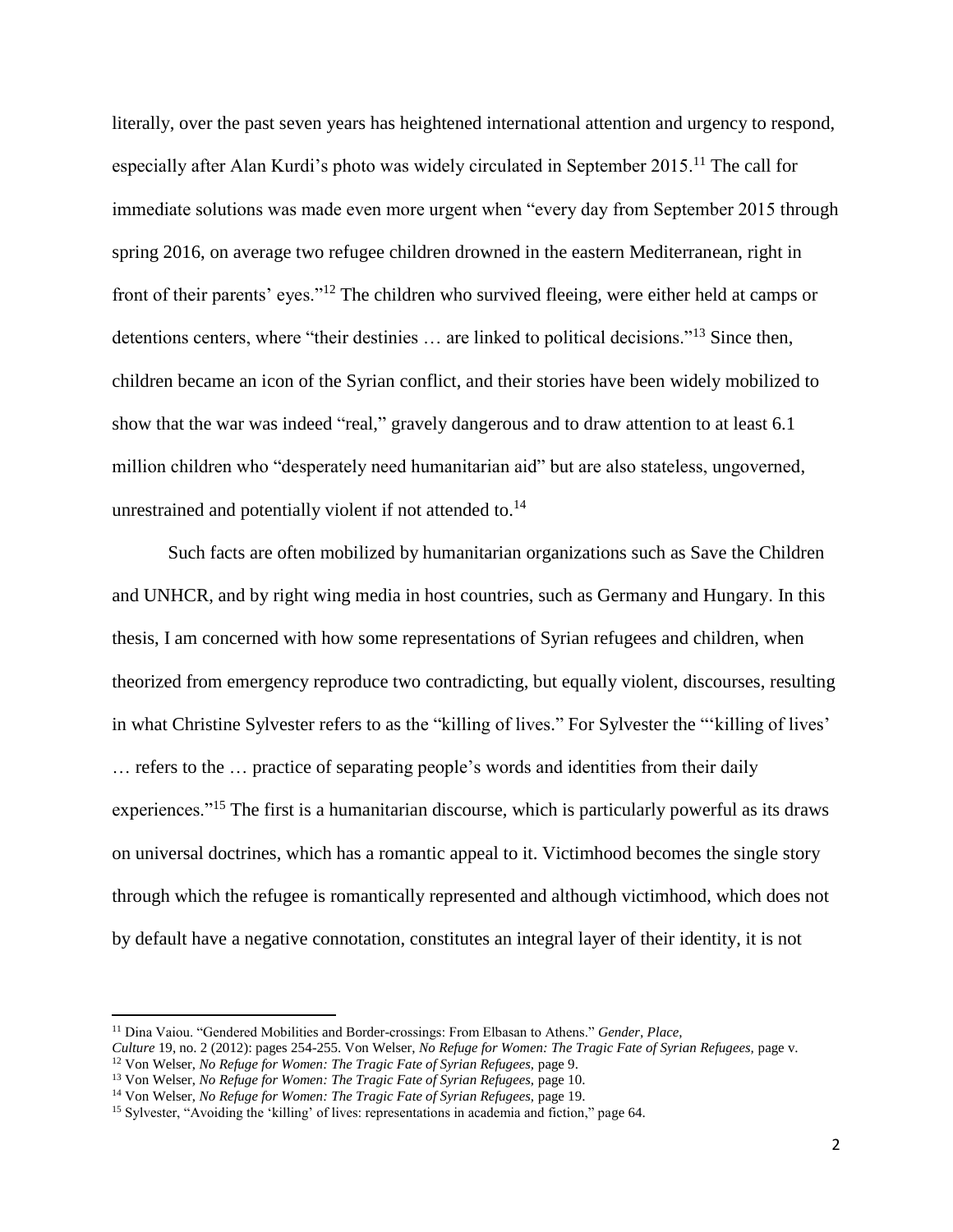their only identity.<sup>16</sup> The second discourse, in contrast, is an anti-refugee/anti-immigrant discourse. Geographically, this is popular in countries that welcomed a high influx of refugees or countries where refugees reside in refugee camps outside its borders.<sup>17</sup> Proponents of this discourse present the refugee, and by extension the Syrian child, as a (potential) terrorist.<sup>18</sup>

Through consideration of the question, *How does theorizing from a state of emergency inform representations of Syrian refugee children?* I advance two arguments, each drawing on theoretical insights of Edward Said, Frantz Fanon and Giorgio Agamben. <sup>19</sup> First, I argue that the humanitarian discourse and the anti-refugee/immigrant discourse on Syrian refugees and children, reincarnate a colonial approach and language to studying the Other. Resultantly, some of the circulated representations of the Syrian "refugee crisis" either vilify the refugees featured collectively or overlook their agency by romanticizing them.<sup>20</sup> On one hand, these representations are problematically employed to justify rigid border control measures; on the other, to legitimate humanitarianism as a response to the "refugee crisis."<sup>21</sup> Secondly, I argue that theorizing from emergency results in "killing of [the] lives" that it sought to preserve, through a recourse to a colonial discourse that alienates Syrian children from their "way of life –

l

<sup>&</sup>lt;sup>16</sup> ["Die erste Kandidatin stellt sich vor," https://www.youtube.com/watch?v=JfLLnirY5ak.](https://www.youtube.com/watch?v=JfLLnirY5ak) "Catching Birds, Eating Sharks - How Syrians Survive the War," *Sputnik International*, September 22, 2017.

<https://sputniknews.com/middleeast/201709211057594220-how-syrians-survive-war/>

<sup>&</sup>lt;sup>17</sup> Carolyn Smith Keller, "Elections and Anti-Immigrant Sentiment in the European Union," ESS Conference. 13-15th July 2016, Switzerland, page 11.

<sup>18</sup> Ramona Kreis, "#refugeesnotwelcome: Anti-refugee discourse on Twitter," *Discourse and Communication* 11, no. 5 (2017), pages 499-507

<sup>&</sup>lt;sup>19</sup> This thesis uses Agamben to critique the role emergency plays in shaping humanitarian responses to the refugee crisis and how it requires the reduction of the refugee to a bare life. It uses Said's work to critique the humanitarian discourse and it uses Fanon's texts to critique the anti-refugee discourse. With regards to the latter, the thesis does not present a state centric analysis, despite acknowledging that containment is essential for preserving the nation-state and what is stands for. However, the thesis only focuses on the discourse disseminated by some right wing media and on social media that is used by right wing parties to push for tighter border control measures.

<sup>&</sup>lt;sup>20</sup>Kreis, "#refugeesnotwelcome: Anti-refugee discourse on Twitter," pages 498-499. "Catching Birds, Eating Sharks - How Syrians Survive the War."

<sup>21</sup> Leebaw, *Judging state-sponsored violence, imagining political change*, pages 6-7. Akm Ahsan Ullah, *Refugee Politics in the Middle East and North Africa* (Hamphsire, Palgrave Macmillan, 2014), page 63.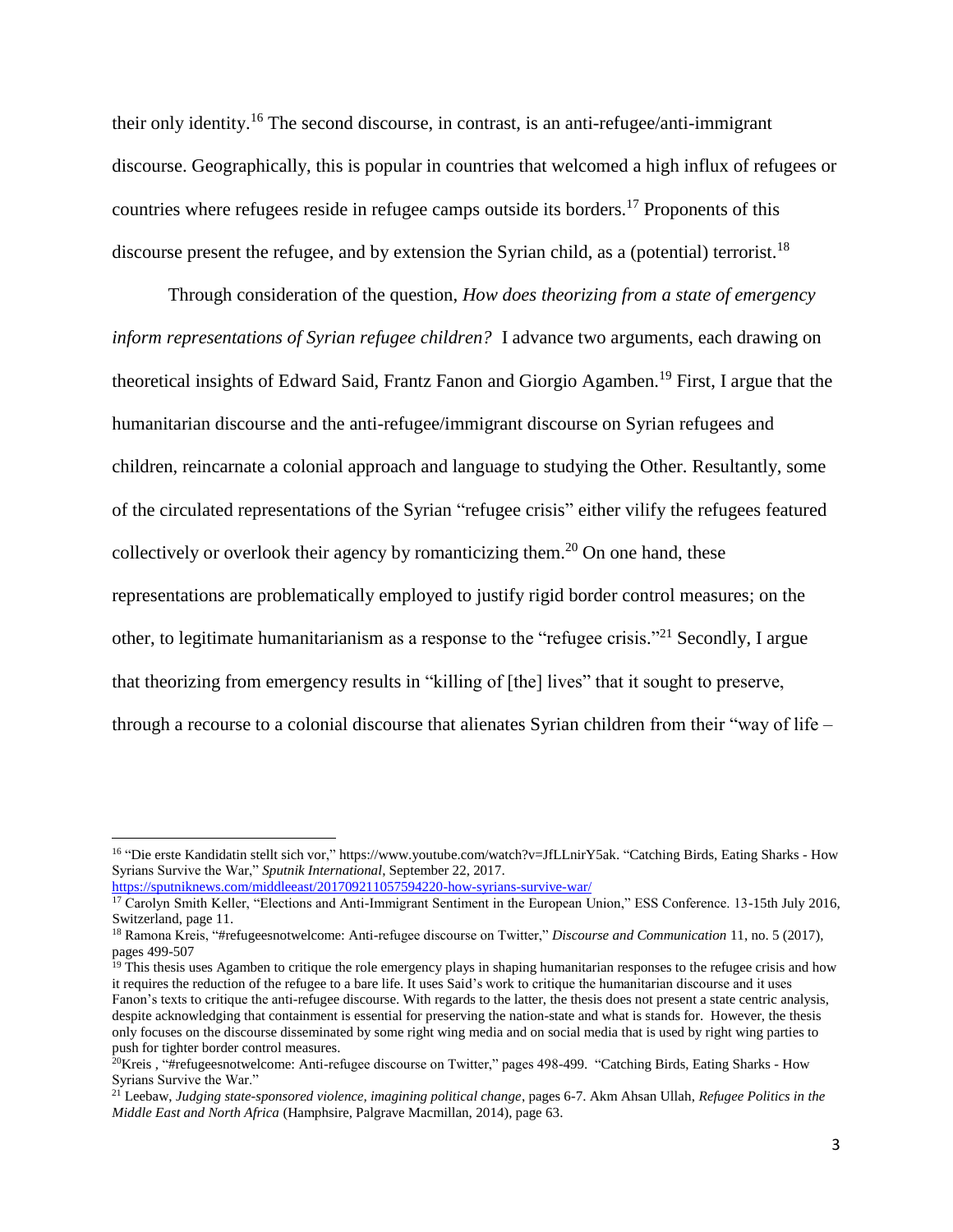life as it is lived" and relegates them to a zone of extinction.<sup>22</sup> To further demonstrate the presence of a gap between some of these representations and acts of resistance and reclamation that Syrian refugees and children engage in, I draw on stories and actions of war affected Syrian refugees, in documentary radio and social media campaigns.

The thesis contributes to bodies of literature exploring why it is essential for representation to "exceed the language and practices of security" and the emergency framework.<sup>23</sup>While this thesis mainly presents a critique of humanitarian reliance on nontranscendence and emergency, when representing Syrian refugees and children, it still does not call for the immediate upheaval of humanitarianism, as a doctrine and an industry. This is mainly because it recognizes the importance of donations for refugees. What this thesis does instead is highlight a possibility for different discourses, especially that the contemporary humanitarian discourse is not effectively contributing to a betterment of or an end to the perpetually decreasing food cuts, that refugees have been subjected to. $24$ 

#### **Theoretical Framework: Orientalism, Fanonism and Bare Life**

This thesis does not deny that bringing three thinkers from two different schools of critical theory into the same theoretical framework can be problematic. That being acknowledged, the conversation that they struck together is valuable for formulating a decolonial approach to representation. Even though the insights of other postcolonial scholars such as Albert Memmi, Ella Shohat, Homi K. Bhabha and Gayatri Spivak are pertinent to the discussion this thesis presents, focusing mainly on the writings of Said and Fanon helps in critiquing the contemporary romanticizing-vilifying binary that scholars working on the Syrian

<sup>22</sup> Sylvester, "Avoiding the 'killing' of lives: representations in academia and fiction," page 64. Lechte and Newman, *Agamben and the Politics of Human Rights,* page 143.

<sup>23</sup> Lechte and Newman, *Agamben and the Politics of Human Rights,* page 12.

<sup>24</sup> Loescher, Milner, Newman and Troeller, *Protracted Refugee Situations*, page 29.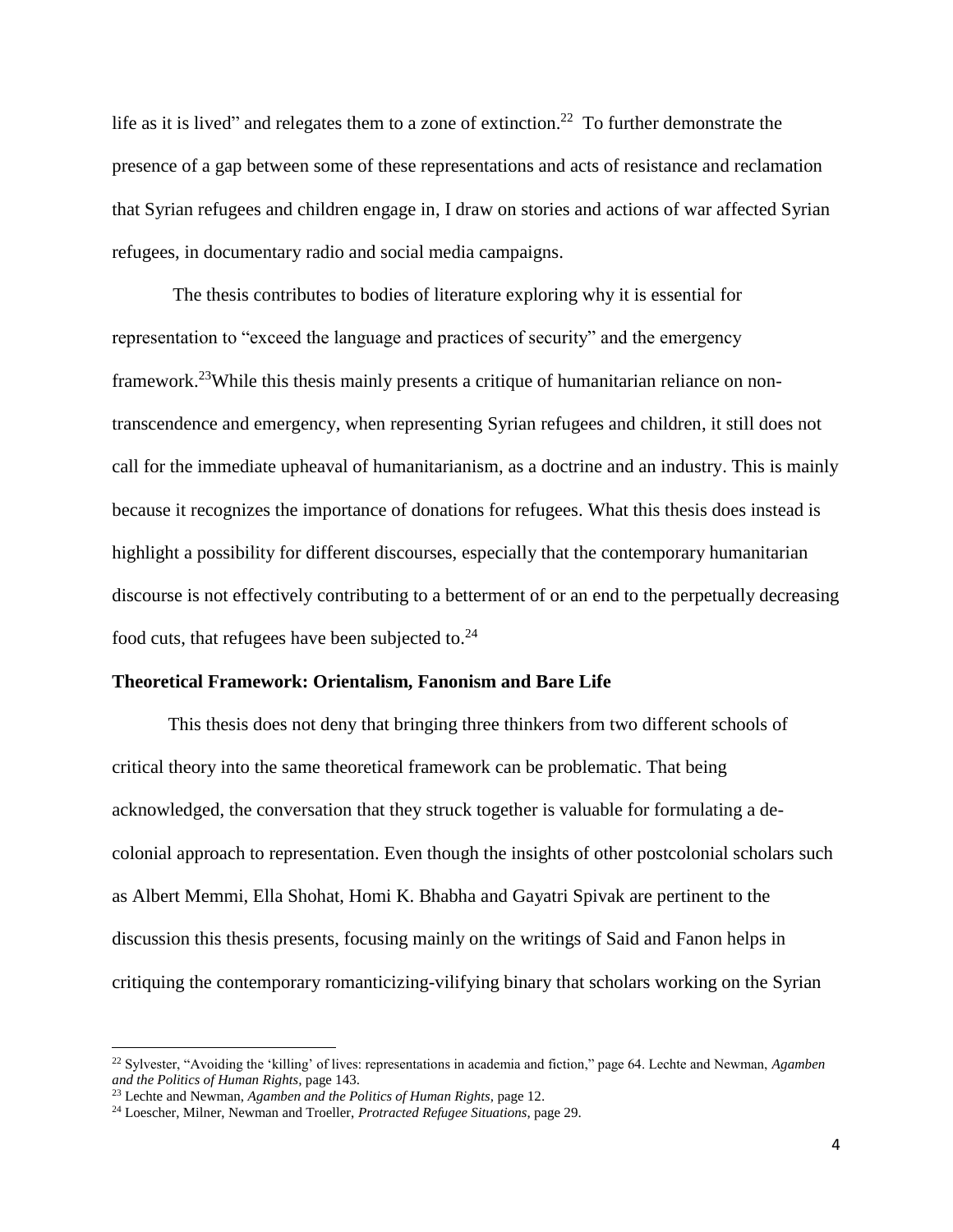conflict recently identified as a representation trend.<sup>25</sup> While Said is often a popular choice for scholars working on representation of Syrian refugees, Fanon, is not. This is partly because he is often exclusively associated with literature on African diaspora and because his theory of violence is popularly "misunderstood," by "many" scholars as Lewis Gordon argues.<sup>26</sup> This thesis shows why bringing back Fanon into the discussion of representation, in conversation with Said, is important. Not only is Fanon's analysis of the relationship between the colonized and the colonizer relevant to the question of dichotomous representation, but his understanding of Othering and zones of extinction helps flesh out the dangers of problematic representations. Agamben contributes an ontological analysis, identifying a root cause of these representations by exploring how Othering and how the zone of complete indistinction is a product of theorizing from a state of exception or in the thesis' case, chronic emergency. This section lays out the theoretical concepts pertinent to sections three and four.

#### **2.1 Orientalism: Theoretical Grounding**

In *Orientalism,* Said studied the different processes, linguistic and otherwise, through which the colonizer, socially and politically created the Orient, manufactured it into an Other. According to Said, Orientalism was "the corporate institution for dealing with the Orient … by making statements about it, … describing it, by teaching it, … ruling over it: in short, Orientalism is a western style for dominating, restructuring, and having authority over the Orient".<sup>27</sup> He refers to the "Orient" as a "European invention."<sup>28</sup> It is a "place of romance, exotic beings, haunting memories and landscapes, [and] remarkable experiences."<sup>29</sup> Through discourse

l

<sup>25</sup> Von Welser, *No Refuge for Women: The Tragic Fate of Syrian Refugees,* page v.

<sup>26</sup> Brooks Kirchgassner, "On Frantz Fanon: An Interview with Lewis R. Gordon," *Public Books,* July 20, 2016,

http://www.publicbooks.org/on-frantz-fanonan-interview-with-lewis-r-gordon/

<sup>27</sup> Bill Ashcroft, Gareth Griffiths and Helen Tiffin, *Post-Colonial Studies: The Key Concepts*, (London: Routledge, 2000), page 167-68.

<sup>28</sup> Edward Said, *Orientalism* (New York: Random House, 1978), page 1.

<sup>29</sup> Said, *Orientalism,* page 1.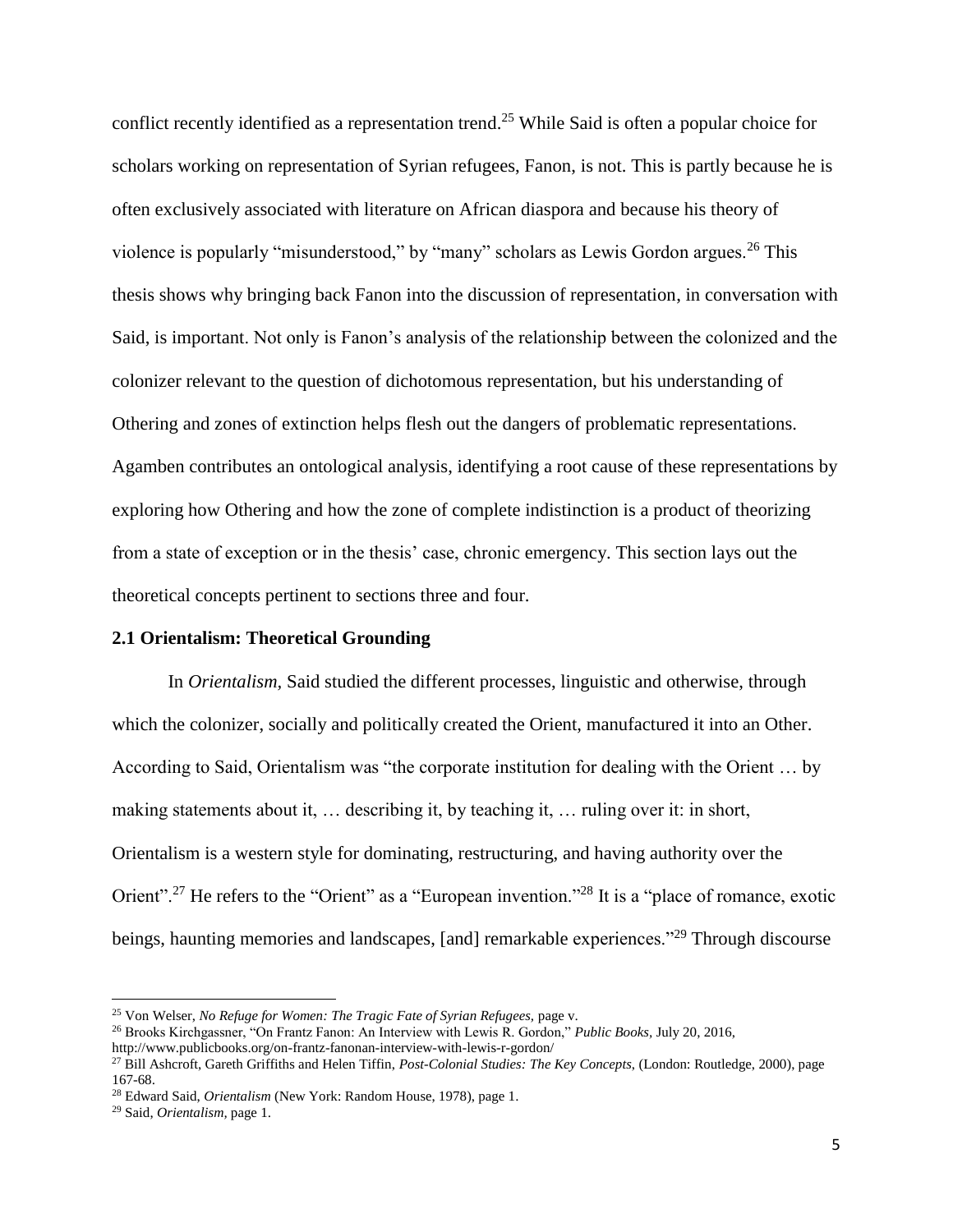analysis, Said aimed to "examine Orientalism and to show …"how the will to exercise dominant control … has … discovered a way to clothe, disguise, rarefy, and wrap itself systematically in the language of truth, discipline, rationality, utilitarian value and knowledge."<sup>30</sup> In the epigraph, Said cites Karl Marx and departs from his quote: "they cannot represent themselves; they must be represented," which is relevant to the discussion on children as dependent, vulnerable beings.<sup>31</sup> The colonizer did not just create the Orient and set the rules of formation, which gave it control over how the Orient was seen, but it also mitigated the silences around it. It constructed the idea of the Orient and dictated how it behaved through a comprehensive system of "knowledge manipulation" or what Said concretely referred to as the "corporate," suggesting the pervasiveness of the idea of the Orient and its ability to transcend time and space.<sup>32</sup> This "corporate" as Said would show was put in place to service the imperial project and sustain the totality of the colonial tutelage that the colonizer assumed over the colonized.<sup>33</sup>

The Orient had characteristics that distinguished it from the West. Said writes that the Orient "has helped to define Europe (or the West) as its contrasting image, idea, personality, experience."<sup>34</sup> In *Orientalism*, he shows how the colonizer erected a binary through which it distinguished itself from the Orient. This binary had crippling implications because it was "very common in the cultural construction of reality" and consequently it facilitated the multilayered exploitation and dispossession of the colonized.<sup>35</sup> Said showcases how colonial writings

<sup>30</sup> Ensieh Shabanirad and Seyyed Mohammad Marandi, "Edward Said's *Orientalism* and the Representation of Oriental Women in George Orwell's *Burmese Days," International Letters of Social and Humanistic Sciences* 60 (2015): pages 22-23 <https://www.scipress.com/ILSHS.60.22.pdf>

<sup>&</sup>lt;sup>31</sup> Said, *Orientalism*, page xi. UNHCR, "Refugee Children: Guidelines on Protection and Care," 1994,

http://www.unhcr.org/protect/PROTECTION/3b84c6c67.pdf

<sup>32</sup> Said, *Orientalism*, pages 41-49.

<sup>33</sup> Shabanirad and Marandi, "Edward Said's *Orientalism* and the Representation of Oriental Women in George Orwell's *Burmese Days,"*pages 23-24.

<sup>34</sup> Farah Ismail, "Representations of home, the orient and the other "other" in selected children's fantasy literature," *Scrutiny* 21, no. 1 (2016): 3-17, DOI: 10.1080/18125441.2015.1072838 pages 3-4.

<sup>35</sup> Ashcroft, Griffiths and Tiffin, *Post-Colonial Studies*, page 23.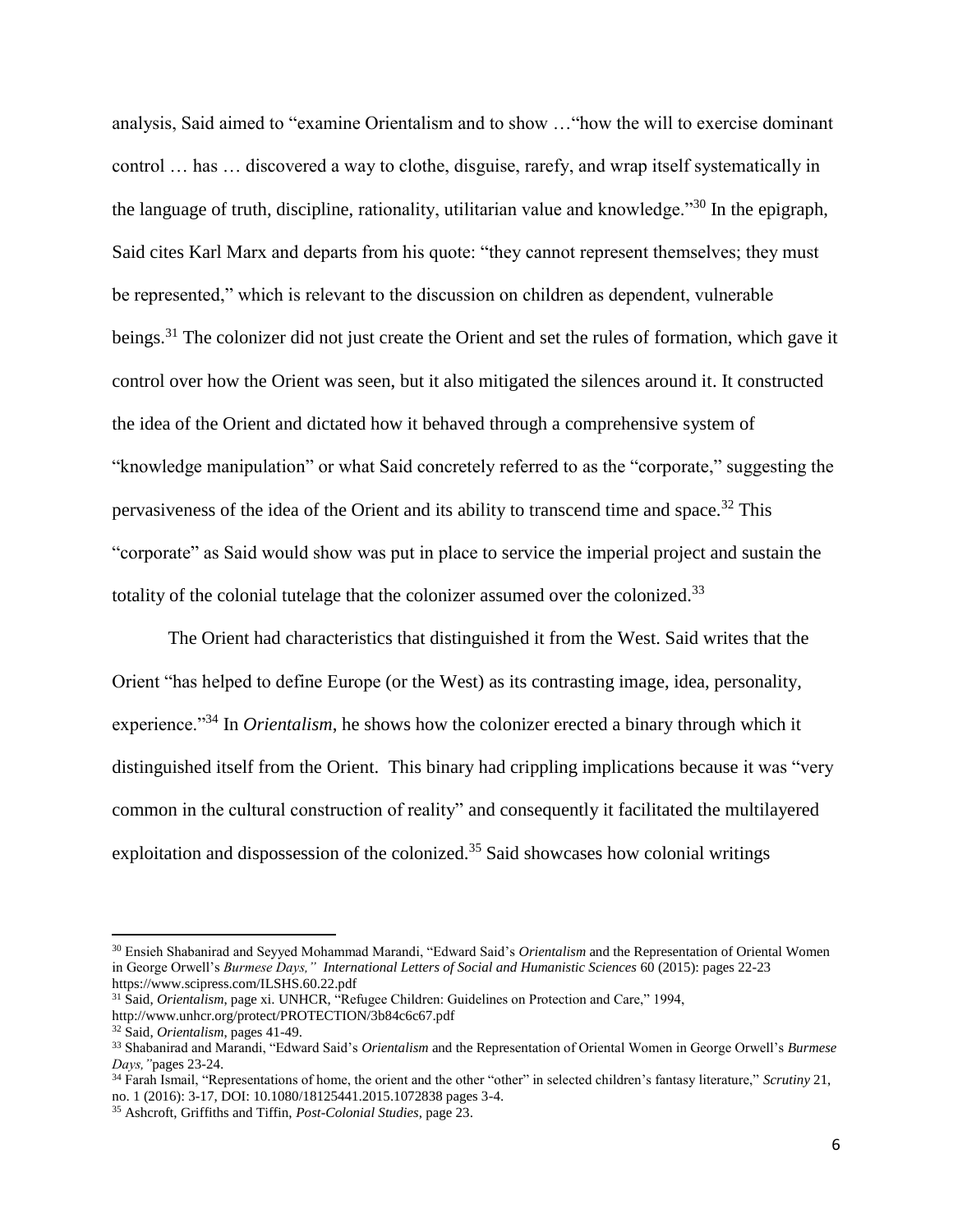presented, "the Oriental … [as] irrational, depraved (fallen), childlike [and] 'different'; thus [they presented] the European ... [as] rational, virtuous, mature [and] 'normal.'"<sup>36</sup> The Orient was "intrinsically" weak as opposed to the bodily abled colonizer.<sup>37</sup> It was the "alluring, exoticbody oriented" object as opposed to the mind-oriented colonizer.<sup>38</sup> The Orient was also the "erratic" while the colonizer was the "ordered."<sup>39</sup> It was uneducated while the colonizer was knowledgeable, well rounded and educated.<sup>40</sup> The colonizer represented the "functional" and the Orient was the "dysfunctional."<sup>41</sup> The colonizer presented its town as "well-fed" in contrast to the colonized town which was "a hungry town, starved of bread, of shoes, of coal, of light."  $42$ Finally, the Orient, according to the colonizer, only existed freely through its fantasies, most of which were sexual and featured lavish lives that were the opposite of the "miserable" lives that the Orient had in the East.<sup>43</sup> The binary that the colonizer created and entrenched through works of literature instigated a violent hierarchy where the Orient was "inferior" in every way when compared with the colonizer's superiority and strength.<sup>44</sup> This had several implications but the one most pertinent to this thesis is the dependency that this hierarchy also created.

Establishing that the Orient was incapable of "representing itself" because of its "intrinsic weakness" laid the ground for the colonizer to take over and assume the responsibility of representing the Orient as well as educating and liberating it.<sup>45</sup> According to this particular imagination of the colonized, the Orient suffered from "mass rage" and an inability to express

<sup>36</sup> Said, *Orientalism*, page 40.

<sup>37</sup> Said, *Orientalism*, page 54.

<sup>38</sup> Ashcroft, Griffiths and Tiffin, *Post-Colonial Studies*, page 24.

<sup>38</sup> John M. Hobson, *The Eastern Origins of Western Civilization* (New York: Cambridge University Press, 2004), page 8

<sup>39</sup> Ashcroft, Griffiths and Tiffin, *Post-Colonial Studies*, page 24.

<sup>39</sup> John M. Hobson, *The Eastern Origins of Western Civilization* (New York: Cambridge University Press, 2004), page 8

<sup>40</sup> Said, *Orientalism*, page 46.

<sup>41</sup> Ashcroft, Griffiths and Tiffin, *Post-Colonial Studies*, page 24.

<sup>41</sup> Hobson, *The Eastern Origins of Western Civilization*, page 8.

<sup>42</sup> Frantz Fanon, *The Wretched of the Earth* (Harmondsworth, England: Penguin Books, 1967), page 30.

<sup>43</sup> Ismail, "Representations of home, the orient and the other "other" in selected children's fantasy literature," pages 11-12.

<sup>44</sup> Said, *Orientalism*, page 41.

<sup>45</sup> Said, *Orientalism*, page 298.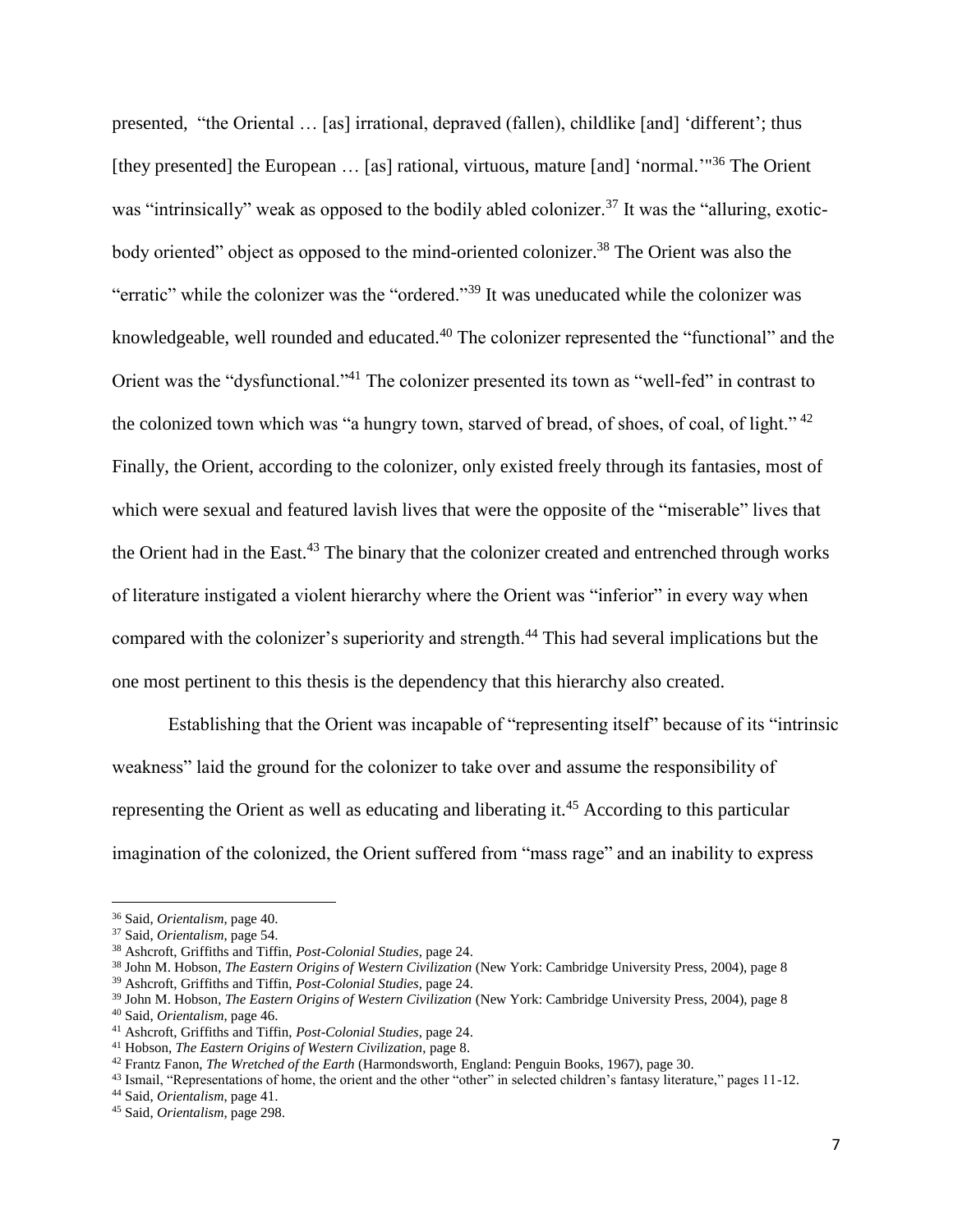their emotions or needs civilly and the colonizer was morally obligated to rid the Orient of its emotional irrationality.<sup>46</sup> The colonizer needed to guide the Orient into civilization, scientific inquiry, virtue and maturity. The colonial imagination addressed the idea that the Orient was not going to necessarily embrace these traits because it was violent but the colonizer had more "strength" and had the capabilities to civilize the Orient and save it from its own depravity and backwardness.<sup>47</sup> In other words, the Orient was in constant need of guidance, help and assistance, which reflected elements of paternalism that the colonial imagination embraced pervasively.

#### **2.2 Fanonism: Theoretical Grounding**

Fanon, like Said, shows that it was necessary for the colonizer to erect binaries between itself and the colonized that helps alienating the latter and turning it into an Other. However, Fanon explores how these binaries drew on elements that demonized and vilified the colonized as opposed to romanticize it. Through the instigation of a violent hierarchy and an inescapable relationship that are dichotomous and exclusive, Fanon explains the process of Othering and vilification that the colonizer subjects the colonized. There were vilifying binaries between "white [and] black, civilized [and] primitive, advanced [and] retarded, good [and] evil, beautiful [and] ugly, human [and] beastial."<sup>48</sup> These binaries arguably had crippling implications, one of which was that it constructed a powerful discourse, controlling how the 'rest' saw the colonized and how the colonized internalized their own inferiority and preformed their identities. Fanon analyzes how the colonized internalizes its inferiority in "Concerning Violence." He writes, "the gaze that the colonized subject casts at the colonist's sector is a look of lust, a look of envy."<sup>49</sup>

<sup>46</sup> Said, *Orientalism*, page 296.

<sup>47</sup> Said, *Orientalism*, page 296.

<sup>48</sup> Ashcroft, Griffiths and Tiffin, *Post-Colonial Studies*, page 19.

<sup>49</sup> Fanon, *The Wretched of the Earth*, page 39.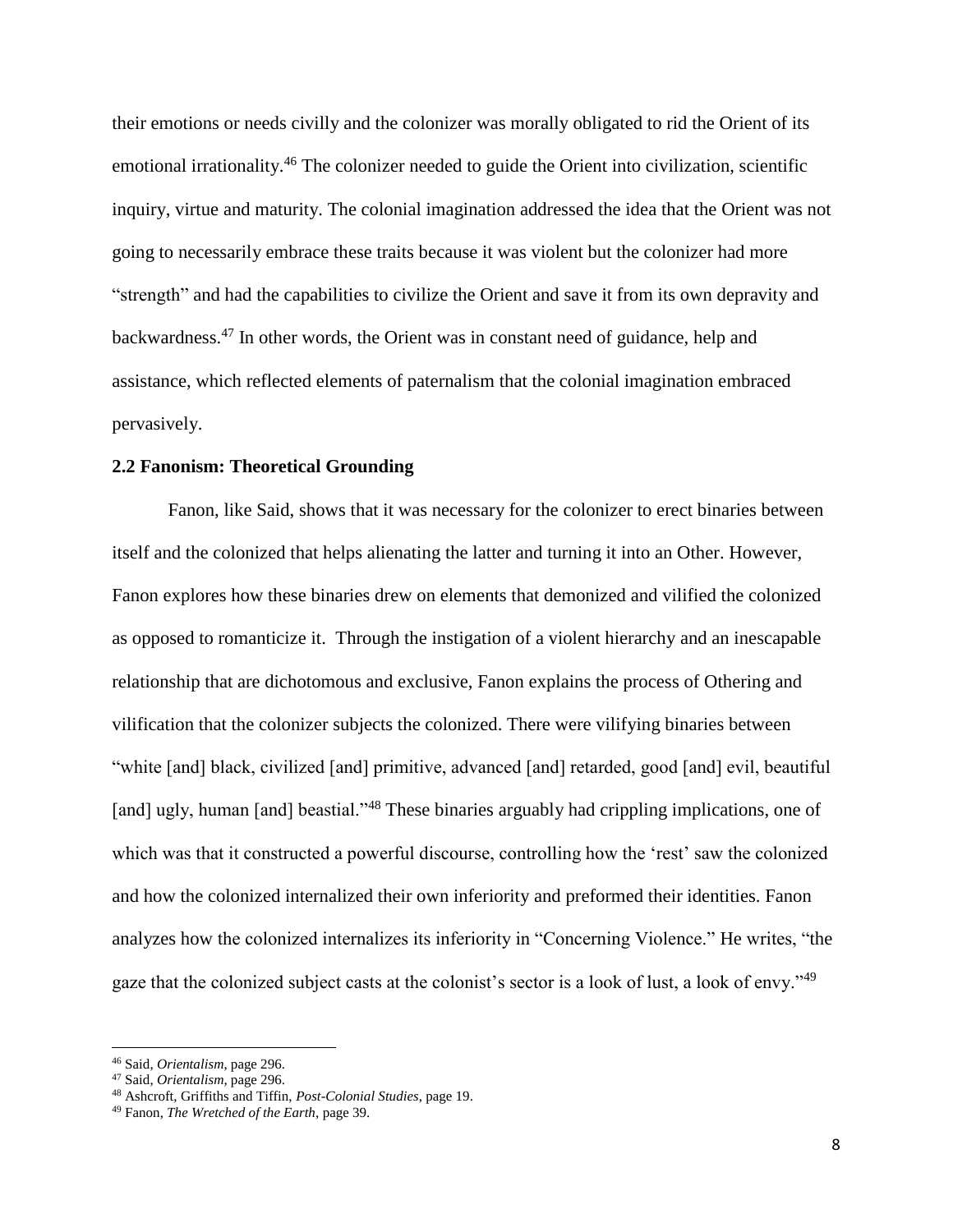The colonized internalizes its inferiority and subordination to the extent that it does not want to suspend the colonial establishment, it just wants to replace the colonizer and in some cases, all it aspires to is to replace the colonizer's local ally in the colony. According to the vilifying rhetoric, the colonized town is "peopled by men of evil repute." They are "dirty … envious [and] … enemies [of the colonizer]."<sup>50</sup> Fleshing out the vilifying imagination, Fanon writes:

… the native is declared insensible to ethics; he represents not only the absence of values, but also the negation of values. He is, let us dare to admit, the enemy of values, and in this sense he is the absolute evil. He is the corrosive element, destroying all that comes near him; he is the deforming element, disfiguring all that has to do with beauty or morality; he is the depository of maleficent powers, the unconscious and irretrievable instrument of blind forces. $51$ 

Through this paragraph, he powerfully demonstrates the extent to which the colonial imagination demoralized and ultimately dehumanized the colonized by associating it with "absolute evil". Using words such as "corrosive" and associating it with totalizing destruction, nothingness, ugliness, filth and immorality, turned the colonized into an Other who was to be feared, avoided and who had to be punished, cleansed from its brownness and purified into civilization.<sup>52</sup> The colonial imagination alienated the colonized from others by associating them with toxicity and destruction and it alienated them as a people from their humanity by associating them with absolute evil and by establishing that they "represent … the absence [and "negation"] of values."<sup>53</sup> This multilayered alienation and Othering is not born in a vacuum as demonstrated below.

<sup>50</sup> Fanon, *The Wretched of the Earth*, pages 38-39.

<sup>51</sup> Fanon, *The Wretched of the Earth,* page 40.

<sup>52</sup> Fanon, *The Wretched of the Earth*, page 40.

<sup>53</sup> Fanon, *The Wretched of the Earth*, page 40.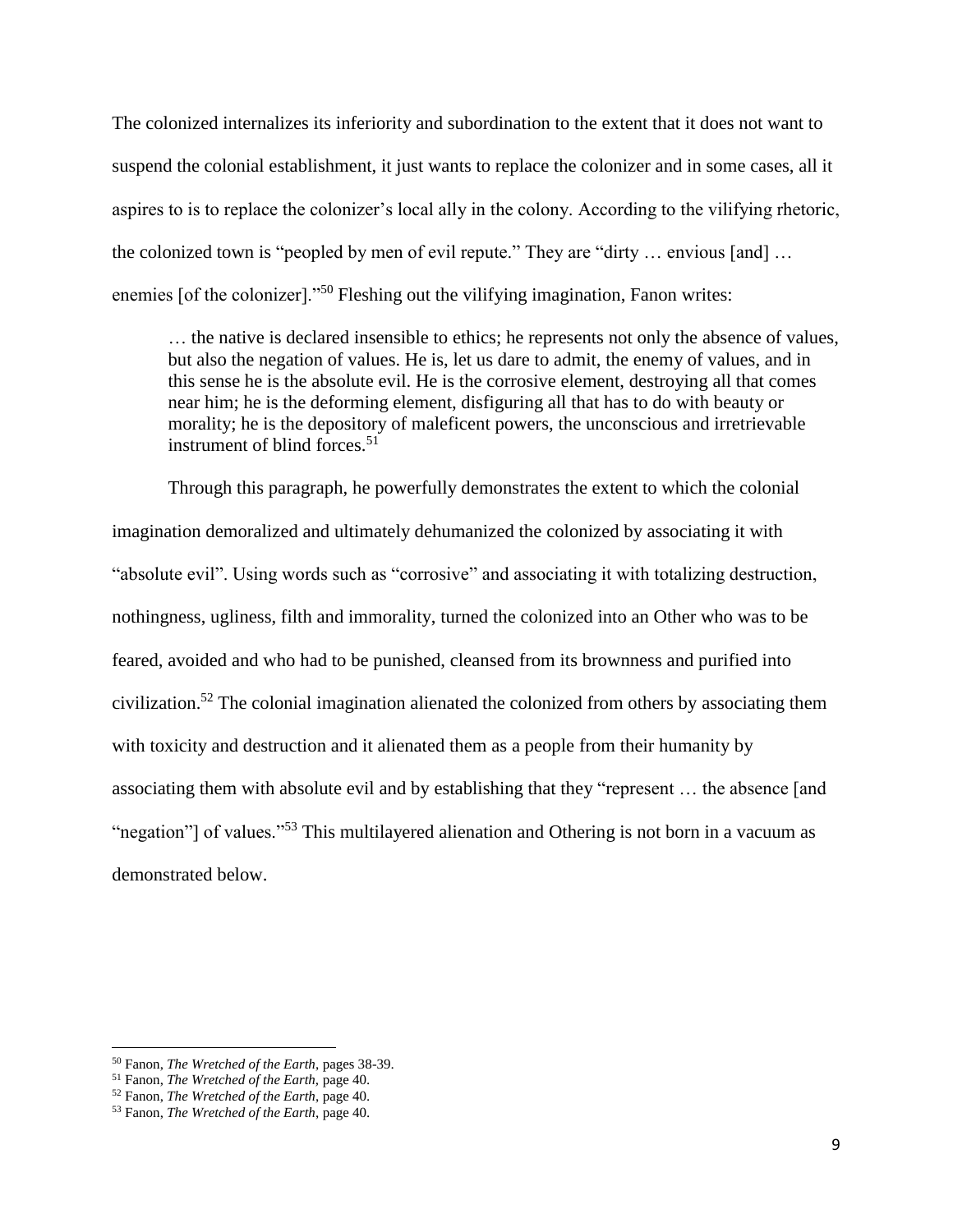## **2.3 Othering and Zones of Extinction**

In, *What Fanon Said: A Philosophical Introduction to His Life and Thought*, Lewis

Gordon writes

as Virgil eventually shows Dante's protagonist two foes, one of whom is so consumed by hatred that he gnaws on the head of his enemy while frozen from the neck down at the icy cold epicenter of Hell, Fanon presents the horrific implications of being consumed by hatred.<sup>54</sup>

In this scene, Gordon borrows Dante's descriptions of Hell in *Inferno* and uses them to explain the power of the constructed Othering that transcend the fixity of times and spaces. He shows how the person who was made into an Other becomes so entrenched in its otherness and inferiority that even in Hell, it keeps looking for its enemy, while knowing that it is hate that resulted in its exile. In his reading of *Black Skin, White Masks*, Gordon shows how Othering can be detrimental to imagination and ultimately to the existence of the Other as a human being. Said agrees with this as he analyzes the binary between Us and the outsiders.<sup>55</sup> He identifies what he refers to as the "perilous territory of not-belonging" which is "where in a primitive time people were banished, and where in the modern era immense aggregates of humanity loiter as refugees and displaced persons."<sup>56</sup>

Fanon analyzes and nuances Othering in, *Black Skin, White Masks* where he writes "the resentment [that the colonizer and sometimes the colonized itself has for the colonized] takes us to a particular place: *a zone of non-being, an extraordinary sterile and arid region*, where *black is not a man*, and mankind is *digging into its own flesh to find meaning*."<sup>57</sup> This last part is particularly powerful and it could explain how Syrian children, are merely a vehicle that is

<sup>54</sup> Lewis R. Gordon and Project Muse, *What Fanon Said: A Philosophical Introduction to His Life and Thought* first ed. (New York: Fordham University Press, 2015), page 128.

<sup>55</sup> Edward Said, *Reflection on Exile and Other Essays* (Massachusetts: Harvard University Press, 2000), page 177.

<sup>56</sup> Said, *Reflection on Exile and Other Essays,* page 177.

<sup>57</sup> Frantz Fanon, *Black Skin, White Masks* (New York: Grove Press, 1967), pages vi-2.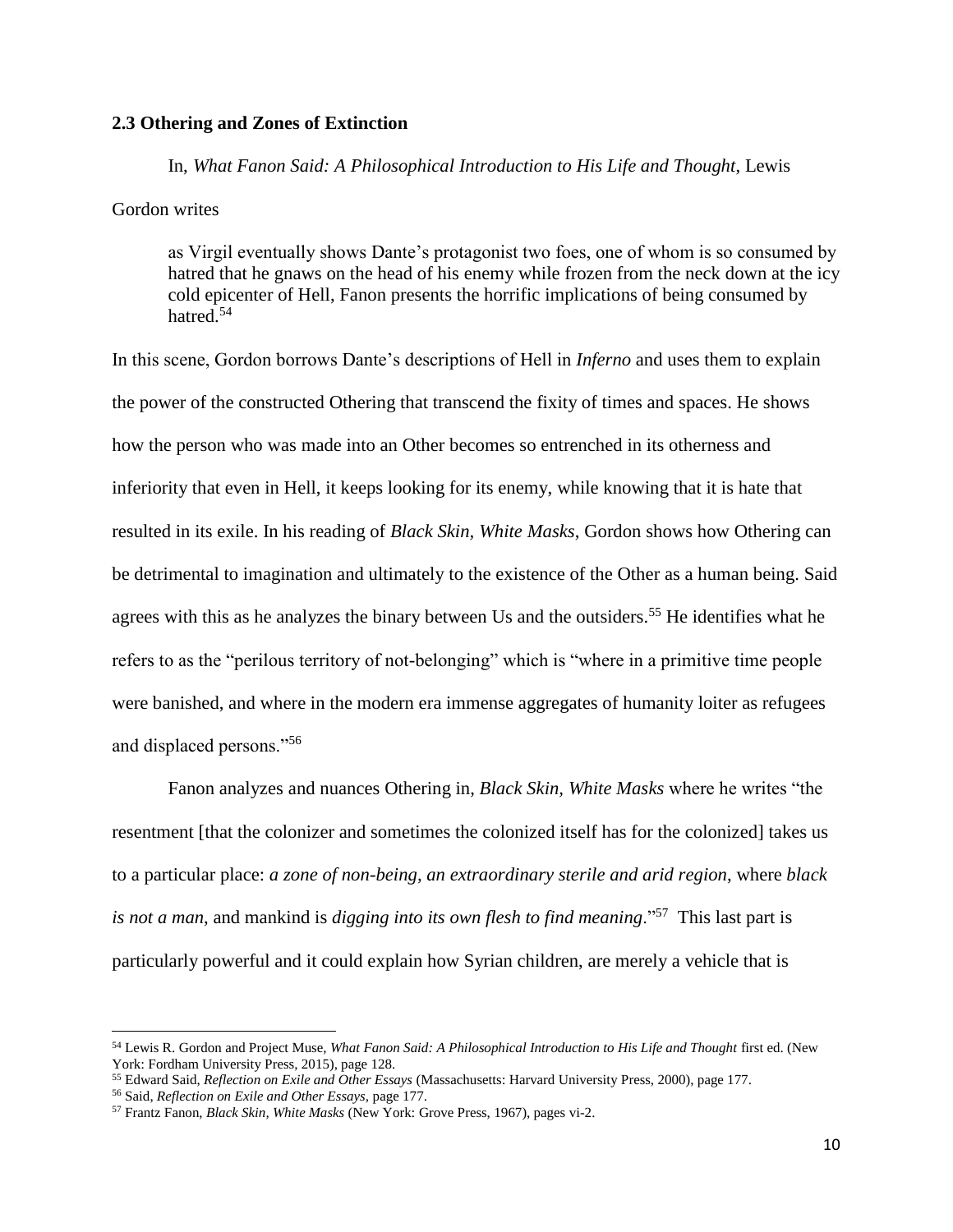mobilized to either legitimate humanitarianism or introduce stricter border control measures. Humanitarians "dig into its ... flesh" to generate sympathy and secure donations.<sup>58</sup> Proponents of stricter border controls "dig into its ... flesh" to prove that they will contaminate society.<sup>59</sup> The academic canon "digs into its ... flesh" to theorize about them and "find meaning."<sup>60</sup> In this case, not only does colonial imagination reproduce the colonized as the Other but by demoralizing them and pushing them into the "zone of non-being," the colonizer effectively places the colonized "beneath even the self–other relation."<sup>61</sup> In the zone of non-being, the colonized is not even a sub-human. Colonial imagination removes their existence from the realm of the being.

One of the interpretations that Lewis Gordon presents for the "zone of non-being" is that it equates to "a point of total absence, [where it is] the place farthest from the light."<sup>62</sup> It is an inherently negative category of existence, and it was one of the most prevalent identities that the colonized lived with for decades, even after decolonization because as Fanon demonstrates, it was sometimes inescapable because of the internalization of inferiority and because of how powerful it was as an identity which is central to understanding the dangers of colonial imaginations in relation to children and their futures.<sup>63</sup>

As established in the introduction to this section, Agamben approaches the zone of extinction from a different angle by tracing its genealogy to emergency. He establishes that

the decisive fact is that, together with the process by which the exception everywhere becomes the rule, the realm of bare life- which was originally situated at the margins of the political order- gradually begins to coincide with the political realm, and exclusion and inclusion, outside and inside, *bios* and *zoē*, right and fact, enter into a zone of irreducible indistinction.<sup>64</sup>

<sup>58</sup> Fanon, *Black Skin, White Masks,* pages vi-2.

<sup>59</sup> Fanon, *Black Skin, White Masks,* pages vi.

<sup>60</sup> Fanon, *Black Skin, White Masks,* pages vi.

<sup>61</sup> Gordon, *What Fanon Said: A Philosophical Introduction to His Life and Thought* first ed. pages 127-128.

<sup>62</sup> Gordon, *What Fanon Said: A Philosophical Introduction to His Life and Thought* first ed. page 23.

<sup>63</sup> Gordon, *What Fanon Said: A Philosophical Introduction to His Life and Thought* first ed., page 72.

<sup>64</sup> Giorgio Agamben, *Homo Sacer: Sovereign Power and Bare Life*, trans. Daniel Heller-Roazen (Stanford: CA: Stanford University Press, 1998), page 9.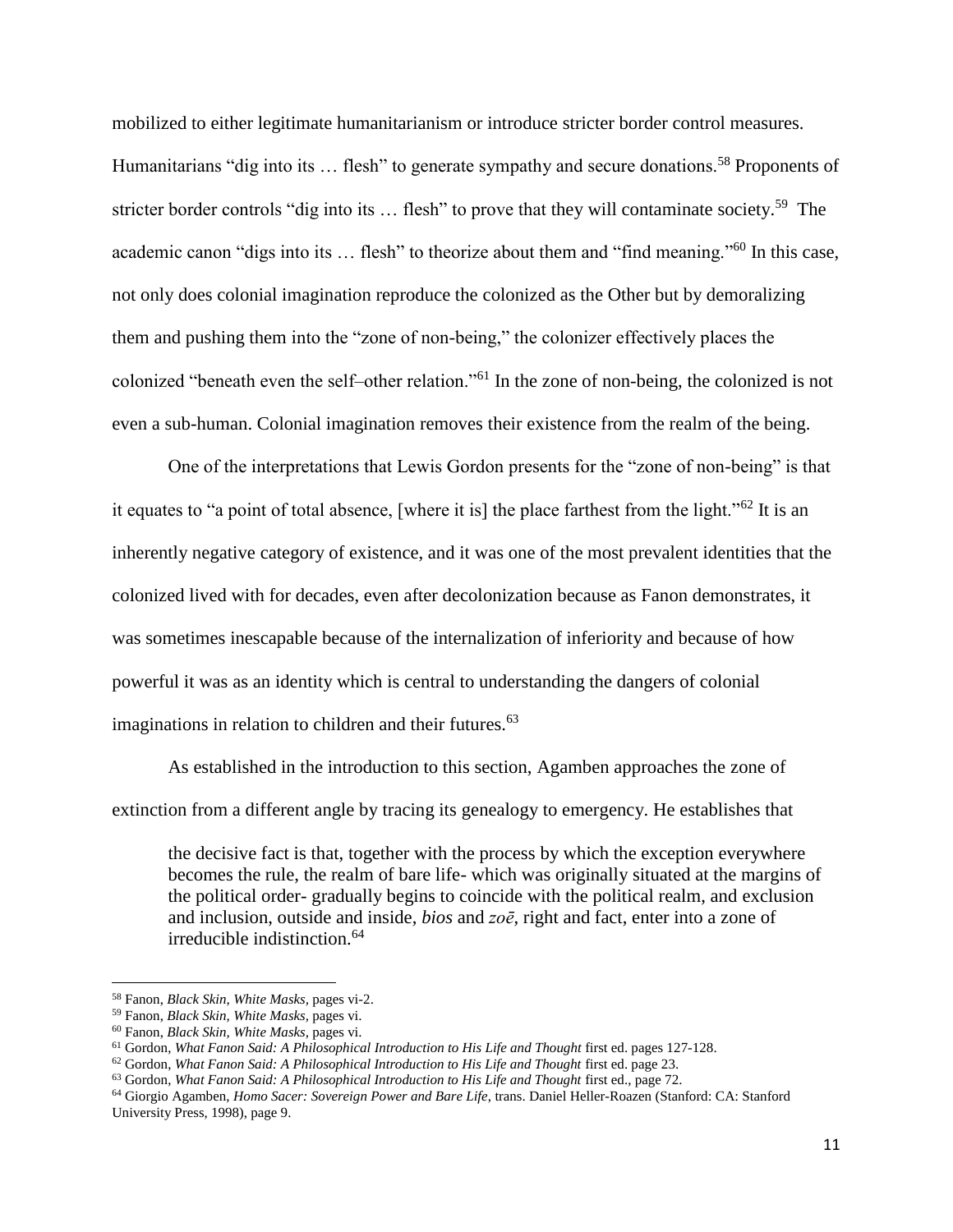Similar to Fanon's, Agamben's zone of complete indistinction is also a zone of Othering where the Other is "neither human nor non-human" and where the stateless person violently remains "on the threshold between the human and inhuman" which implicates their presents and their futures. <sup>65</sup> However, Agamben's critique particularly explores how it is a zone erected on ideas of securitization and immunization where "the project of securing life, of protecting the lives of some- citizens of a nation-state, for instance- is always at the expense of others, whether through their exclusion of even their elimination."<sup>66</sup> It is a product of "concepts such as "public security and order," "state of danger," and "case of necessity" and theorizing from non-transcendence.<sup>67</sup> This is relevant to the question of refugees' mobilities because statelessness in its essence "becomes a site of (in)security for national governments, thus authorizing more intense border controls" or urgent calls for humanitarian intervention requiring the 'temporal' upholding of nontranscendence. 68

#### **2.4 Agamben: Theoretical Grounding**

Non-transcendence is the "material situation in the here and now, one that must be managed and not changed."<sup>69</sup> In their reading of Agamben, John Lechte and Saul Newman argue that as an abstract concept, non-transcendence significantly informs the work of the agencies providing aid in response to mass violence as their main aim is always the "mere aliveness [of the] individuals in need" through meeting the biological/physical needs that guarantee their "bare survival."<sup>70</sup> In *Homo Sacer: Sovereign Power and Bare Life,* Agamben

l

<sup>65</sup> Agamben, *Homo Sacer: Sovereign Power and Bare Life*, pages 54-50.

<sup>66</sup> Lechte and Newman, *Agamben and the Politics of Human Rights,* page 3.

<sup>67</sup> Agamben, *Homo Sacer: Sovereign Power and Bare Life*, page 172. Lechte and Newman, *Agamben and the Politics of Human Rights,* page 4.

<sup>68</sup> Lechte and Newman, *Agamben and the Politics of Human Rights,* page 14.

<sup>69</sup> Lechte and Newman, *Agamben and the Politics of Human Rights,* page 21.

<sup>70</sup> Lechte and Newman, *Agamben and the Politics of Human Rights,* page 21.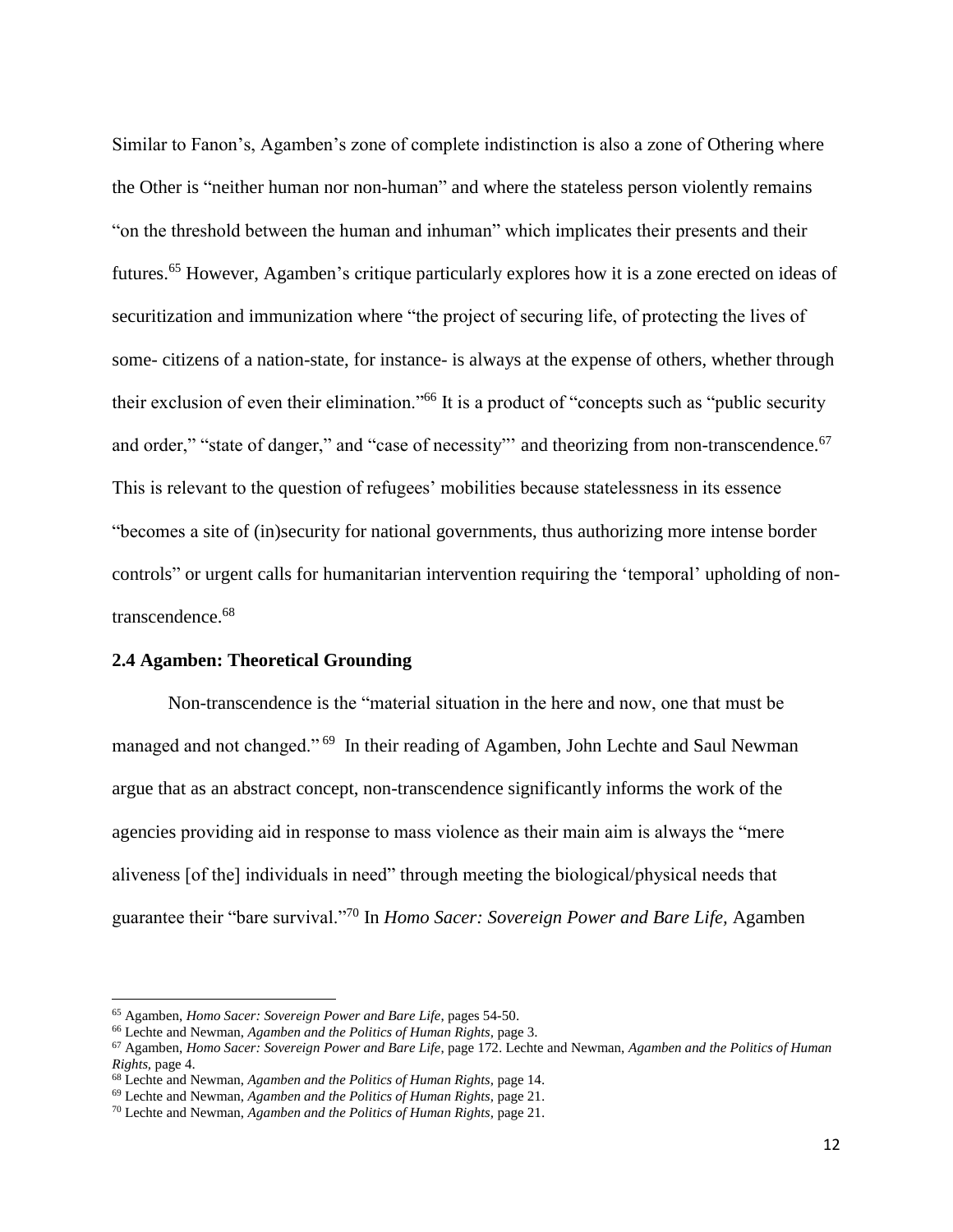critically analyzes the reliance on non-transcendence as a discourse that "participate[s] in the reduction of people to bare life [which is] … the closest that we can get to the notion of pure organism as an exclusively physical entity, whose only defining quality is it is alive."<sup>71</sup> This implicates the lives of refugees as aid recipients because as Andrew Benjamin would argue, they are "dispossessed of rights … and civil identity" and they are "marked" as inhabitants of a "zone of complete indistinction."<sup>72</sup> Their identities, experiences and humanity are limited to their biological existence.

Agamben critiques the "inability or refusal to recognize the dimension of the human that remains irreducible to utility and quantification- that cannot be objectified as 'bare,' biological life" and argues for the need to acknowledge that a stateless person "can reveal part of itself that transcends mere existence."<sup>73</sup> In other words, there is no absolute sovereignty or "an absolutely vulnerable bare life" which is demonstrated in this thesis through the examples drawn out from documentary radio and a social media campaign .<sup>74</sup> There is a multitude of ways through which the non-transcendent Other resists and reclaims existence beyond the zone of extinction. However, that still does not negate the misrepresentation of the stateless person, their Othering and their reduction into a non-transcendent bare life. Agamben looks at how the "'imploring eyes" of the Rwandan child, whose photograph is shown to obtain money" became necessary for humanitarianism to function.<sup>75</sup> In his analysis, he demonstrates how representation is complicit

<sup>71</sup> Lechte and Newman, *Agamben and the Politics of Human Rights,* pages 97-53.

<sup>72</sup> Agamben, *Homo Sacer: Sovereign Power and Bare Life*, page 54. Andrew Benjamin, "Particularity and Exceptions: on Jews and Animals," *South Atlantic Quarterly* 107, no. 1 (2008), page 12. Lechte and Newman, *Agamben and the Politics of Human Rights,* page 63.

<sup>73</sup> Lechte and Newman, *Agamben and the Politics of Human Rights,* pages 74-84.

<sup>74</sup> Lechte and Newman, *Agamben and the Politics of Human Rights,* page 105.

<sup>75</sup> Agamben, *Homo Sacer: Sovereign Power and Bare Life*, page 133. Lechte and Newman, *Agamben and the Politics of Human Rights*, page 5.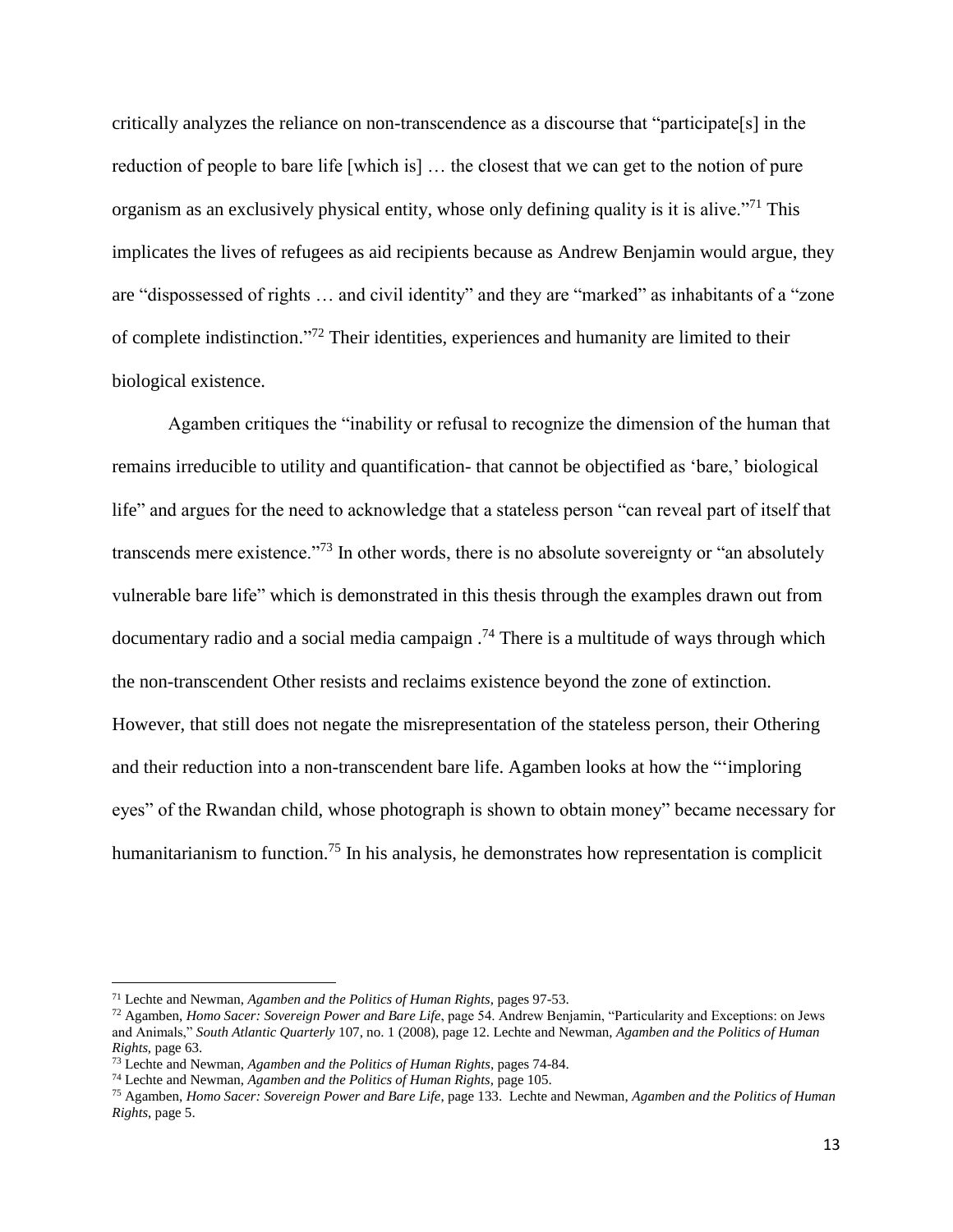with power and how reducing and representing the stateless person as a bare life is essential for its temporal (in)existence. 76

#### **3. Critical Analysis of the Humanitarian Response to Refugee Children**

The core value of humanitarianism, as a doctrine, lies in "human beings … help[ing] human beings in need."<sup>77</sup> Humanitarianism, as an industry, helps achieving that partly through securing donations.<sup>78</sup> In order to accumulate donations quickly, humanitarians have to represent the "human beings in need" through portraits and stories that help the donors sympathize with them and that eventually convince the latter to donate.<sup>79</sup> The section below explains how emergency and non-transcendence, which inform these representations or stories, are essential for humanitarianism to function. Then it looks closely at the humanitarian response to refugee children. This section, however, does not address the question of the representations of Syrian refugees or Syrian children yet. Instead, it sets the context within which the Syrian refugee crisis, as a global humanitarian crisis, is situated in this thesis. It also lays down the ideas that will be critiqued through Agamben's work in section four.

#### **3.1 State of Emergency: Non-transcendence, Necessity and Humanitarianism**

By adopting a critical approach to the literature on humanitarian responses to statelessness and refugee children, I identify two pillars that evolve from non-transcendence and govern humanitarian work. The first is that emergencies are "omnipresent [where] we are never in a 'normal' situation," because of the prevalence of mass violence particularly in the Global South.<sup>80</sup> The second is that short-term solutions or what David Rieff, refers to as "Band-Aids on

<sup>76</sup> Bogusia Temple and Rhetta Moran, eds. *Doing Research with Refugees: Issues and Guidelines* (Bristol: The Policy Press, 2006), page 8.

<sup>77</sup> Ullah, *Refugee Politics in the Middle East and North Africa*, page 81.

<sup>78</sup> David Rieff, *A Bed for the Night: Humanitarianism in Crisis* (New York: Simon and Schuster, 2002), pages 276-321.

<sup>79</sup> Ullah, *Refugee Politics in the Middle East and North Africa*, page 81.

<sup>80</sup> Lechte and Newman, *Agamben and the Politics of Human Rights,* page 8.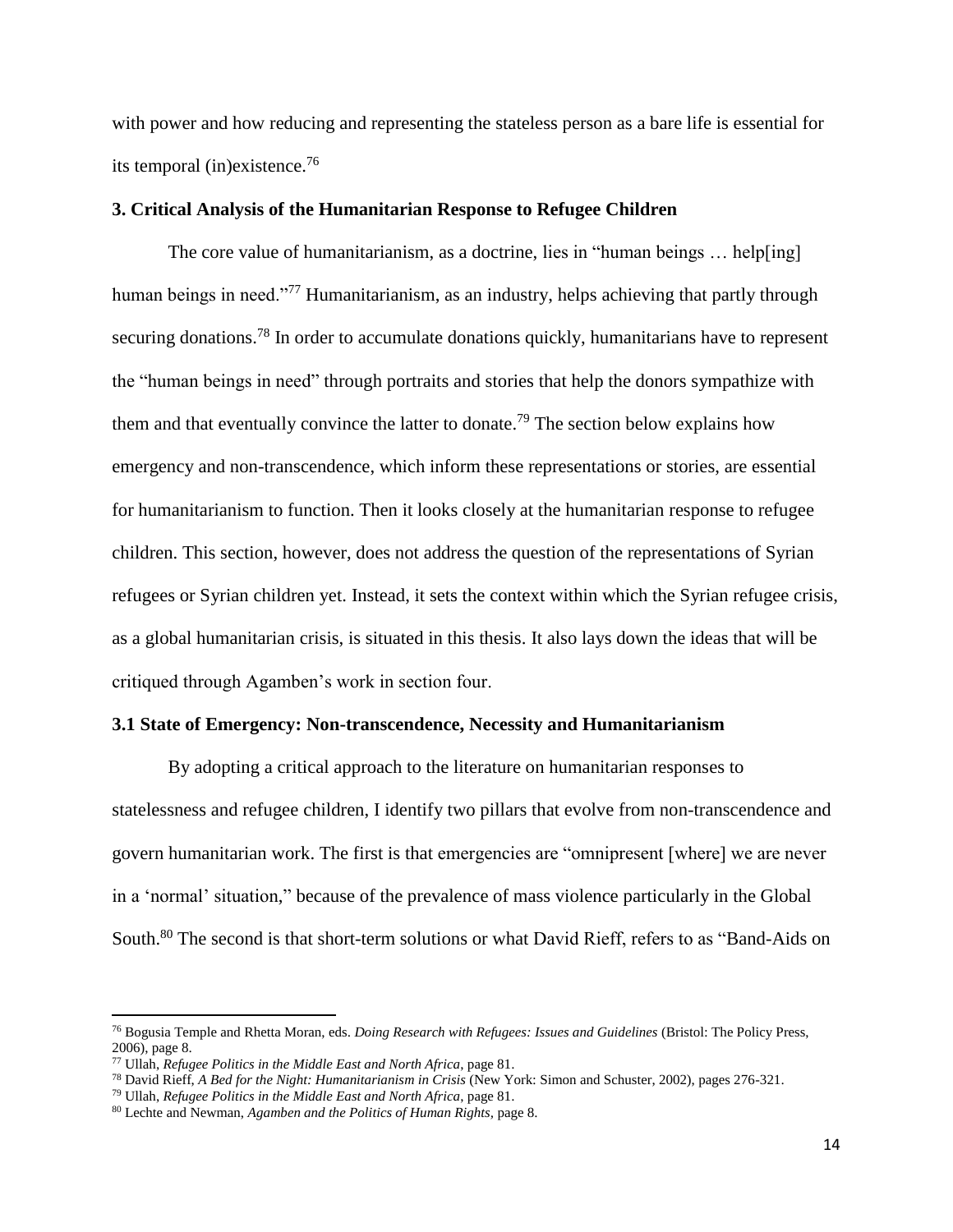malignant tumors" in *A Bed for the Night: Humanitarianism in Crisis,* are the only affordable responses to these emergencies because durable solutions are time and resources consuming and would involve redistribution*.* <sup>81</sup> Akm Ahsan Ullah analyzes the structural limitations that weigh the humanitarian industry down and argues that, "there are inherent lacunae within the protection agenda of the humanitarian organizations; hence, the expected yields have not appeared."<sup>82</sup> The lacuna that this thesis is particularly concerned with is how humanitarianism is structurally constrained by the decreasing funding.<sup>83</sup> This is not a limitation existing in a vacuum. It is arguably interlinked to the deliberate framing of episodes of mass violence as omnipresent states of emergencies, which is depoliticizing and dehistoricizing but deemed necessary to raise donations.

By evoking a state and a language of emergency in an attempt to draw donors' attention to the crises that need immediate solutions, proponents of humanitarianism become part of a vicious cycle, where they are constantly racing against time and trying to secure funding to maintain sustainable aid provision while attempting to reverse short term material conditions that the limited resources and the funding can barely fix.<sup>84</sup> Looking at UNHCR in particular, "in a number of cases, ... [it] has fallen into an uncomfortable role, stuck between host governments attempting to meet their responsibilities to refugees and donors with obligations to appropriate burden-sharing." <sup>85</sup> This has not completely stopped UNHCR from providing aid yet but it places it and the refugees it is trying to help under the constant pressure of trying to secure funding. Moreover, despite humanitarians' efforts, which most of the time reflect individuals' genuine desire to end the pain of another human being, and despite the criticalness of the crises that

<sup>81</sup> Rieff, *A Bed for the Night: Humanitarianism in Crisis,* page 307.

<sup>82</sup> Ullah, *Refugee Politics in the Middle East and North Africa*, pages 3-4.

<sup>83</sup> Ullah, *Refugee Politics in the Middle East and North Africa,* page 79.

<sup>84</sup> Temple and Moran, eds. *Doing Research with Refugees: Issues and Guidelines*, pages 5-16.

<sup>85</sup> Loescher, Milner, Newman and Troeller, *Protracted Refugee Situations*, page 379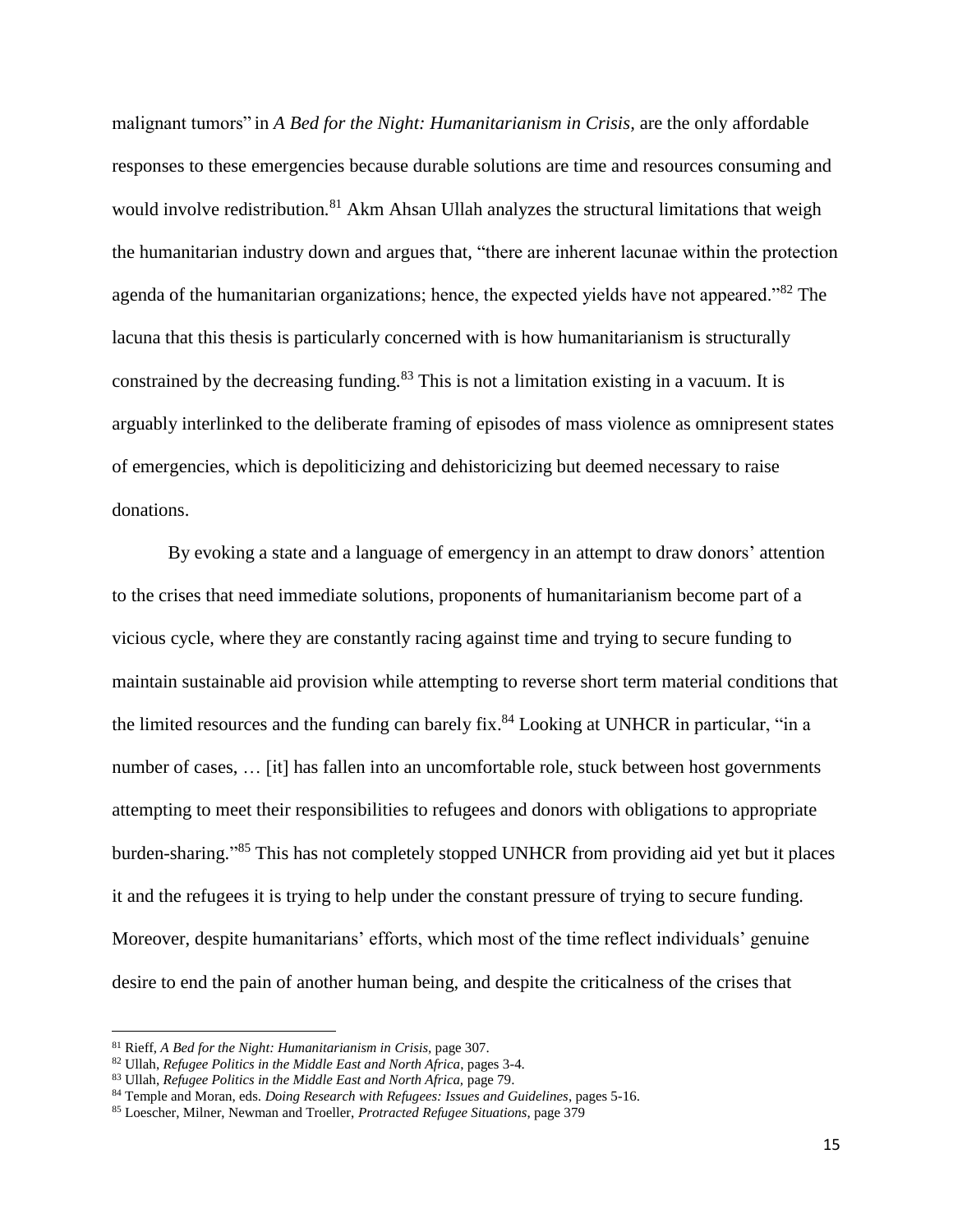humanitarian agencies try to mitigate, there have been exponentially increasing budget cuts every year since mid-1990s.<sup>86</sup> These cuts are not a result of additional costs that UNHCR incurs but rather a result of its inability "to maintain a minimum level of health care, shelter and food assistance to the refugees."<sup>87</sup> This, according to Gil Loescher and James Milner, is alarming because it means that the humanitarian industry, represented in this case by UNHCR, which centered all its efforts around preserving the bare life of the refugee by maintaining "a minimum level of health care, shelter and food" and sacrificed other "add ons" which varies from one refugee camp to the other, is dysfunctional and possibly chronically failing.<sup>88</sup> In some camps, these "add ons" are providing an education to the children.<sup>89</sup> In other camps, it is providing colouring books, crayons, and cookies.<sup>90</sup>

Furthermore, this cycle that UNHCR is trapped in, is inherently flawed. The short term solutions that the agencies provide, and decreased but still existing aid only help in "administering human misery," which entails "providing the minimum human needs necessary for survival while keeping the challenge off the political agenda."<sup>91</sup> That results in perpetuating precarity and the root causes of the crisis that it is trying to solve.<sup>92</sup> Essentially, humanitarian work becomes limitedly oriented around human security and ensuring that the aid recipient stays alive, reducing it into a bare life by sacrificing the services that it cannot fulfill because of the decreasing funding. In essence, ensuring refugees' survival is important, but most of the time, the

l

<sup>86</sup> Loescher, Milner, Newman and Troeller, *Protracted Refugee Situations*, page 29

<sup>87</sup> Loescher, Milner, Newman and Troeller, *Protracted Refugee Situations*, page 29

<sup>88</sup> Erin Baines, *Vulnerable Bodies: Gender, the UN and the Global Refugee Crisis* (Burlington: Ashgate Publishing Company, 2004), page 156.Loescher, Milner, Newman and Troeller, *Protracted Refugee Situations*, page 29

<sup>89</sup> Von Welser, *No Refuge for Women: The Tragic Fate of Syrian Refugees,* page 124. Baines, *Vulnerable Bodies: Gender, the UN and the Global Refugee Crisis,* page 156.

<sup>90</sup> Von Welser, *No Refuge for Women: The Tragic Fate of Syrian Refugees,* pages 118-185.

<sup>91</sup> Loescher, Milner, Newman and Troeller, *Protracted Refugee Situations*, page 11

<sup>92</sup> Loescher, Milner, Newman and Troeller, *Protracted Refugee Situations*, page 11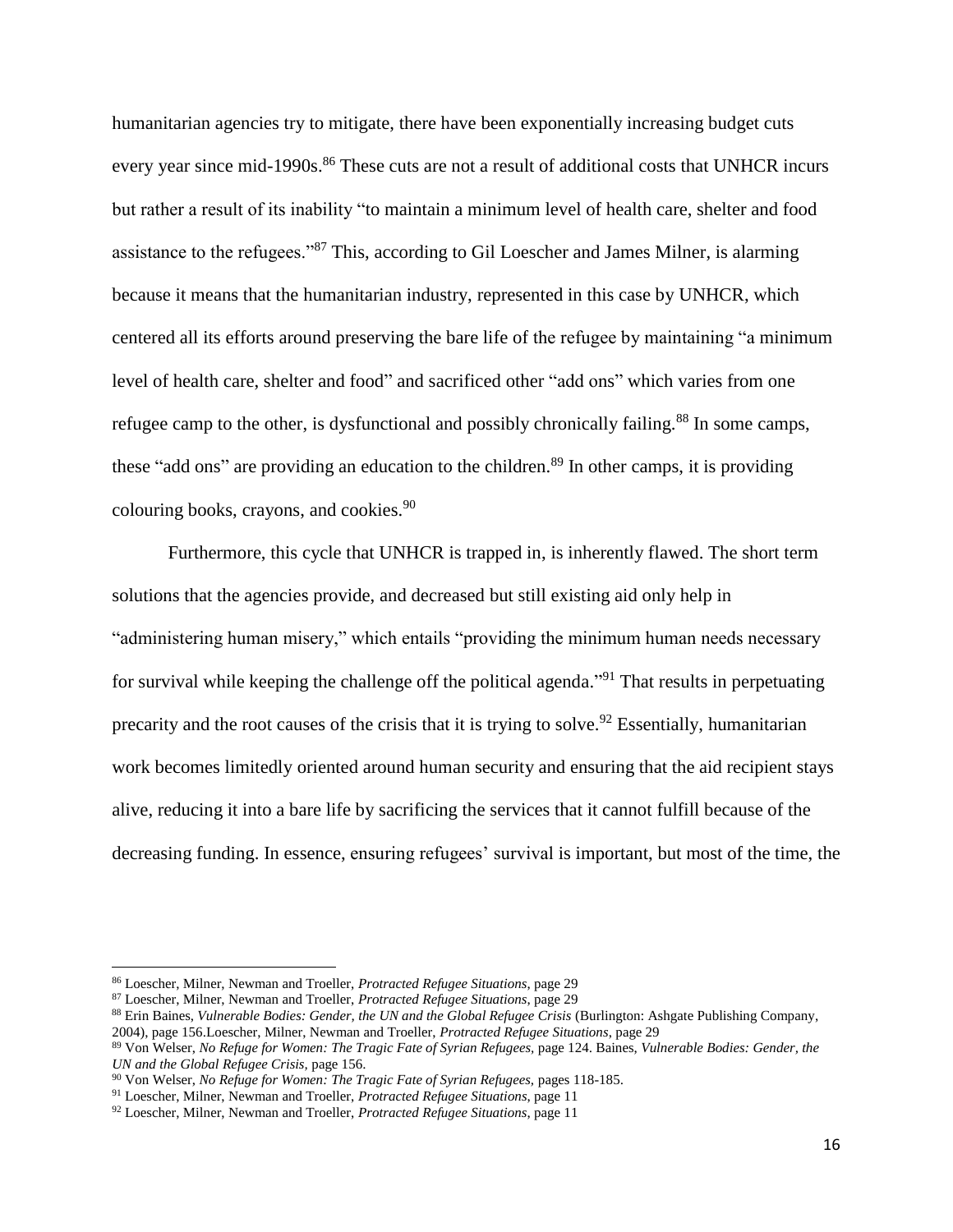upholding of human security above everything else fails to, "do no harm," while it is caring for and helping the refugee stay alive.<sup>93</sup>

Michel Foucault problematizes care arguing that, "in caring for the victim, … it establishes a power relationship over the victim, reducing him or her to a politically irrelevant form of 'bare life', incapable of political agency and autonomous action."<sup>94</sup> This sheds light on how the focus on preserving the physical entities or the bare life of the refugee can harm it by "constrain[ing] the autonomy [and the dignity] of the human."<sup>95</sup> This is neither coincidental nor inevitable. In his critique of the Hobbesian project, Robert Esposito argues that humanitarian work is "caught up in a paradox whereby, in order to preserve life, it is necessary to destroy life."<sup>96</sup> This clearly manifests self in how theorizing from emergency and the importance of preserving a headcount, impact representation and the reduction of the aid recipient, who in the context of this thesis is the child refugee, to a bare life and a mere number.<sup>97</sup>

Gil Loescher, James Milner, Edward Newman and Gary Troeller establish that "protracted refugee situations also reflect pathologies inherent in attitudes towards asylum in policy circles, in both the developed and developing worlds."<sup>98</sup> They argue that there is a need to shift away from the existing discourses and instead develop a framework that utilizes "new analytical thinking- as well as new policy" that moves "beyond charity."<sup>99</sup> They call for a "shift" … from the current 'care and maintenance' mindset, focused on managing protracted refugee situations, to a more 'solutions-oriented' approach, involving more than just humanitarian

l

<sup>99</sup> Emma Haddad, *The Refugee in International Society: Between Sovereigns* (New York: Cambridge University Press: 2008), page 10. Loescher, Milner, Newman and Troeller, *Protracted Refugee Situations*, page 5.

<sup>93</sup> Rieff, *A Bed for the Night: Humanitarianism in Crisis,* page 22.

<sup>94</sup> Lechte and Newman, *Agamben and the Politics of Human Rights,* page 11.

<sup>95</sup> Lechte and Newman, *Agamben and the Politics of Human Rights,* page 11.

<sup>96</sup> Roberto Esposito, *Communitas: The Origin and Destiny of Community,* trans. Timothy Campbell (Stanford: Stanford

University Press, 2009), page 141. Lechte and Newman, *Agamben and the Politics of Human Rights,* page 3.

<sup>97</sup> Ullah, *Refugee Politics in the Middle East and North Africa,* page 18.

<sup>98</sup> Loescher, Milner, Newman and Troeller, *Protracted Refugee Situations*, page 4.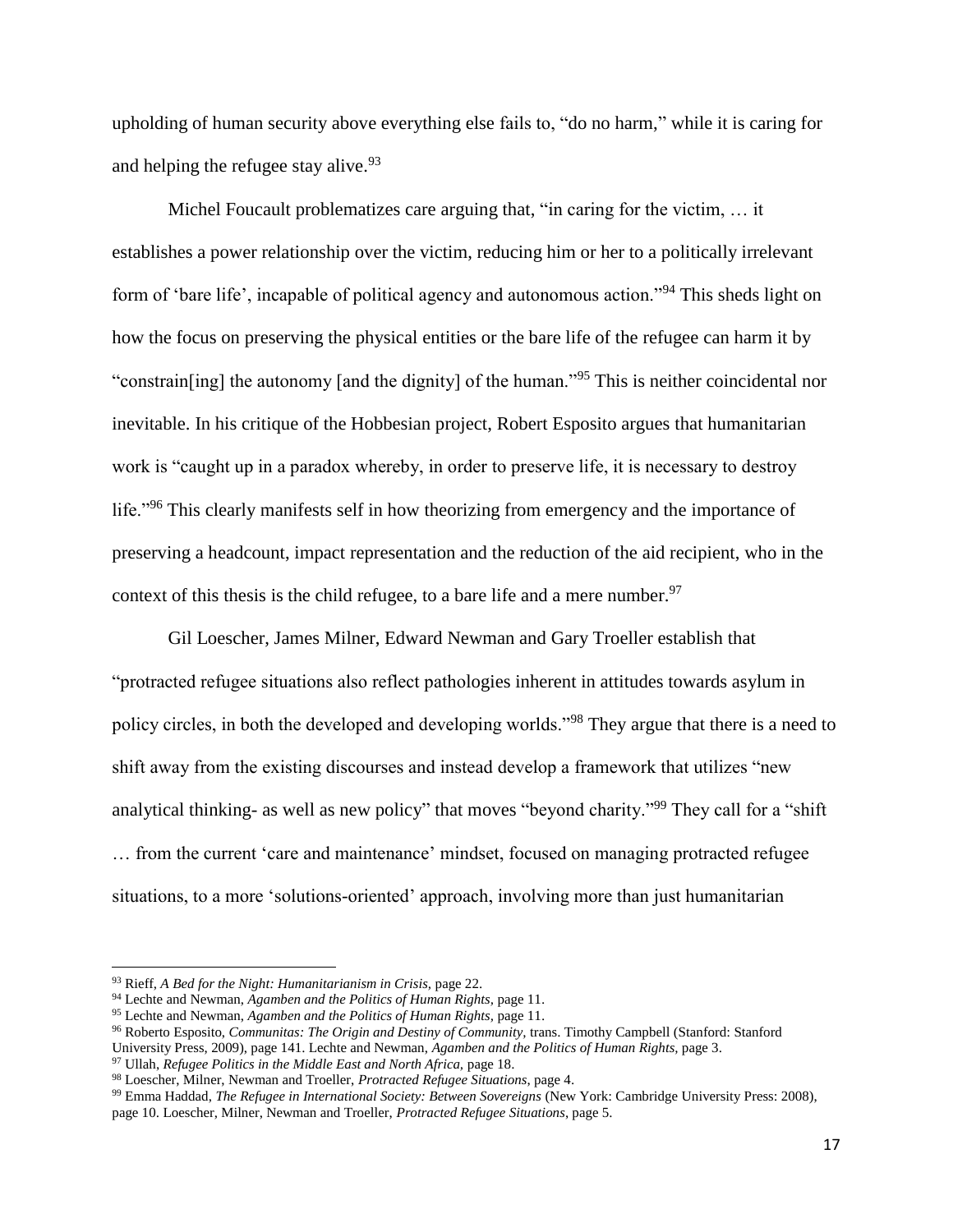actors."<sup>100</sup> This thesis agrees with their diagnosis, but adds a revision to the suggestion made by Loescher et al. and instead calls for a shift in the representation highlighting the need for a theorization effort beyond emergency, demonstrating that it is not necessary to sacrifice the personal and the complex in return for exponentially decreasing funding.<sup>101</sup>

## **3.2 Refugee Children**

 $\overline{\phantom{a}}$ 

The violence within this cycle and paradox is even more pronounced in the context of children refugees. There are "65.3 million people who are displaced in the world."<sup>102</sup> 28 million of which are child refugees who, according to Tara Kinch, are "more vulnerable as many no longer have the protection of their households, communities and state than children under the first line of protection."<sup>103</sup> According to the 1994 UNHCR Geneva Convention on Refugee Children, Children are "vulnerable, … dependent … [and] developing."<sup>104</sup> They are dependent because their wellbeing is maintained by their guardians, especially in the earlier years of their childhood.<sup>105</sup> They are "developing [as] they grow in developmental sequences, like a tower of bricks, each layer depending on the one below it. Serious delays interrupting these sequences can severely disrupt development."<sup>106</sup> The three premises, despite being valid to an extent, mobilize a very particular imagination and understanding of children that frames them predominantly as "innocent," vulnerable and helpless.<sup>107</sup> This informs how the children are represented in some UNHCR donations platform where the photos used are photos of their faces smudged with tears

<sup>100</sup> Loescher, Milner, Newman and Troeller, *Protracted Refugee Situations*, page 353.

<sup>101</sup> Loescher, Milner, Newman and Troeller, *Protracted Refugee Situations*, page 29

<sup>&</sup>lt;sup>102</sup> Von Welser, *No Refuge for Women: The Tragic Fate of Syrian Refugees*, page vi.

<sup>103</sup> "Figures at a Glance," *UNHCR,* [http://www.unhcr.org/figures-at-a-glance.html.](http://www.unhcr.org/figures-at-a-glance.html) Tara Kinch, "linking Invisibility and Vulnerability: Strengthening Refugee Child Protection Capacity: The Case of the Unaccompanied and Separated Refugee Children from Bhutan living in Nepal," in *Listening to Asia from the Atlantic* (Berlin: VDM, 2017), page 68. Ullah, *Refugee Politics in the Middle East and North Africa,* page 63.

<sup>104</sup> UNHCR, "Refugee Children: Guidelines on Protection and Care," page 1.

<sup>&</sup>lt;sup>105</sup> UNHCR, "Refugee Children: Guidelines on Protection and Care," page 1.

<sup>106</sup> UNHCR, "Refugee Children: Guidelines on Protection and Care, page 1.

<sup>107</sup> Rieff, *A Bed for the Night: Humanitarianism in Crisis,* page 25.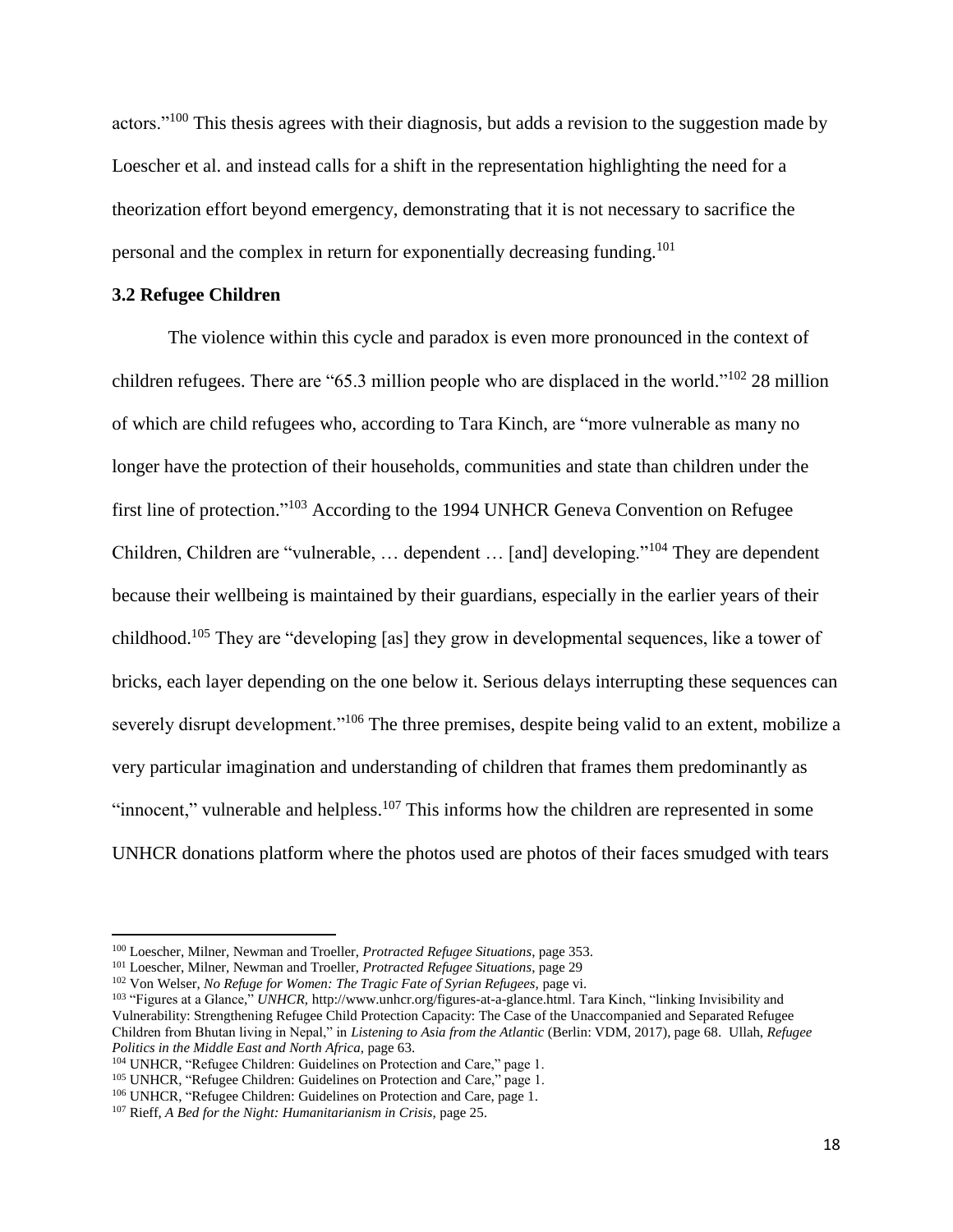or others conveying pain and suffering.<sup>108</sup> The convention assumes that refugee children should grow and develop in a linear pattern, as it understands their development as a "tower of bricks" and that the conflict hurdles their development, which to a high degree it does.<sup>109</sup> However, despite the devastating impact that violence has on their development, as understood by the convention, in some cases, refugee children reconcile their different realities and develop, through externalizing multiple identities that help them navigate their "severely disrupt[ed] development."<sup>110</sup> This is demonstrated further in section four of this paper, where it shows that despite the absence of the conditions of security stipulated by the convention, refugee children grow by reconciling the violent world they live in with other worlds.

Security, as established earlier, is essential to the functioning of humanitarianism as an industry and a doctrine. According to the 1994 convention, aid workers must ensure that refugee children feel safe through introducing a level of predictability to their daily life.<sup>111</sup> This departs from the understanding that child "ideally experience living in a predictable, secure world in which their basic needs are consistently satisfied."<sup>112</sup> As a result of children refugees not having access to this ideal, aid workers strive to meet the children's needs and create the conditions that would at least maintain their survival first, then ultimately establish trust, through mitigating their suffering of starvation, malnutrition, diseases and physical violence. Through creating solid bases for developing trust and predictability in the child's life, it is believed that "a feeling of security, [will be achieved] in the long run."<sup> $113$ </sup> According to the 1994 convention, this is

<sup>108</sup> "Donate and Rush Emergency Aid to Syrian Families," UNHCR, [https://give.unhcr.ca/ea](https://give.unhcr.ca/ea-action/action?ea.client.id=1920&ea.campaign.id=42953&en_txn10=18-OL_Syria_HQ)[action/action?ea.client.id=1920&ea.campaign.id=42953&en\\_txn10=18-OL\\_Syria\\_HQ](https://give.unhcr.ca/ea-action/action?ea.client.id=1920&ea.campaign.id=42953&en_txn10=18-OL_Syria_HQ) "Syria Emergency," UNHCR, <https://donate.unhcr.org/gb-en/syria>

<sup>&</sup>lt;sup>109</sup> UNHCR, "Refugee Children: Guidelines on Protection and Care," page 1.

<sup>110</sup> UNHCR, "Refugee Children: Guidelines on Protection and Care, page 1.

<sup>111</sup> UNHCR, "Refugee Children: Guidelines on Protection and Care," page 14.

<sup>112</sup> Rolf E. Muuss, *Theories of Adolescence* (New York: McGraw Hill, 1996), page 47. Ullah, *Refugee Politics in the Middle East and North Africa,* page 9.

<sup>113</sup> Muuss, *Theories of Adolescence,* page 48. Ullah, *Refugee Politics in the Middle East and North Africa,* page 9.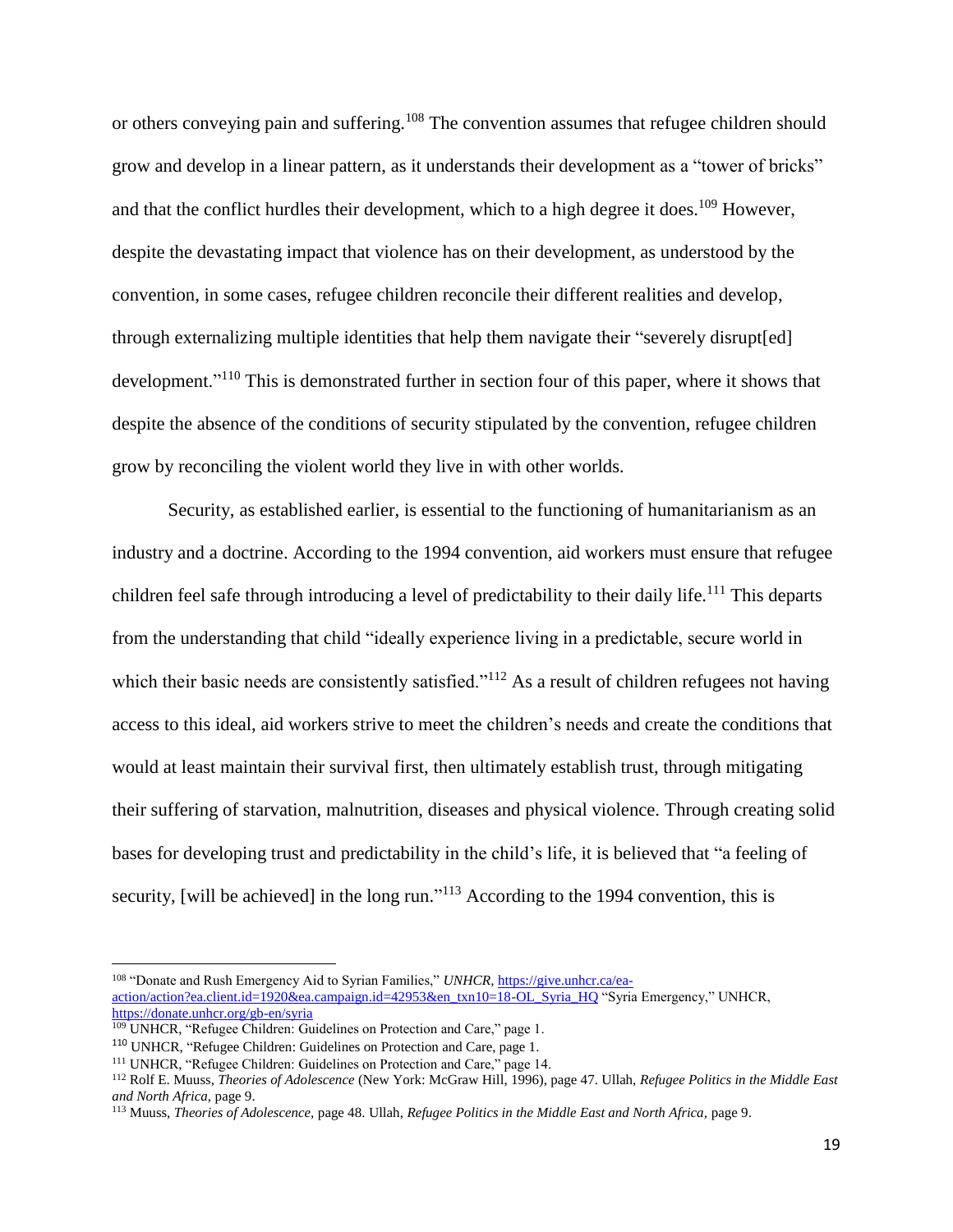critically essential. However, although this may reflect genuine care for the wellbeing of the child, it is also arguably strategic and problematic.<sup>114</sup>

This emphasis on recreating the ideal and developing predictability in the life of the refugee children is mostly informed by fear of who this child would grow up to be. It is informed by views such as E. Erikson's who argues that "a disorder experienced due to a lack of security, predictability and safety in childhood may cause serious psychosocial malfunctions in adulthood."<sup>115</sup> What Erikson refers to as a temporal, linear "disorder" becomes the defining event in the children's lives and it is all what the their experiences and responses are reduced to.<sup>116</sup> J. P Leyens and Z. Mahjoub argue that more than 50% of the refugee children were exposed to different forms of violence, before they 'found' refuge in the camps.<sup>117</sup> Binnie Kristal-Andersson, builds on Erikson's school of thought and problematically argues that since children are heavily influenced by their childhood experiences, it is likely that they "regress to these early experiences, especially during periods of difficulty, crisis and change" when they grow up.<sup>118</sup> UNHCR finds this alarming, because the trauma that the children were exposed to, "inflict[s] multidimensional physiological stress which affects the child's development," informs the decisions they make and ultimately affects how they perform adulthood and their identities as refugees.<sup>119</sup> This is also very relevant to the anti-immigration discourse that frames refugees as a

 $\overline{\phantom{a}}$ 

<sup>118</sup> B. Kristal-Andersson, "Psychology of the Refugee, the Immigrant, and their Children: Development of a Conceptual Framework and Application to Psychotherapeutic and Related Support Work," PhD. Dissertation, Department of Psychology, University of Lund, Sweden, 2000, page 167. Ullah, *Refugee Politics in the Middle East and North Africa,* page 64. <sup>119</sup> Ullah, *Refugee Politics in the Middle East and North Africa*, page 64.

<sup>114</sup> UNHCR, "Refugee Children: Guidelines on Protection and Care," page 14.

<sup>115</sup> E. Erikson, *Identity: Youth and Crisis* (New York: Norton, 1968). Ullah, *Refugee Politics in the Middle East and North Africa,*  page 9.

<sup>116</sup> Erikson, *Identity: Youth and Crisis.* Ullah, *Refugee Politics in the Middle East and North Africa,* page 9.

<sup>117</sup> J. P. Leyens and Z. Mahjoub, *The Mental Health of Refugee Children Exposed to Violent Environments,* unpublished project proposal by the Refugee Studies Programme (Oxford: Oxford University, 1989). Ullah, *Refugee Politics in the Middle East and North Africa,* page 16.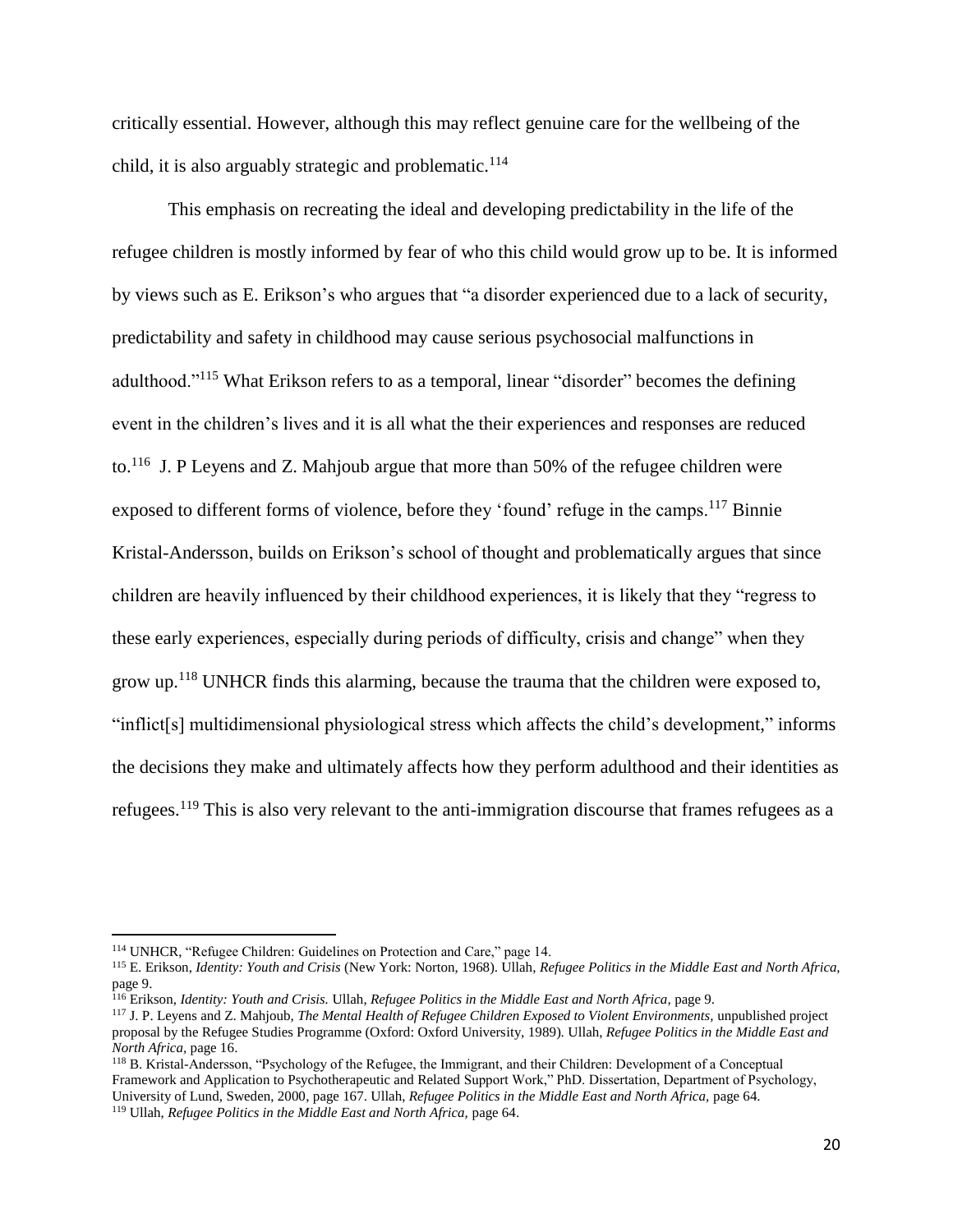"problem," or a burden.<sup>120</sup> When they settle into the refugee camps, they are still "carrying ... the physiological burdens from having experienced and witnessed atrocities."<sup>121</sup> While this could be valid individually, it shows three things. First, it shows how the discourse is pathological, framing trauma as a disease that someone carries and contaminates others with. Second, it represents a departure from a state of emergency showing how invoking a sense of emergency requires the presentation of the child, who, until 2013, represented 48% of the world refugees, as a potential threat to both nation and peace building. <sup>122</sup> Finally, it shows that this fear or broadly speaking, emergency is what is expected to propel the process of providing aid forward.

To further validate this, there is a "lack of policy addressing the concerns of UASC [Unaccompanied Asylum Seeking Children] in protracted refugee situations."<sup>123</sup> Most of the donor-oriented policies group all refugee children together and focus only on the "emergency relief phase."<sup>124</sup> As a result, according to Kinch, children who witness and are born into camp violence do not get the same attention or coverage that other refugee children get because they do not fit into the emergency phase. In fact, producing aid-oriented policy only about protracted refugee situations is counterproductive because it uncovers the weaknesses inherent in humanitarianism as an industry: it is unable to end the emergency.

Furthermore, as I alluded to earlier, the identity that children refugees internalize after witnessing episodes of mass violence is of high concern for humanitarian organizations. N. Boothby looks at how "relocation and disruption of the social and cultural milieu" affect children

<sup>120</sup> Haddad, *The Refugee in International Society: Between Sovereigns*, page 1. Loescher, Milner, Newman and Troeller, *Protracted Refugee Situations*, page 4. B. S. Chimni in Erin. K. Baines, *Vulnerable Bodies: Gender, the UN and the Global Refugee Crisis* (Burlington: Ashgate Publishing Company, 2004), page 5. <sup>121</sup> Ullah, *Refugee Politics in the Middle East and North Africa,* page 16.

l

<sup>&</sup>lt;sup>122</sup> Ullah, *Refugee Politics in the Middle East and North Africa*, page 15.

<sup>123</sup> Ullah, *Refugee Politics in the Middle East and North Africa,* page 62.

<sup>&</sup>lt;sup>124</sup> Ullah, *Refugee Politics in the Middle East and North Africa*, pages 62-63.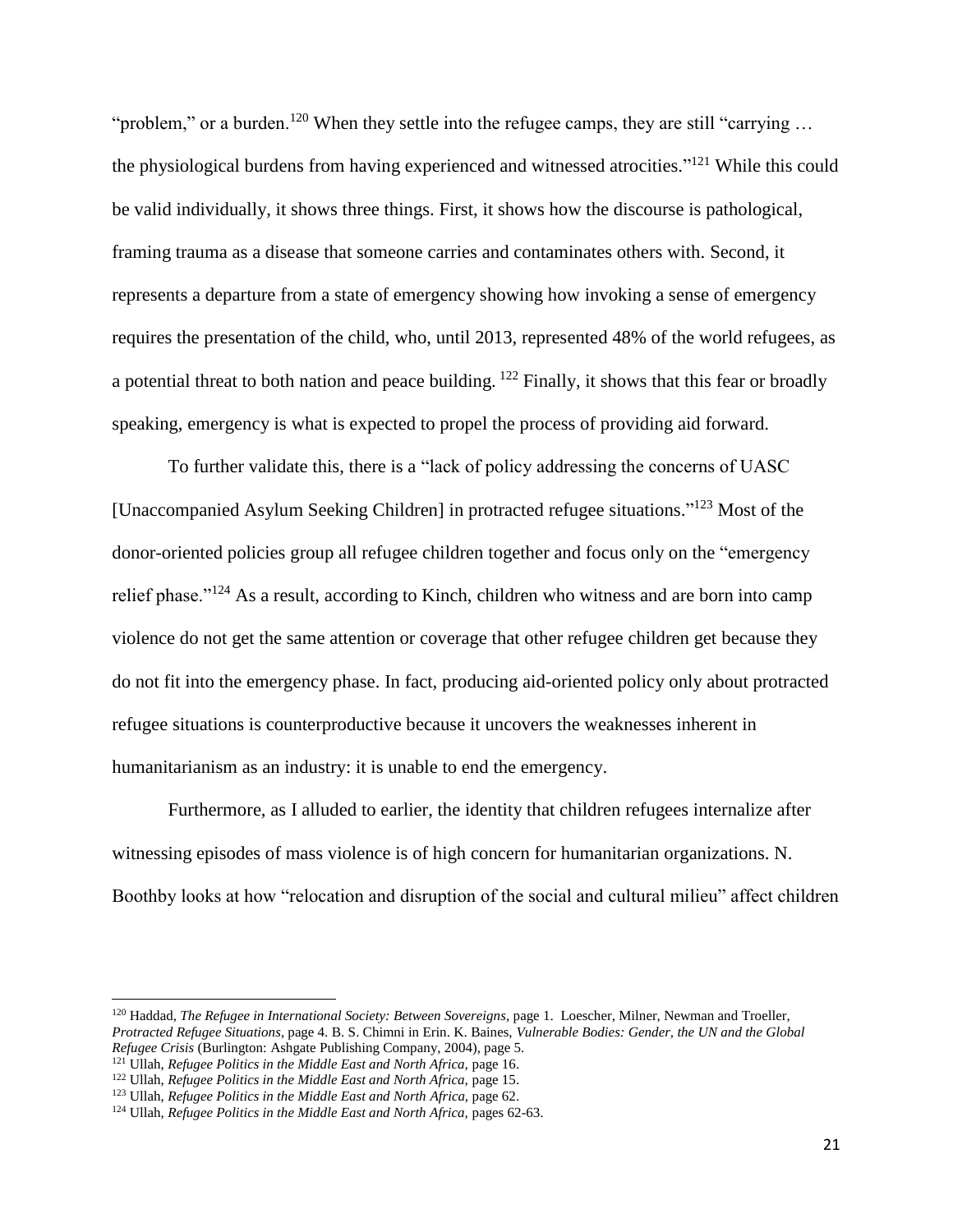refugees.<sup>125</sup> B. Ferenci and R. Kohli demonstrate how "children are confronted by different social structures, including school systems, unfamiliar role patterns, cultural habits, rules and customs."<sup>126</sup> M. R Bashir adds the language barrier to the list of challenges that the children face.<sup>127</sup> Kohli further argues that they also find it difficult to balance "between integration into the host society and "disintegration" from the society left behind."<sup>128</sup> Although these sources make historically significant contribution to the literature on refugee children, none of them particularly study protracted refugee situations. They assume that there is society to go back to and that the children all have the chance to be integrated into society and that they are not held in a camp in the suburbs. In addition, they are concerned with determining the challenges that are likely to break the children as opposed to study how the children react to them.

Moved predominantly by fear of what these children could become, aid and securityoriented policies mobilize a particular imagination where "child refugees in camp are … socialized into a distinct camp culture."<sup>129</sup> This culture produces children who are, as the following section elaborates, either solely victims of violence or potential perpetrators of acts of terrorism given their descent. This imagination, as the documentary and the podcast introduced below would demonstrate, obscures the fact that "there can … be multiple types of identity despite homogenous identity of a particular legal status attached to all camp inhabitants."<sup>130</sup> It simplifies and categorizes children's experiences as either reason to pity them or fear them. It

<sup>125</sup> N. Boothby, "Displaced Children: Psychological Theory and Practice from the Field," *Journal of Refugee Studies* 5(2): 1991, page 111. Ullah, *Refugee Politics in the Middle East and North Africa*, page 64.

<sup>126</sup> B. Ferenci, "Separated Refugee Children in Austria," *International Journal of Refugee* Law 12 (2001): 525-547, page 538. R. Kohli, "Social Work with Unaccompanied Asylum-Seeking Young People," *Forced Migration Review* 12 (2002): 31-33, page 31. Ullah, *Refugee Politics in the Middle East and North Africa,* page 64.

<sup>127</sup> M. R. Bashir, "Issues OF Immigration for the Health and Adjustment of Young People," *Journal of Pediatrics and Child Health* 29 (1993): S42-S45, page S42 Ullah, *Refugee Politics in the Middle East and North Africa,* page 64.

<sup>128</sup> Kohli, "Social Work with Unaccompanied Asylum-Seeking Young People," page 32. Ullah, *Refugee Politics in the Middle East and North Africa,* page 64.

<sup>&</sup>lt;sup>129</sup> Ullah, *Refugee Politics in the Middle East and North Africa*, page 64.

<sup>&</sup>lt;sup>130</sup> Ullah, *Refugee Politics in the Middle East and North Africa*, page 64.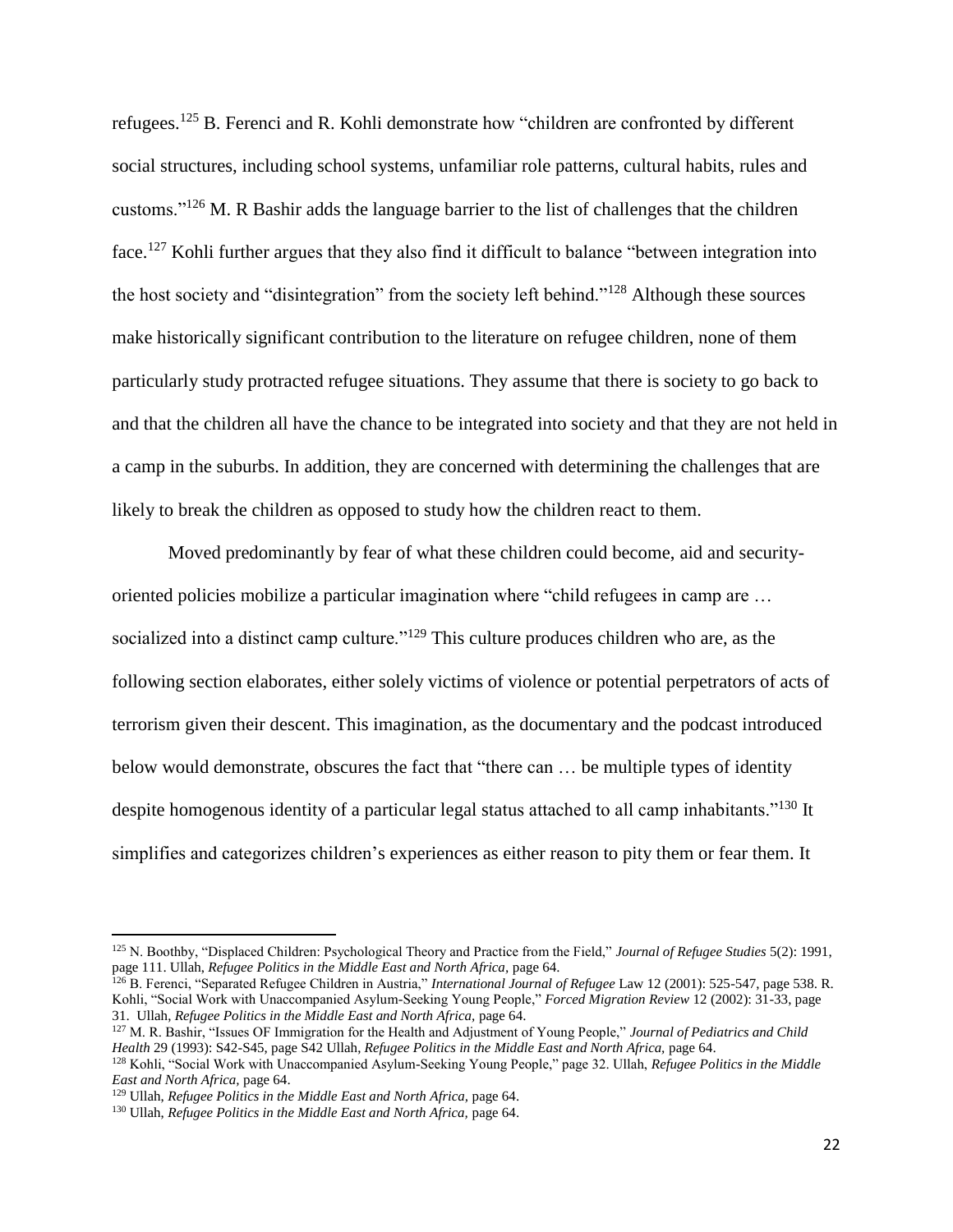glosses over the fact that refugee children experience, react and respond differently to the different violences that they encounter.

Again, as established earlier, this imagination is also strategic. The simplification and the essentialization of children's innocence "makes life much less complicated for relief workers in their dealings with the people they have come to help."<sup>131</sup> This imagination frames children as collectives who "have no views; they are assumed, quite rightly, to have no responsibility for what is going on, either."<sup>132</sup> This is not benign because through this imagination, children become "the perfect vessels for the sympathy of strangers." Rieff problematizes this and argues "while it may be the suffering of children that gets people to contribute back home, a humanitarianism that infantilizes its beneficiaries or holds itself aloof from the political consequences of its actions in increasingly becoming indefensible."<sup>133</sup> He asserts "we do those who are in pain and in need no favor by infantilizing them." However, he problematically argues "such a perspective is perfectly appropriate when the victims in question are children."<sup>134</sup> I disagree with this, and through the following sections, flesh out how representations of refugee children as victims is also problematic partly because it obscures their reclamation of their "way of life."<sup>135</sup>

#### **4. Representation and the Emergency Framework: Syrian Refugees**

For the emergency framework to function, the objects of representation must be "categoriz[ed] …. into "liberal democratic identity categories" [which] is part of that process of

<sup>131</sup> Temple and Moran, eds. *Doing Research with Refugees: Issues and Guidelines*, page 15. Rieff, *A Bed for the Night: Humanitarianism in Crisis,* page 26.

<sup>132</sup> Rieff, *A Bed for the Night: Humanitarianism in Crisis,* page 26.

<sup>133</sup> Rieff, *A Bed for the Night: Humanitarianism in Crisis,* page 26.

<sup>134</sup> Rieff, *A Bed for the Night: Humanitarianism in Crisis,* page 25.

<sup>135</sup> Lechte and Newman, *Agamben and the Politics of Human Rights,* page 143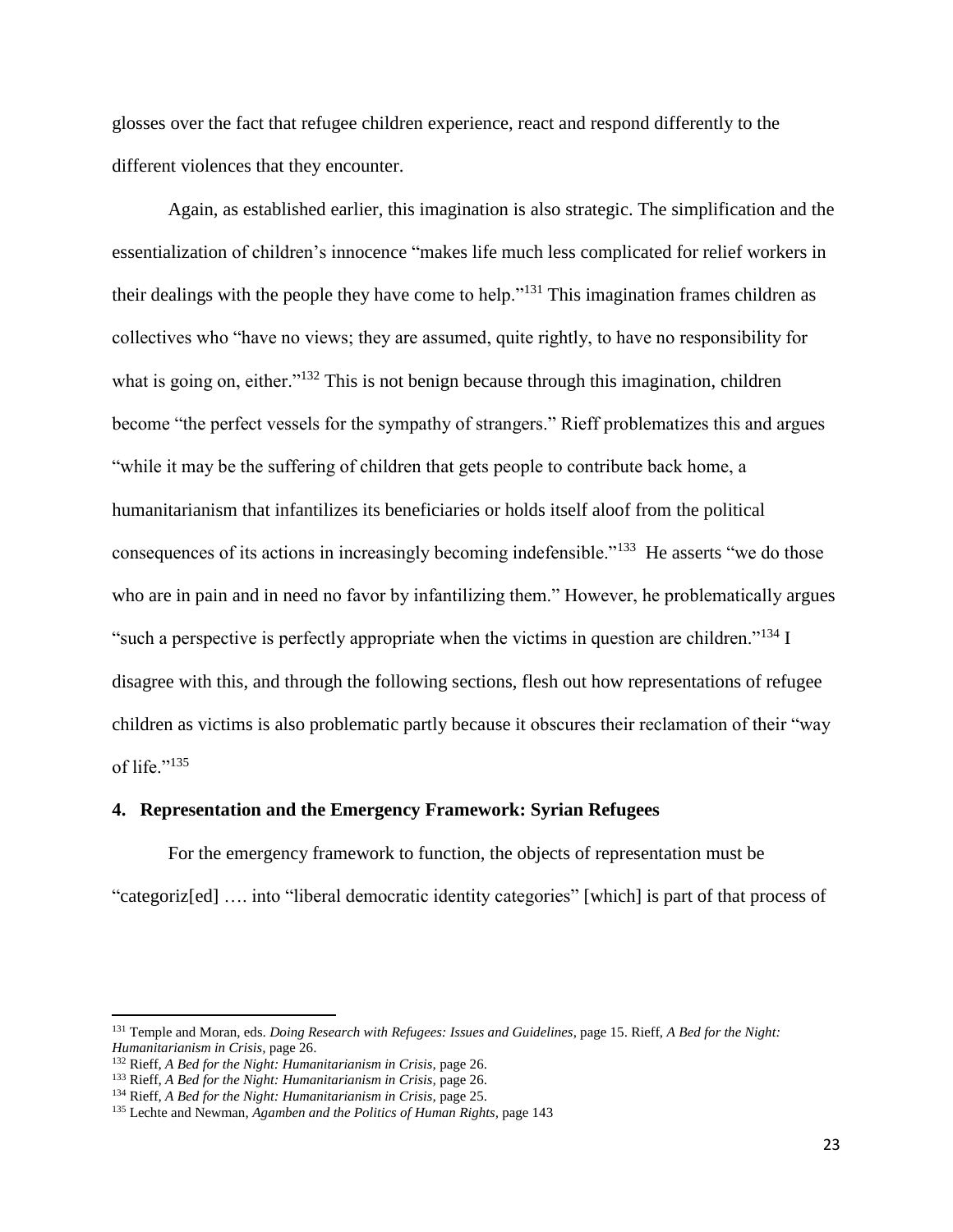oversimplifying reality" and the manufacturing of people into "manageable categories."<sup>136</sup> Once this happens, it becomes easier to represent them especially during critical events when humanitarians are racing against time and need fit the story in a few lines, minutes or in an image to bring "home the urgency of human beings who … [are] days, perhaps hours away from death" and ultimately secure donations.<sup>137</sup> This illustrates how departing from a point of emergency, which is the critical need to secure donations, entails circulating a dehumanizing and a demoralizing discourse.

The three sections below use concepts drawn by Said, Fanon and Agamben in the theoretical framework to show how "images [or more broadly, stories] of refugees, such as those propagated by humanitarian organizations, silence and take away the speech of refugees."<sup>138</sup> The sections demonstrate that within these dichotomous stories, "there are no real individuals ... – only victims, victimizers and relief workers who want to help and urgently need the means."<sup>139</sup> Denis Kennedy follows that through and argues that in the various mediums where the refugee is represented, it remains "nameless, as if one refugee is the same as any refugee."<sup>140</sup> The refugee then becomes an object, which can only be represented and talked about.<sup>141</sup> The problems that Sylvester, in her work on the "killing of lives," and Kennedy in particular, diagnose are central to analyze representations of Syrian refugees. $142$ 

However, before analyzing the similarities between the colonial and the contemporary discourses, it is important to establish that in this thesis, the colonial discourse is more pervasive

l

<sup>136</sup> M Hourmat, "Victim-Perpetrator Dichotomy in Transitional Justice: The Case of Post-Genocide Rwanda" *Narrative and Conflict: Explorations in Theory and Practice* 4, no. 1 (2016): pages 49-50 <http://journals.gmu.edu/NandC/issue/view/197> <sup>137</sup> Philip Johnston in Rieff, *A Bed for the Night: Humanitarianism in Crisis,* page 34.

<sup>138</sup> Denis Kennedy, "Selling the Distant Other: Humanitarianism and Imagery—Ethical Dilemmas of Humanitarian Action" *The Journal of Humanitarian Assistance,* February 28, 2009, https://sites.tufts.edu/jha/archives/411

<sup>139</sup> Rieff, *A Bed for the Night: Humanitarianism in Crisis,* page 35.

<sup>140</sup> Kennedy, "Selling the Distant Other: Humanitarianism and Imagery—Ethical Dilemmas of Humanitarian Action"

<sup>141</sup> Temple and Moran, eds. *Doing Research with Refugees: Issues and Guidelines*, page 7.

<sup>&</sup>lt;sup>142</sup> Sylvester, "Avoiding the 'killing' of lives: representations in academia and fiction," page 64.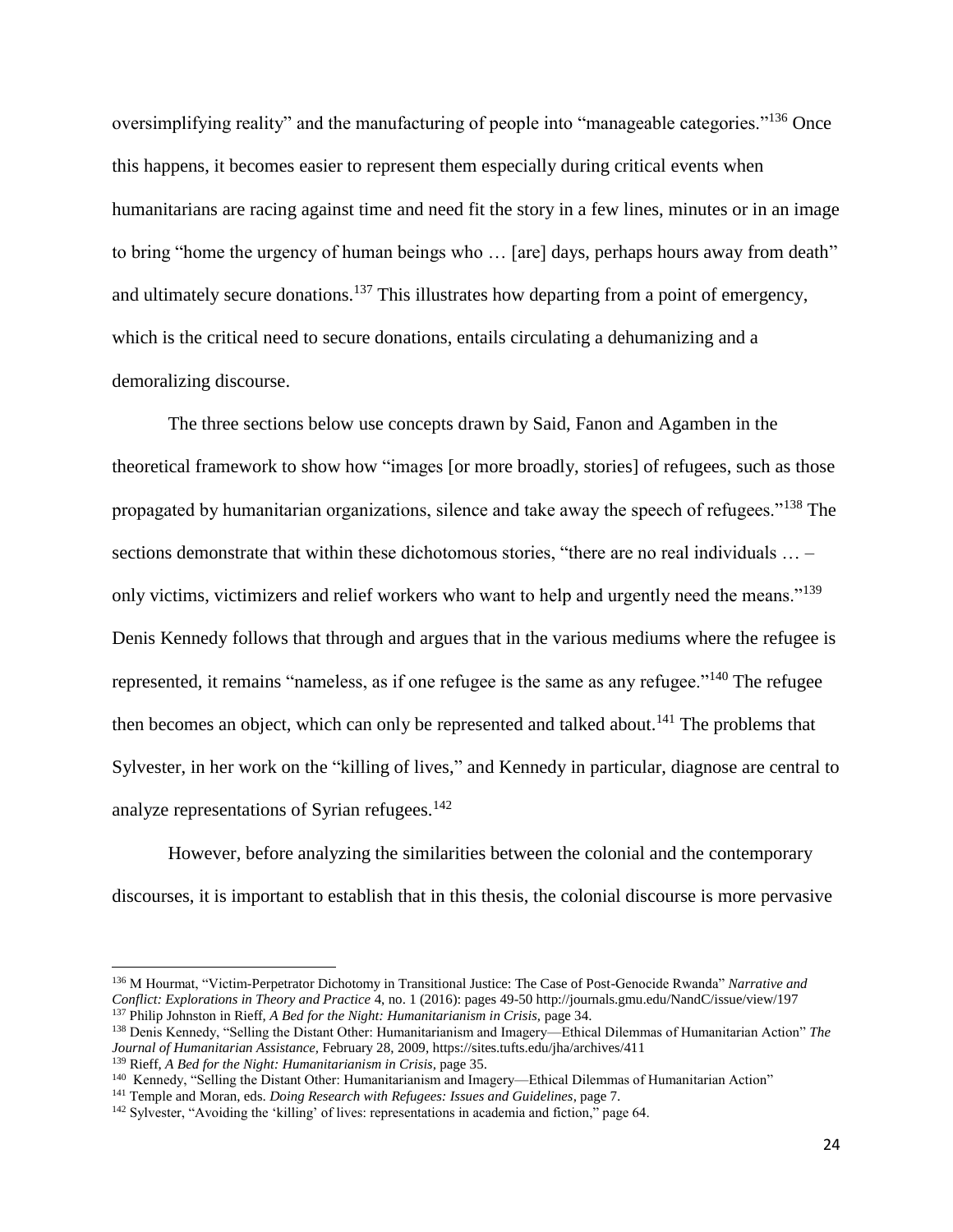and violent than the colonizer as described earlier in the theoretical framework. This is grounded in Albert Memmi's analysis of the colonial structure which reproduces colonial ideas even in the absence of the colonized and the colonizer as Said and Fanon understood them. In *The Colonizer and the Colonized*, Memmi examines the nature of the relationship between the colonizer and the colonized. Through a detailed study of the role each play in relation to the other, and a critical analysis of their "portraits," which Said and Fanon engage with, Memmi concludes that the "the colonial relationship chained the colonizer and the colonized into an implacable dependence, molded their respective characters and dictated their conduct."<sup>143</sup> Arguing that the colonial relationship "chains" both the colonizer and the colonized in an "implacable dependence" potentially suggests that this relationship is not bound by time and space because by "molding their … characters" and most importantly, by creating path dependencies, this relationship can be inescapable because of the ideas and the discourse that it entrenches politically, socially, economically and culturally.<sup>144</sup> This understanding of a colonial discourse that is unbound by the presence of a colonizer and a colonized helps in explaining how humanitarianism produce a humanitarian discourse that mirrors the colonial discourse, despite its attempts to steer away from any colonial associations. It also explains how right wing policy makers and media outlets in Germany and Hungary reincarnate a colonial discourse without identifying as a contemporary colonizer.

#### **4.1 Representing Syrian Refugees**

In a recent ethnography on Syrian women and children, Maria Von Welser establishes that, in response to the iconic photo of Alan Kurdi, "citizens split into camps: "do-gooders"

<sup>143</sup> Albert Memmi, *The Colonizer and the Colonized* (Boston: Beacon Press, 1967), page ix. Albert Memmi, *The Colonizer and the Colonized* (UK: Earthscan Publications Ltd, 2003), pages 4-5.

<sup>144</sup> Memmi, *The Colonizer and the Colonized*, page 5.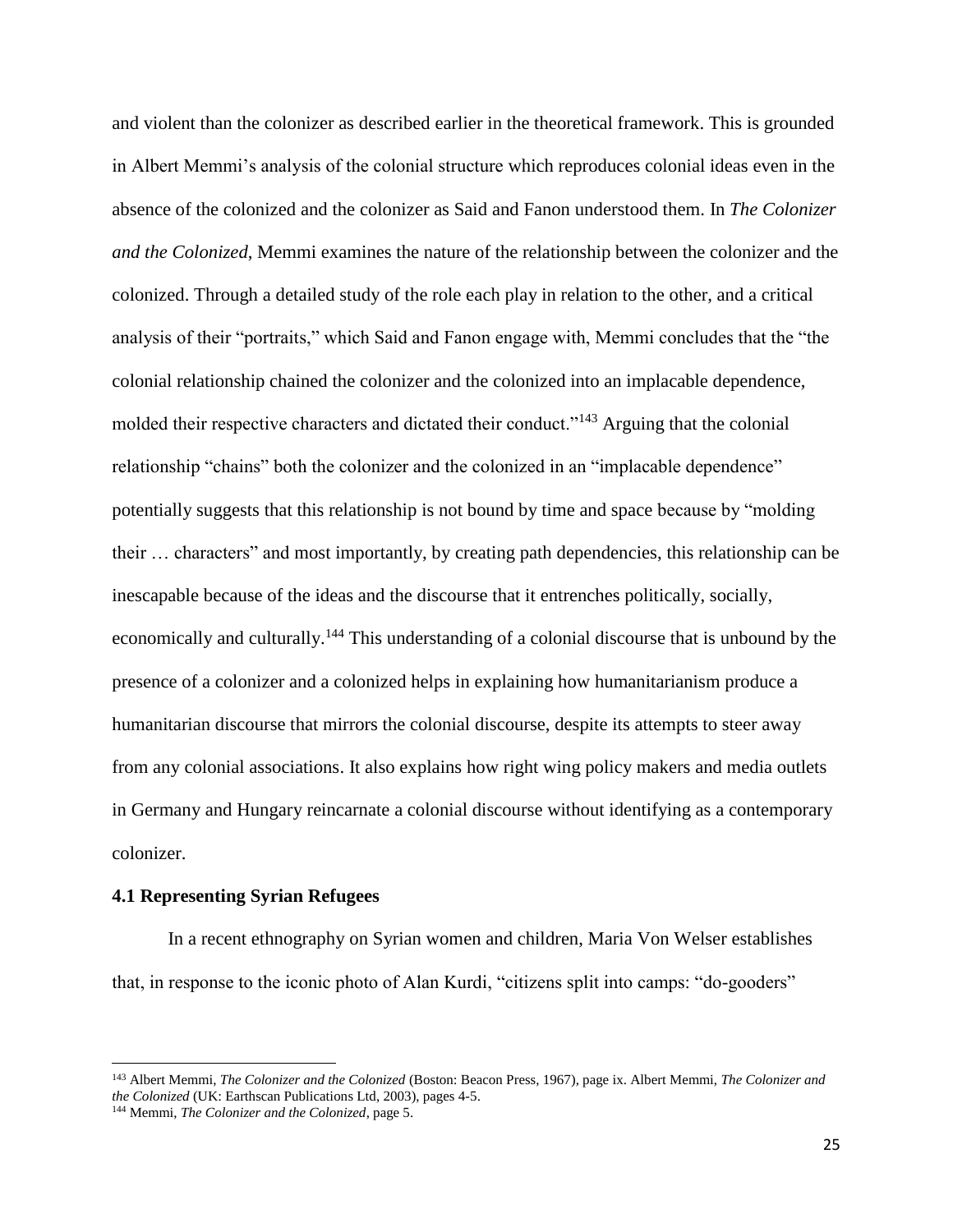wanting to offer help and protection, and skeptics and scaremongers warning of terrorists among the asylum-seekers."<sup>145</sup> Syrian refugees' disenfranchisement and suffering became a contested site for domestic agenda setting, policy making and approaches that reinforce, justify and institutionalize the pillars of the liberal frameworks of legalism and humanitarianism or protectionist national security policies.<sup>146</sup> Part of the problem of both discourses is that when evoked, the 'refugee' in the Syrian child refugee becomes their single story. In other words, their existence, in these representations, becomes a temporality; one that is only relevant for drafting policies that either strengthens humanitarianism as a regime and a facet of globalization and international peacebuilding efforts or adhere to border protectionism and an a euphemized antirefugee discourse. This push and pull between romanticizing humanitarianism and vilifying antiimmigration discourses suspended the Syrian child within a violent imagination where their existence becomes a problem that needs to be solved and where they are alienated from their futures, identities and "way of life."<sup>147</sup>

Furthermore, Syrian children in particular are not only misrepresented but also underrepresented. There is little literature on children on their own. A recent sample of (academic) sources found, aggregately, groups Syrian children within their focus on Syrian women."<sup>148</sup> Accordingly, the children are represented through their mothers' eyes and not as

 $\overline{\phantom{a}}$ 

<sup>148</sup> Paddy Dowling, "In Photos: The Syrian Women and Children waiting in the shadows of Lebanon Refugee Camps," *Independent*, June 22, 2018[, https://www.independent.co.uk/news/world/syria-refugees-photos-latest-lebanon-camps-women](https://www.independent.co.uk/news/world/syria-refugees-photos-latest-lebanon-camps-women-children-immigrants-civil-war-a8406256.html)[children-immigrants-civil-war-a8406256.html](https://www.independent.co.uk/news/world/syria-refugees-photos-latest-lebanon-camps-women-children-immigrants-civil-war-a8406256.html) L. M. Walton, "Health and Human Rights of Syrian Women and Children Refugees: Trafficking, Resettlement, and the United Nations Convention on Refugees Revisited." *Online Journal of Health Ethics, 14* no. 1 (2018), page 1, <http://dx.doi.org/10.18785/ojhe.1401.04> "Syrian Women and Children: Identifying Gaps and Goals for Reconstruction," The Henry M. Jackson School of International Studies, last modified 2017

<sup>&</sup>lt;sup>145</sup> Von Welser, *No Refuge for Women: The Tragic Fate of Syrian Refugees*, page v. Hester Gartrell, "Muslim or Migrant? An Exploration of the Portrayal of Syrian Refugees in the British Press," *Oxford Monitor of Forced Migration* 6, no. 1 (2016): page 2.

<sup>146</sup> Catherine Besteman, *Making Refuge: Somali Bantu Refugees and Lewiston, Maine* (Durham, NC:

Duke University Press. 2016.) Keller, "Elections and Anti-Immigrant Sentiment in the European Union," page 6. Leebaw, *Judging state-sponsored violence, imagining political change*, page 6.

<sup>147</sup> Memmi, *The Colonizer and the Colonized*, page 135. Lechte and Newman, *Agamben and the Politics of Human Rights,* page 143. Loescher, Milner, Newman and Troeller, *Protracted Refugee Situations*, page 4.

[<sup>.</sup>https://jsis.washington.edu/news/syrian-women-children/](https://jsis.washington.edu/news/syrian-women-children/) Maggie Sullivan and Timothy S. Rich "Many refugees are women and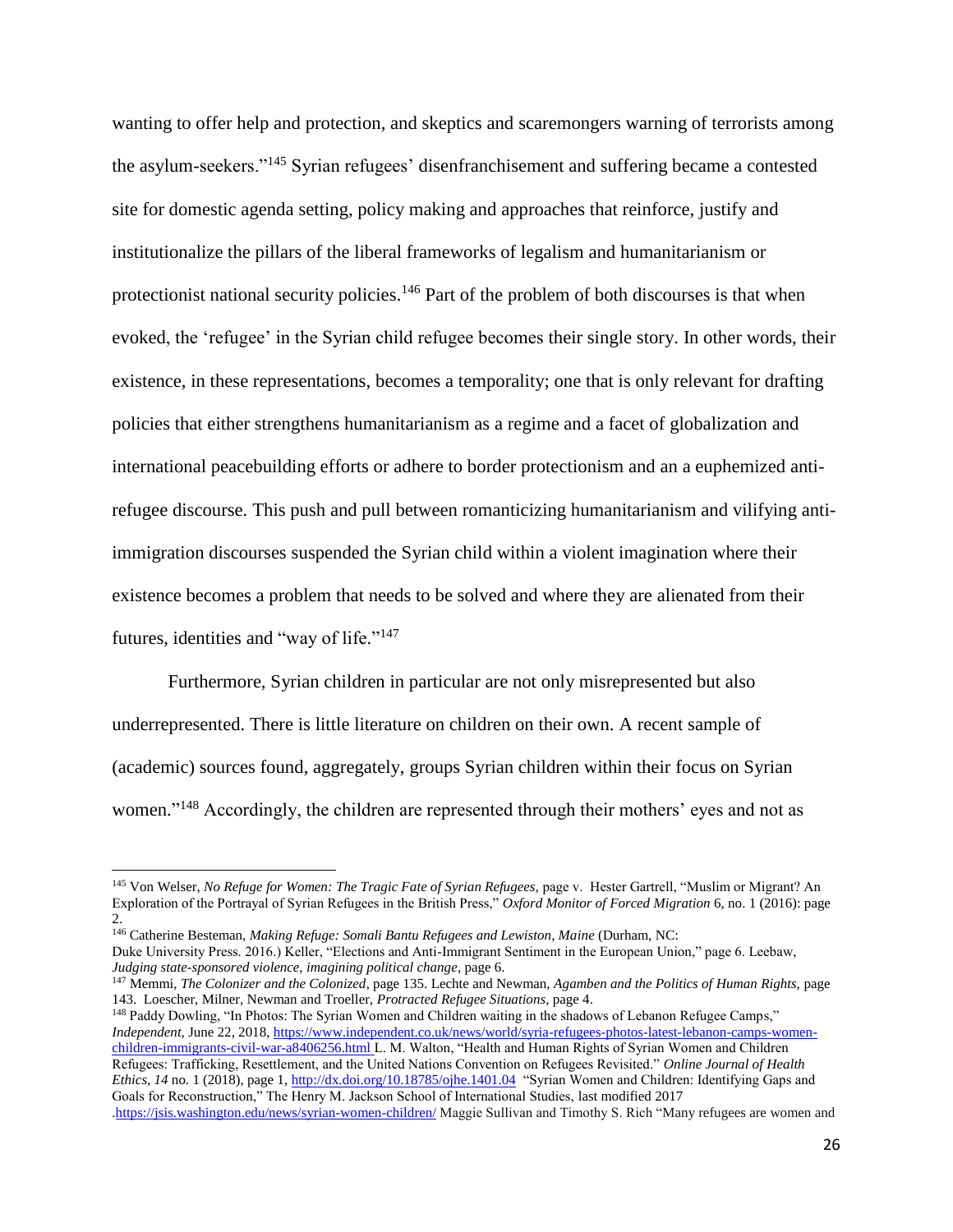independent actors. While this is not inherently problematic, it still does not feature the child as the writer of their own story, but rather as a side-character.<sup>149</sup> Moreover, not distinguishing children and grouping them within representations of Syrian refugees as an undifferentiated group is significant because then the children's access to a future becomes informed and determined by how the Syrian refugee is represented contemporarily.<sup>150</sup> One of the problems following from that is that the Syrian child is not only alienated from its "way of life" as an othered refugee but also as a child which signifies a multilayered alienation, that is similar to the alienation that the colonized felt by being relegated to the zone of non-being. 151

Critiquing how Syrian refugees and Syrian suffering are represented is a question that researchers have grappled with for the past four years. Edward Said's *Orientalism* is *the* text for problematizing the contemporary discourse, which is a geographically-informed choice. Through a reading of his work, it can be concluded that the Syrian refugee is portrayed as "helpless," needy and unable to survive without the help of the host-society.<sup>152</sup> A recent study added that Syrian "refugees are primarily portrayed negatively, whether as tragic victims without agency or as the dangerous 'other' who threatens' host societies.<sup>153</sup> These portrayals are engineered to attract donors to help a human being in need which, if achieved, strengthens the humanitarian industry. The similarity here between the colonial corporate and the humanitarian industry is not that the latter dispossess and directly exploits the refugee economically like the colonizer did. The exploitation however, lies in the commodification of the suffering of the refugees and the

l

children. That changes whether Americans want to admit them," *The Washington Post,* November 29, 2017,

https://www.washingtonpost.com/news/monkey-cage/wp/2017/11/29/americans-like-refugees-better-when-theyre-women-andchildren-especially-republicans/?noredirect=on

<sup>149</sup> Von Welser, *No Refuge for Women: The Tragic Fate of Syrian Refugees,* page 9.

<sup>150</sup> Temple and Moran, eds. *Doing Research with Refugees: Issues and Guidelines*, page 7.

<sup>151</sup> Lechte and Newman, *Agamben and the Politics of Human Rights,* page 143

<sup>&</sup>lt;sup>152</sup> Femke Eerdmans, "Portraying the Other: The Use of Orientalist Discourse in the Representation of the Refugee Crisis in Dutch Newspapers," MA Thesis, Comparative Literary Studies Utrecht University, 2016, page 56.

<sup>153</sup> Gartrell, "Muslim or Migrant? An Exploration of the Portrayal of Syrian Refugees in the British Press," page 3.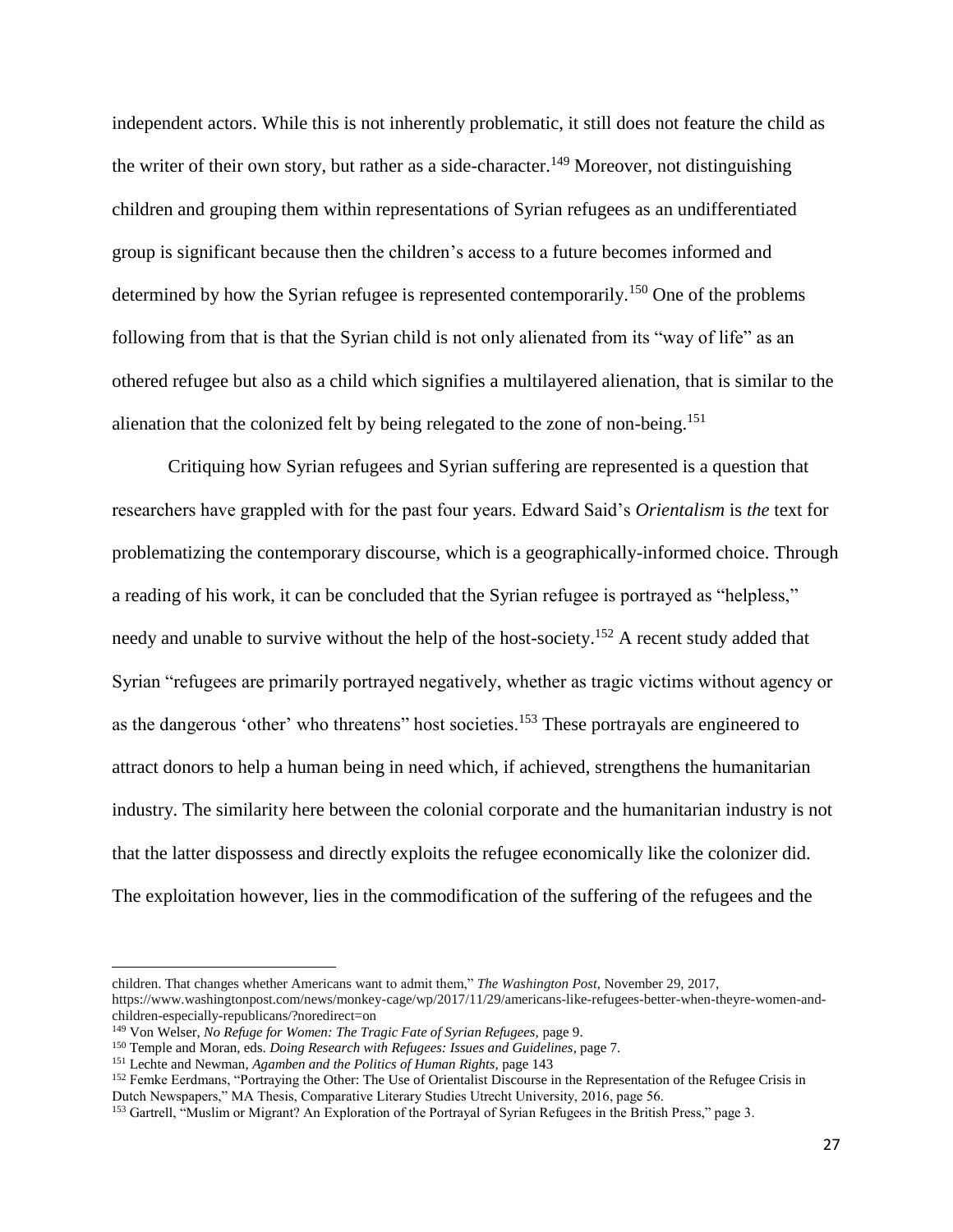romantici-zation of their survival to raise donations. Most of these studies analyze the two representative discourses, which are the humanitarian and the security-oriented ones, within Said's work arguing that "press present[s] Muslims in orientalist fashion as the violent, irrational and despotic 'other' against the free, rational and liberal West."<sup>154</sup> By grouping both the romanticizing and vilifying discourses under Said's critique on romanticism, they side-step other texts on vilification and Othering, such as Fanon's and Agamben's that help nuance the question of representation further, which is what this thesis attempts to do by bringing them into the conversation with Said.

#### **4.2 The Syrian Refugee, The Syrian Child and the Orient**

The process of romanticizing the person represented as 'the Orient' and contemporarily represented as the 'helpless refugee,' framing it as helpless and describing it only in light of intrinsic primordial traits created a fetishized object that the west and more contemporarily, the humanitarian had to observe, protect and save. Saving comes in a multitude of ways. In the context of this thesis, it is mostly saving the Syrian refugee and child from destruction and death. There are several concepts from Said's work that transcended time and space and could arguably be used to analyze the contemporary humanitarian discourse on the Syrian refugee and how it is affecting the future of the Syrian child.

The first concept that is still pertinent from *Orientalism* is fetishism where the Syrian refugee is fetishized. However unlike the Orient, Syrian refugees are not fetishized sexually, even though Kennedy argues that "morbid images can also allure," but this thesis draws more on how the romanticized discourse fetishizes the Syrian refugee for its ability to survive.<sup>155</sup> Departing from the understanding that the Syrian refugee, like the Orient, is weak and unable to

<sup>154</sup> Gartrell, "Muslim or Migrant? An Exploration of the Portrayal of Syrian Refugees in the British Press," page 4.

<sup>155</sup> Kennedy, "Selling the Distant Other: Humanitarianism and Imagery—Ethical Dilemmas of Humanitarian Action"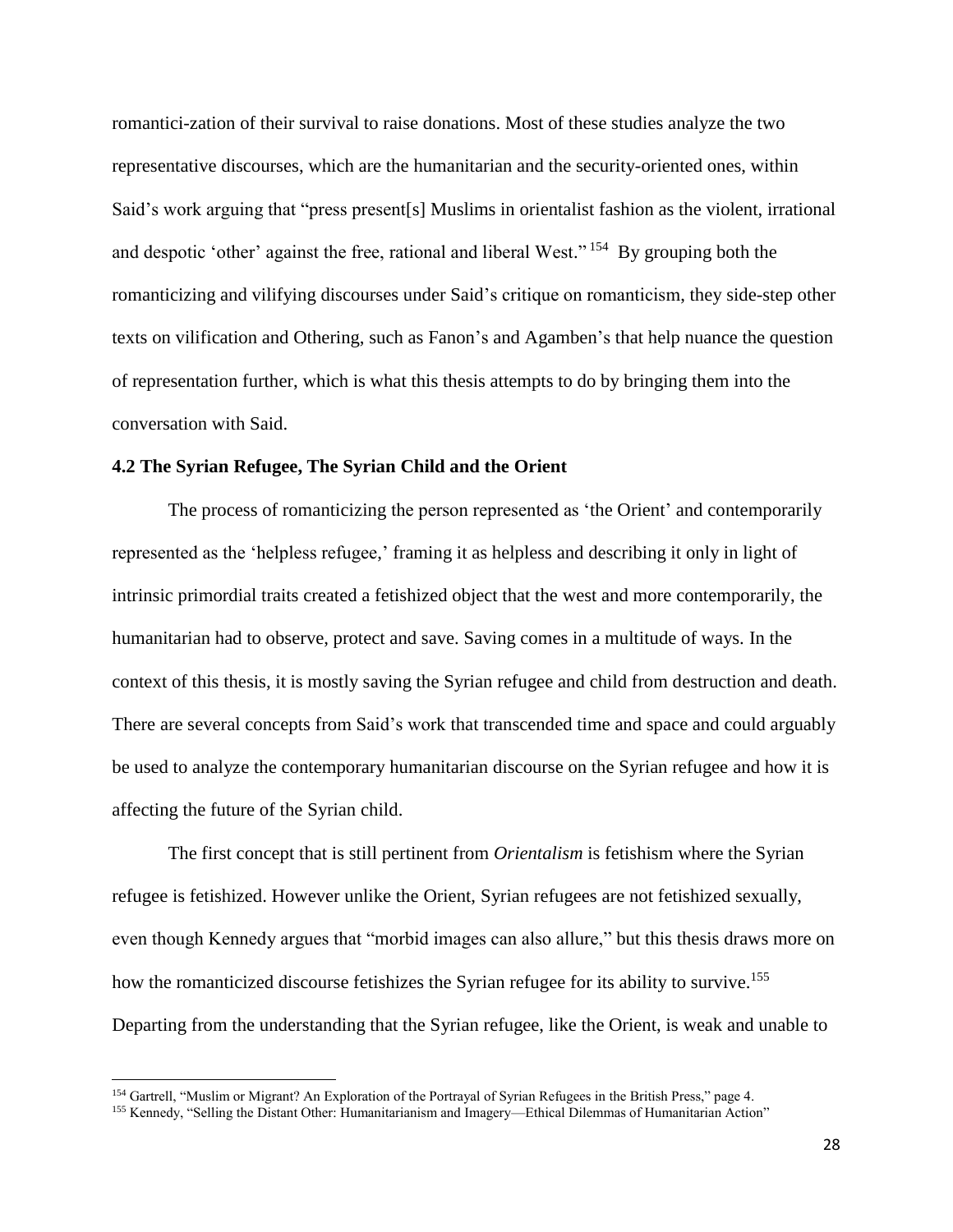help itself or others, the humanitarian views survival of Syrian refugees as an exception. This is predominantly a product of the stereotypical framing of the refugee as a victim.<sup>156</sup> When the refugee claims their right to survive without the help of the humanitarian, which they sometimes do as part of the way of navigating their everyday life, they are fetishized and their attempt is romanticized. The humanitarian discourse does not present their survival as an everyday mechanism that human beings adopt to exist, but rather it presents it as an achievement which is evident through the diverse collection of photos and the captions that "Catching Birds, Eating Sharks - How Syrians Survive the War." presents its audience with. <sup>157</sup> These photos were not radically different in content from the photos and the stories that UNHCR uses to raise donations.<sup>158</sup> Recognizing refugees' survival is not necessarily a problem in and of itself, because of what the Syrian refugee is subjected to when it is engaging in border crossing, but fetishizing their survival arguably others and distances them from their "way of life." 159

The second concept from Said's work that is pertinent to the argument is that of representation and agency. Said shows how the Orient was always an outsider in colonial writings. It was a "silent shadow," that only existed when the colonizer spoke about it and represented it.<sup>160</sup> The Orient was there to be guided into civilization and maturity. It was to be pitied for its irrationality and weakness but it was never intended to speak up or question the totalizing reality that dominated its existence. Through romanticizing the Orient and contemporarily the Syrian refugee, humanitarian discourse manufacture the subject of analysis into a work of art, constructed for the others to study and draft policies about but not to engage

<sup>&</sup>lt;sup>156</sup> "Catching Birds, Eating Sharks - How Syrians Survive the War."

<sup>&</sup>lt;sup>157</sup> "Catching Birds, Eating Sharks - How Syrians Survive the War."

<sup>158</sup> « Stories ,» *UNHCR Syria,* http://www.unhcr.org/sy/stories

<sup>159</sup> Vaiou. "Gendered Mobilities and Border-crossings: From Elbasan to Athens." pages 254-255. Lechte and Newman, *Agamben and the Politics of Human Rights,* page 143

<sup>160</sup> Said, *Orientalism,* page 209.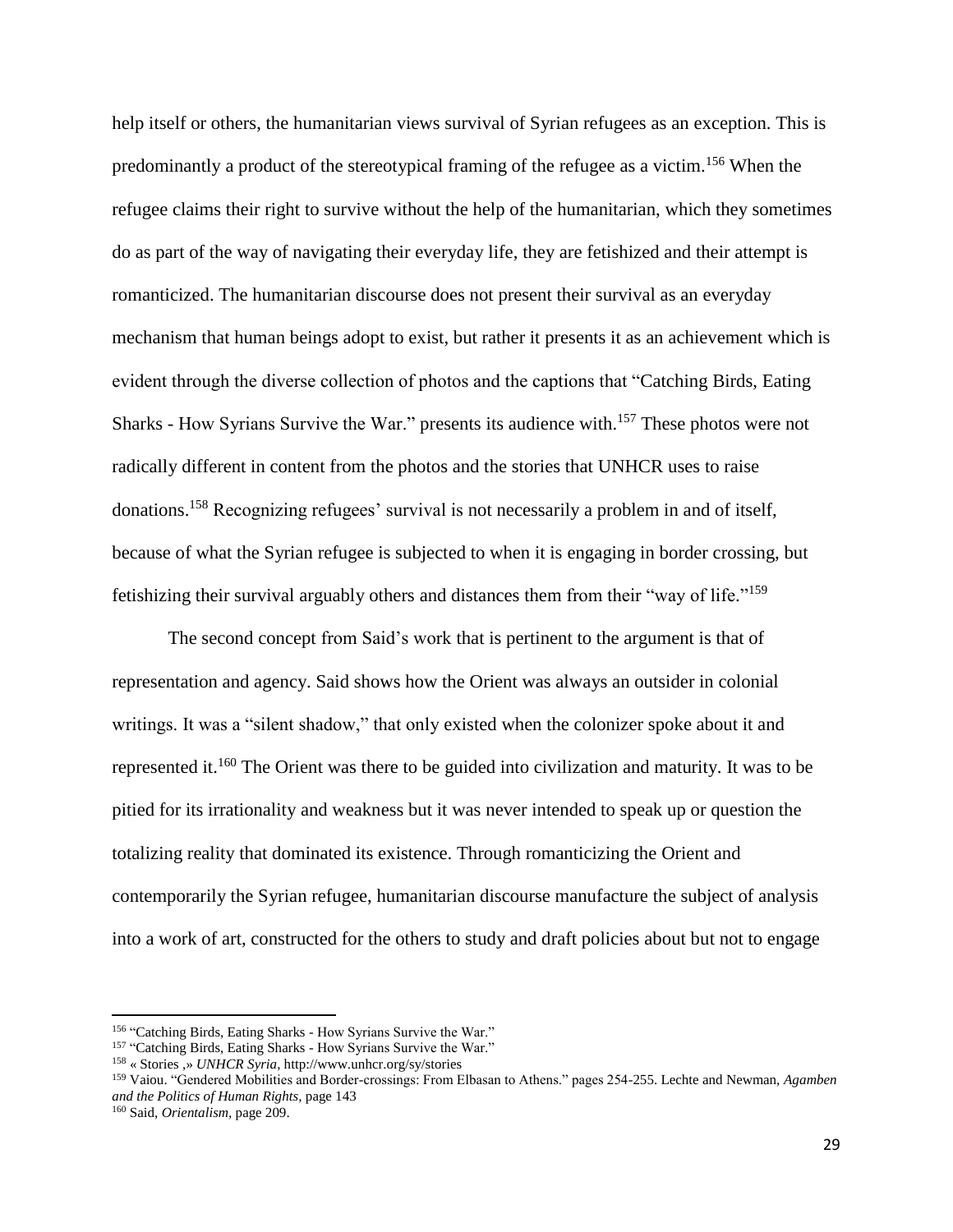with in conversation which is further demonstrated by the first act of the podcast referenced below.

The romanticizing discourse obscures how Syrian refugees and children disrupt and navigate their daily lives and suffering. It obfuscates how Syrian refugees engage in conversation beyond emergency. While Said is often critiqued for denying the agency of the Orient through his own critique, Agamben establishes the absence of totalizing victimhood, turning the focus of this section to the lived experience of Syrian refugees presented in radio. The prominence of problematic infantilizing representation is partly why in the American Life Podcast "Don't have to live like a refugee," the refugees in the camp felt the need to establish their own satirical news platform claiming a space for themselves to speak up about their problems which were unheard or glossed over by their humanitarian counterparts.<sup>161</sup> In act five of the episode, which is titled ["Smile, You're on Handmade Camera,"](https://www.thisamericanlife.org/radio-archives/episode/593/dont-have-to-live-like-a-refugee?act=5) Sean Cole interviews a group of young men who created talent shows and a news network, for the camp they lived in, calling it "Refugees TV."<sup>162</sup> Their channel later evolved into a more formal media platform on Facebook even though they started it using a "pretend" camera and microphone.<sup>163</sup> The idea emerged when three Syrians, Basel and Mahmoud who lead the channel wandered around the camp and engaged in small talk with people pretending that they were recording the interview on TV.<sup>164</sup> However the small talk that is often neglected by the humanitarians, gave the people in the camp the chance to voice their thoughts, feelings and represent themselves rather than remain represented.<sup>165</sup> Their show gained popularity and the refugees in the camp started to reflect on how different the experience felt.

<sup>161</sup> Cole, Sean, Miki Mekk, Joanna Kakissis and Robyn Semien. *Don't Have to Live Like a Refugee.* Podcast audio, September, 2017[, https://www.thisamericanlife.org/radio-archives/episode/593/dont-have-to-live-like-a-refugee](https://www.thisamericanlife.org/radio-archives/episode/593/dont-have-to-live-like-a-refugee)

<sup>162</sup> Cole, Mekk, Kakissis and Semien. *Don't Have to Live Like a Refugee.*

<sup>163</sup> Cole, Mekk, Kakissis and Semien. *Don't Have to Live Like a Refugee.*

<sup>164</sup> Cole, Mekk, Kakissis and Semien. *Don't Have to Live Like a Refugee.*

<sup>165</sup> Cole, Mekk, Kakissis and Semien. *Don't Have to Live Like a Refugee.*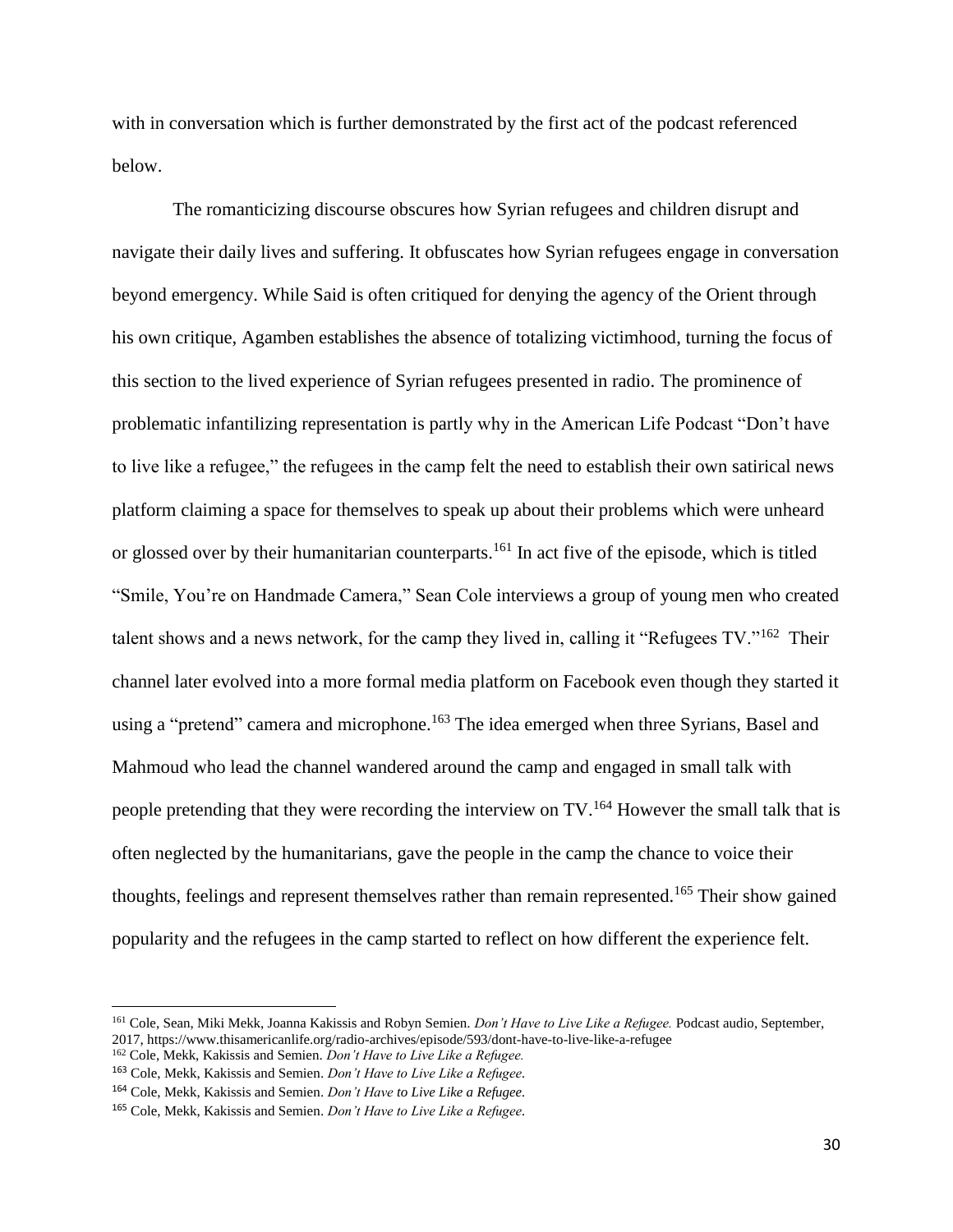They reflected on the power that they felt they had when they were telling their own stories as opposed to hearing about them from UNHCR donation ads or German and Hungarian media.<sup>166</sup> This account showcases the difference and the tension between listening to and hearing a story. It also shows the power of storytelling against erasure, disenfranchisement and loss of voice.

The other acts in the episode reinforce this point further and locate the silences within the humanitarian discourse showing precisely where it falls short.<sup>167</sup> Most of the aid-oriented policies that adopt the humanitarian discourse focus more on fixing the humanitarian approach and practicing a 'better' humanitarianism and it uses the Syrian refugee crisis as a case study to achieve that and assess its progress. Proponents of humanitarianism look at how humanitarian organizations need more funding, access to information, cooperation and collaborative mechanisms to be able to help the Syrian refugee but it does not engage with the refugee.<sup>168</sup> The discourse adopts only a top-down approach that is normative and that does not incorporate or frame the refugee as an actor. It only looks at the refugee as a recipient of aid and it erects an entire aid-oriented discourse and policy framework based on this understanding which is alienating the refugee from its own suffering. In doing so, it dismisses the Syrian refugees' agency and local survival strategies and it may also fall in the trap of glancing over its concerns such as unfulfilled dietary needs as demonstrated below for example. Mobilizing a one-size-fitsall approach with a standardized toolkit does not always reflect the refugees' needs and might be counterproductive to what the refugees are locally engaging in.<sup>169</sup>

Act two of "Don't have to live like a refugee" captures fleshes out this problem perfectly. Titled "Thank you for Smoking," it tells the story of Ahmed who opens a small grocery shop in

<sup>166</sup> Cole, Mekk, Kakissis and Semien. *Don't Have to Live Like a Refugee.*

<sup>167</sup> Cole, Mekk, Kakissis and Semien. *Don't Have to Live Like a Refugee.*

<sup>168</sup> Elizabeth Ferris and Kemal Kirişci, "The Context, Causes, and Consequences of Syrian Displacement," In *The Consequences of Chaos.* Brookings Institutions[, https://www.brookings.edu/wp-content/uploads/2016/07/Chapter-1-4.pdf](https://www.brookings.edu/wp-content/uploads/2016/07/Chapter-1-4.pdf) pages 2-4.

<sup>&</sup>lt;sup>169</sup> Baines, *Vulnerable Bodies: Gender, the UN and the Global Refugee Crisis, page 156.*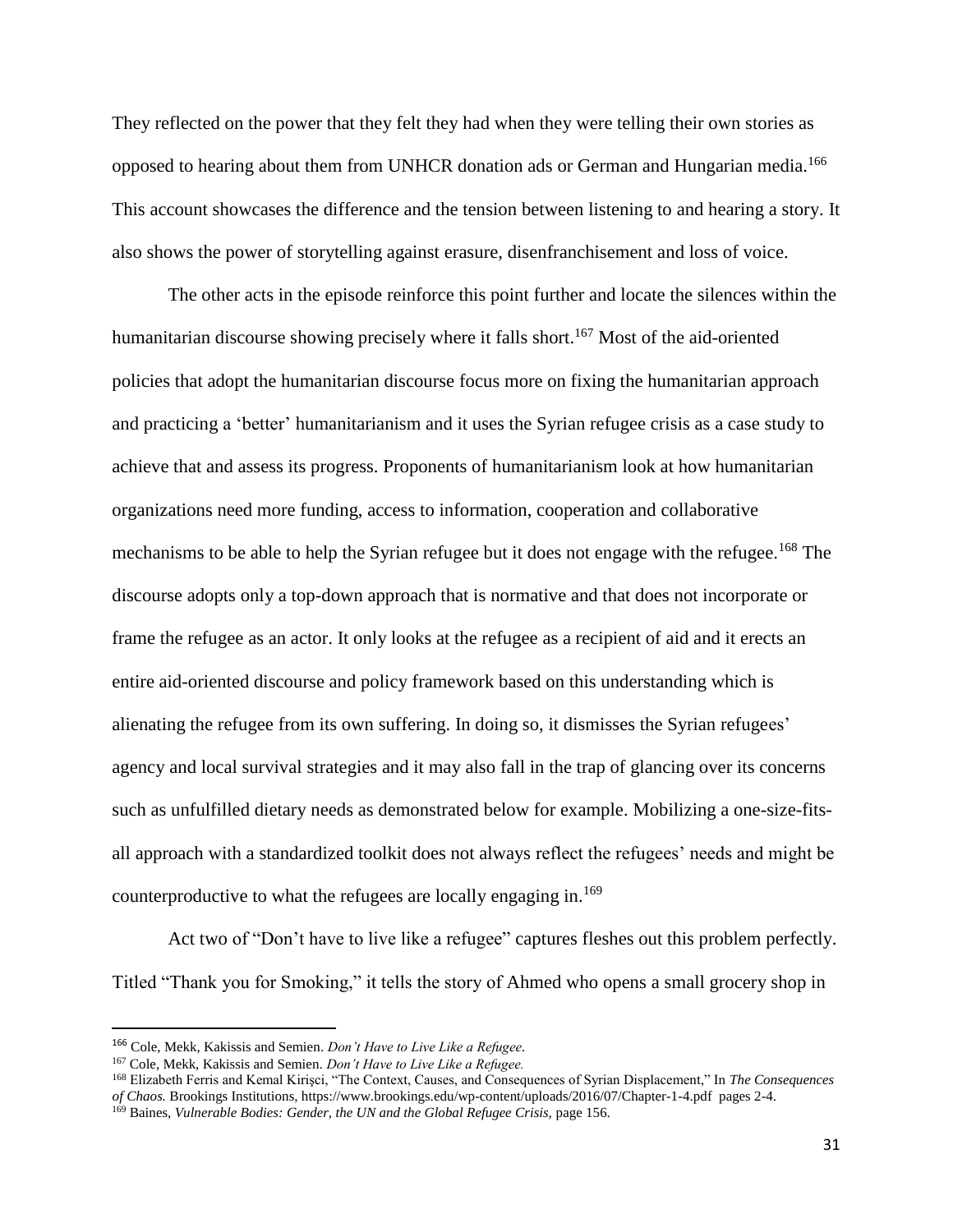the camp where he is staying to service the other refugees who are based there.<sup>170</sup> The ethnographic account brilliantly shows how strong local ties can be and how there might be potential that the camp services itself. This account showcases local survival strategies and how the humanitarian approach does not always satisfy or reflect the needs of the refugees. Even though the camp receives meals contributed by international humanitarian agencies, they are usually deficient in vegetables and fruits amongst other dietary substances.<sup>171</sup> Comprised mainly of seeds, the food sent to the camps, which is supposed to preserve the bare life, does not cover the basic needs to survive healthily.<sup>172</sup> While the return is not great because camps have cash flow problems, Ahmed explains that most of his customers barter or offer services to each other, as opposed to money, to make up for the shortcomings that the humanitarian agencies cannot account for.<sup>173</sup>

It can be argued that the explicit similarities between the colonial imagination of the Orient and the contemporary humanitarian discourse stop there, because the latter, unlike the vilifying discourse, does not engage with the same language that was once used to describe the Orient. However, according to the humanitarian story, the Syrian refugee, and by association child, is still in constant need for the help of the humanitarian. They are represented as weak and intrinsically incapable of helping themselves. They cannot survive without the survival networks that the humanitarian puts in place. In both the colonial imagination and the humanitarian discourse, the object of study did not represent itself. Instead it is represented and this, in and of itself, is significantly problematic.

## **4.3 The Syrian Refugee, the Syrian Child as the Evil Other**

<sup>170</sup> Cole, Mekk, Kakissis and Semien. *Don't Have to Live Like a Refugee.*

<sup>171</sup> Cole, Mekk, Kakissis and Semien. *Don't Have to Live Like a Refugee.*

<sup>172</sup> Cole, Mekk, Kakissis and Semien. *Don't Have to Live Like a Refugee.*

<sup>173</sup> Cole, Mekk, Kakissis and Semien. *Don't Have to Live Like a Refugee.*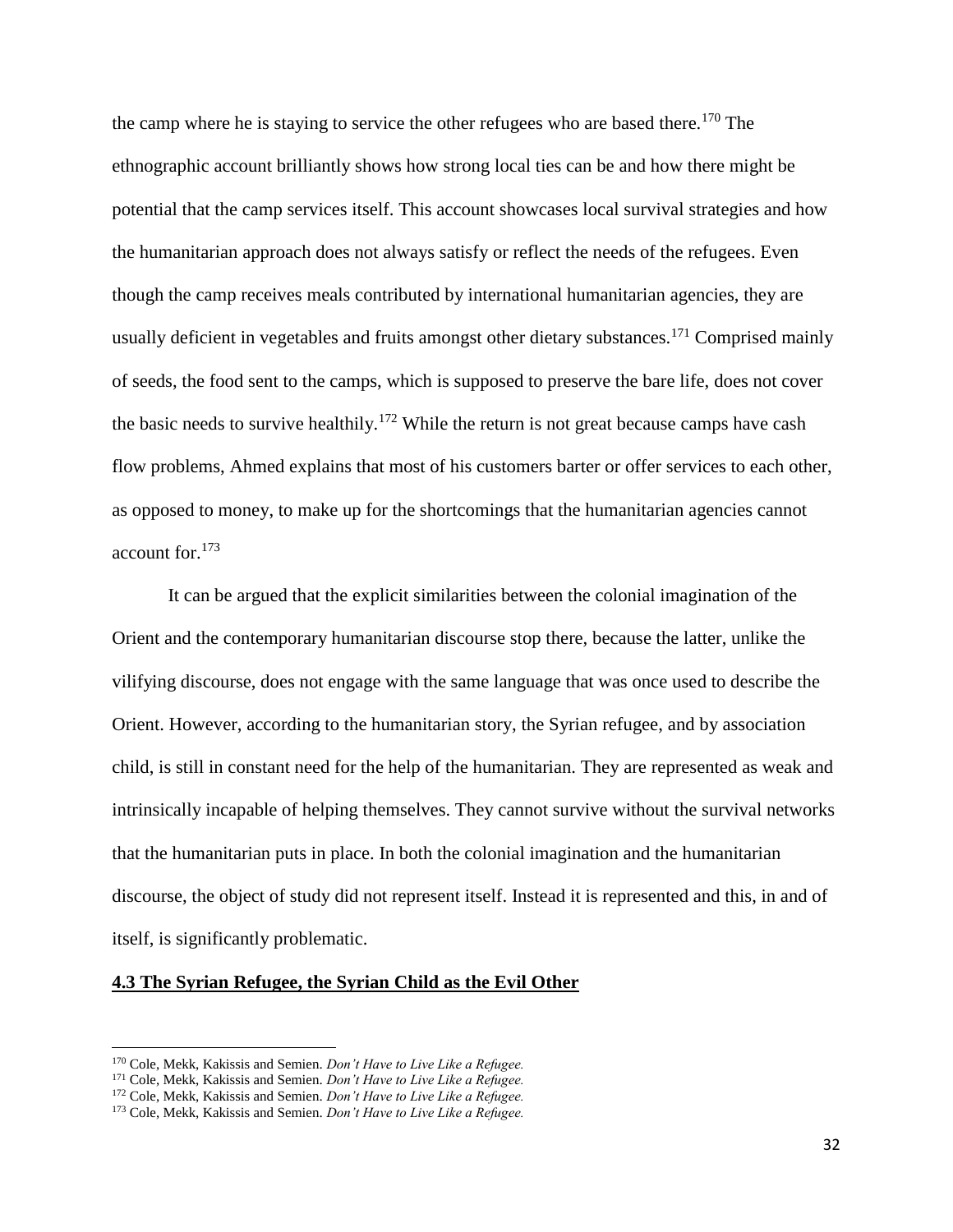As shown earlier in "Fanonism: Theoretical Grounding," the colonial imagination presented the colonized as savage, evil and destructive and through its manufacturing of the colonized as the Other, it justified the colonizer's fear of that Other and their intervention in the colonized town to protect itself and the world from the ills of the colonized.<sup>174</sup> This is arguably similar to the contemporary discourse that is predominantly mobilized by right wing parties in Germany and Hungary. Within the anti-refugee discourse, the Syrian Refugee is predominantly seen and presented in relation to questions of international security. Syrian refugees, because of their status as refugees and partly because of their place of origin as people from the Middle East, are then systematically associated with crimes, terrorism and gender-based violence as exemplified by the tweets presented in the following paragraph.<sup>175</sup> Following this framework, security oriented policy makers use individual crimes that Syrian refugees commit and present them as the collective behavior of Syrian refugees corroborating the vilifying discourse and reincarnating a fear of the Other who is intolerant and barbaric.<sup>176</sup>

In her study, Ramona Kreis analyzes the content of 100 anti-refugee tweets that twitter users, based mainly in Germany and Hungary, who supported the right wing appeal to fear, security and border control. She writes "The first tweet that included #refugeesnotwelcome appeared on 10 August 2015 (*Wer beschützt die deutschen Mädchen und Frauen gegen Anmache und Angriffe der sexuell ausgehungerten sog. #Flüchtlinge. #refugeesnotwelcome*. Translated: *Who protects the German girls and women against attacks of so-called #Refugees. #refugeesnotwelcome*).<sup>177</sup> The first similarity between the vilifying colonial discourse and

<sup>174</sup> Cheryl McEwan, *Postcolonialism and Development* (London: Routledge, 2009), page 47.

<sup>175</sup> J.J. Messner, "Change is the Only Constant," Foreign Policy, June 18, 2012[. http://foreignpolicy.com/2012/06/18/change-is](http://foreignpolicy.com/2012/06/18/change-is-the-only-constant/)[the-only-constant/](http://foreignpolicy.com/2012/06/18/change-is-the-only-constant/)

<sup>176</sup> Geeta Chowdhry and Sheila Nair, *Power, Postcolonialism and International Relations ed. (*New York: Routledge, 2002) pages 127-197.

<sup>&</sup>lt;sup>177</sup> Kreis, "#refugeesnotwelcome: Anti-refugee discourse on Twitter," page 499.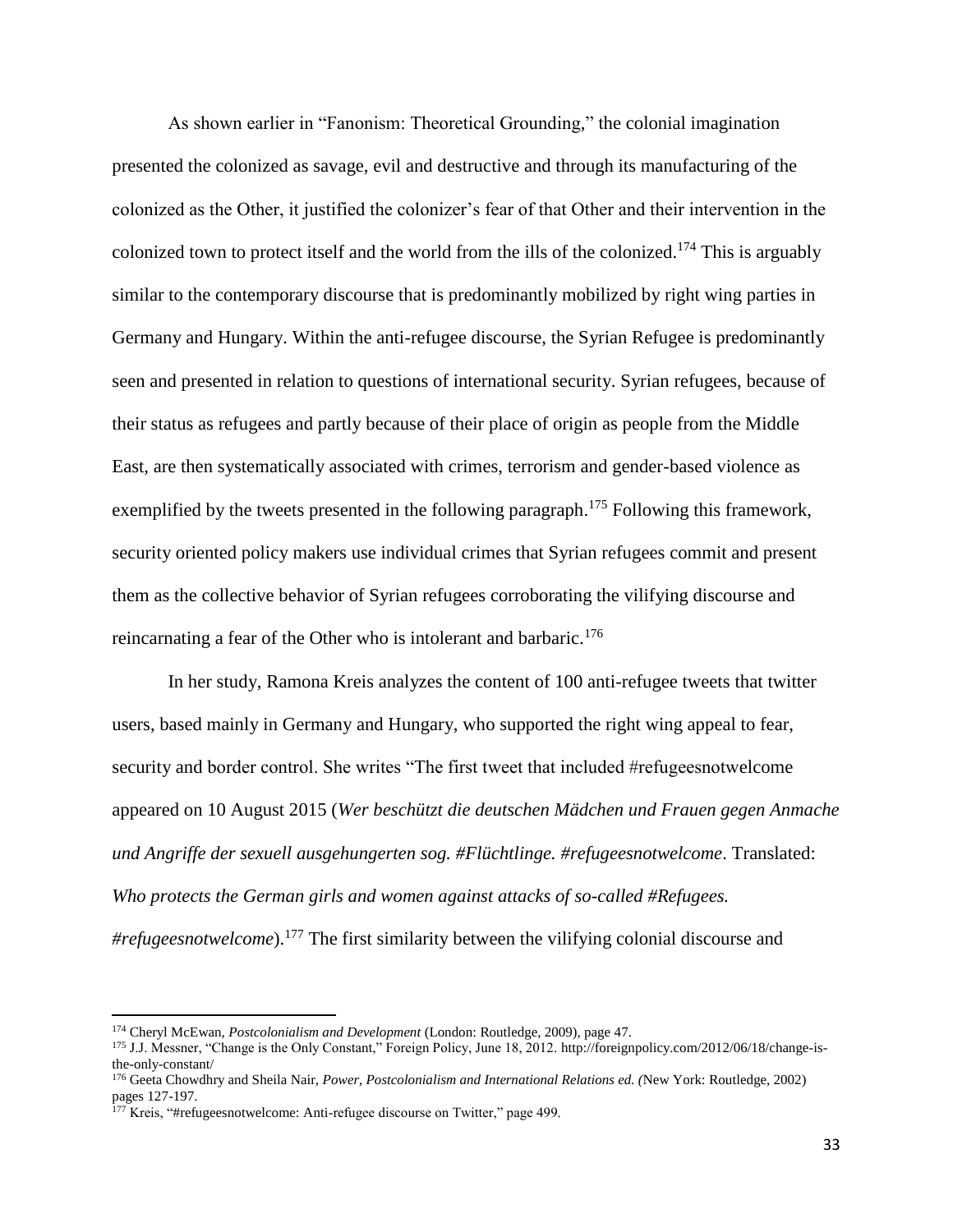contemporary anti-refugee discourse is the negative associations. In the contemporary discourse, refugees are presented as "*criminals*, *thugs*, *scum*, *invasores* (invaders), and *terroristas*  (terrorists)."<sup>178</sup> When they are engaging in acts of crossing borders/barriers, whether the physical ones or the more implicit ones (gathering in groups to establish relations and connections), they are described as a groups of "criminals …[who are] violently rioting."<sup>179</sup>Although it is rare to see the absolute literal associations to evil, sin and filth made in the contemporary discourse, the other ones that appeal to security remained. Also as Kreis analyzes some of the expletives that proponents of the anti-refugee discourse use, she demonstrates that the refugees are still seen in primitive light, only not literally similar to the language of the colonial imagination.

The second concept that transcended the colonial imagination and reincarnated itself in the contemporary anti-refugee discourse is the understanding of the "colonized as an envious man."<sup>180</sup> "They want to take our place" was one of the most prevalent statements in colonial writings that corroborated the imagining of the colonized as envious, vengeful and eager to replace the colonizer and take its place. $181$  This is arguably one of the strongest similarities between the contemporary and the colonial discourses. The contemporary anti-refugee discourse, as mentioned in the introduction, refers to the Syrian refugees as "the so-called refugees" contesting their status as it calls for a "Europe [exclusively] for Europeans." This is where the identity of the refugee as a "migrant" and "immigrants" galvanizes. Right wing political parties that usually act within the framework of participatory politics and parliamentary representation, present a stereotype of the Syrian refugee as a young, middle class male migrant who is using the

<sup>178</sup> Kreis, "#refugeesnotwelcome: Anti-refugee discourse on Twitter," page 506.

<sup>179</sup> Kreis, "#refugeesnotwelcome: Anti-refugee discourse on Twitter," page 506.

<sup>180</sup> Fanon, *The Wretched of the Earth*, page 39.

<sup>181</sup> Fanon, *The Wretched of the Earth*, page 39.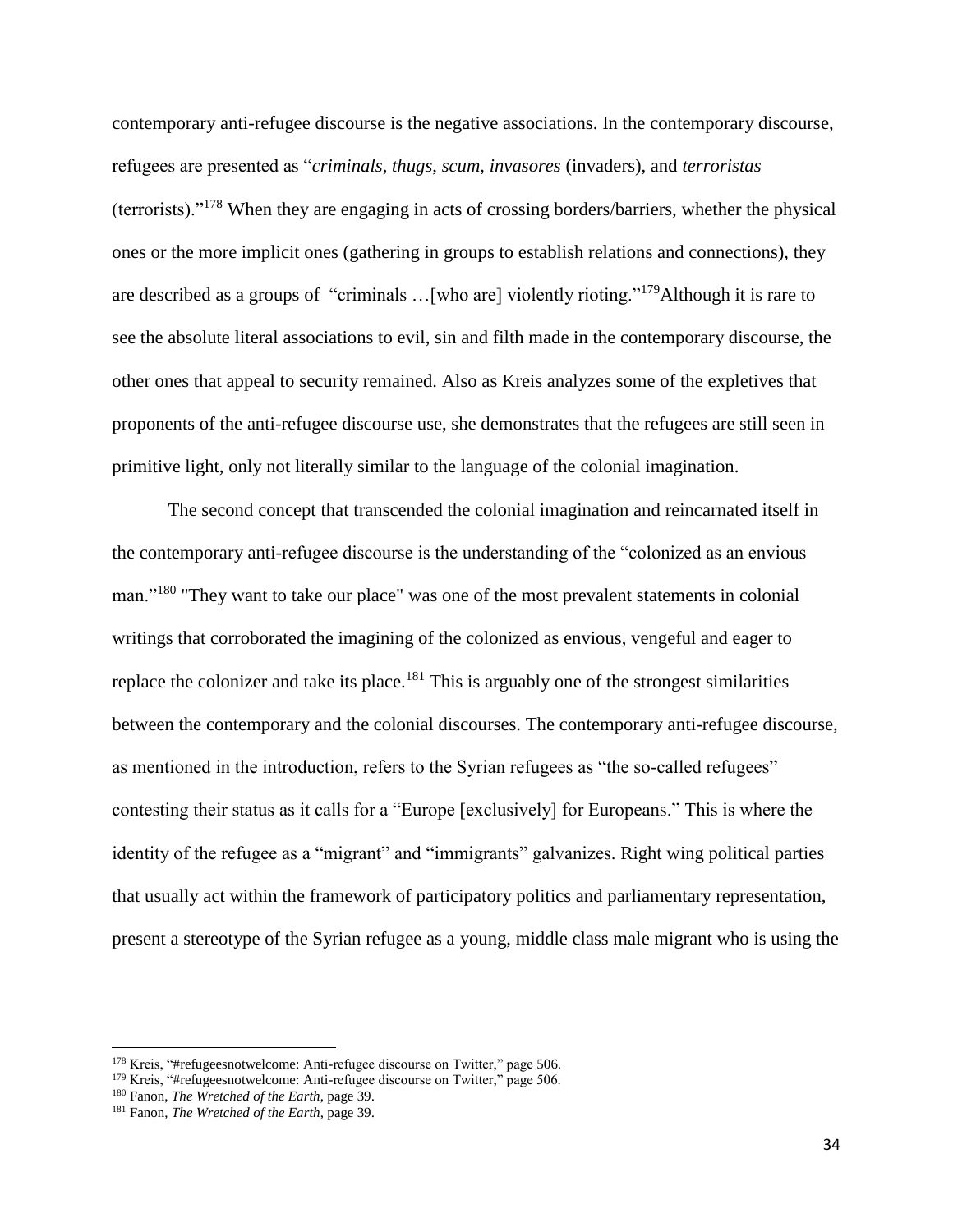status of a refugee to start a better life in Europe.<sup>182</sup> Building on this stereotype, which is not one that locals particularly sympathize with, unlike the romantic discourse that features refugees as women and children, right wing policy makers appeal to nationalism and patriotism. They call for a "Europe [that] belongs to ethnic Europeans (whites)" and not outsiders who would drain the opportunities and the resources that the locals know are scarce to begin with.<sup>183</sup>

The discourse supports this by highlighting the expansiveness of some of the economic benefits and the humanitarian assistance that the refugees, who are economic migrants, get and it contrasts that to the struggles of the local middle class workers who do not get the same privileges despite paying their taxes, unlike refugees who sometimes get exempted.<sup>184</sup> This creates a tension because the local who is only presented with the image of the Syrian refugee as "an envious man" who wants to replace it by taking its job, living in the same street and marrying from the host country, which are the three main elements that the colonizer also feared.<sup>185</sup>

In doing so, the contemporary security-oriented discourse also erects another violent binary between "us" and "them," where the latter refers to the refugees and the former to the local Europeans. Kreis cites one of the tweets that said "WE DON'T WANT THEM #refugeesnotwelcome #nomorerefugees they're criminals<sup>"186</sup> The discourse then presents the refugees as undesirable and different. They are not like the local. They are the Other. This turns the focus to the third and last concept which is the "zone of nonbeing." The contemporary discourse, similar to the colonial imagination, also arguably others the Syrian refugee and exiles

<sup>182</sup> Kreis, "#refugeesnotwelcome: Anti-refugee discourse on Twitter," page 508. Ullah, *Refugee Politics in the Middle East and North Africa,* page 40.

<sup>183</sup> Kreis, "#refugeesnotwelcome: Anti-refugee discourse on Twitter," page 509.

<sup>184</sup> Kreis, "#refugeesnotwelcome: Anti-refugee discourse on Twitter," page 506.

<sup>185</sup> Fanon, *The Wretched of the Earth*, page 39.

<sup>186</sup> Kreis, "#refugeesnotwelcome: Anti-refugee discourse on Twitter," page 507.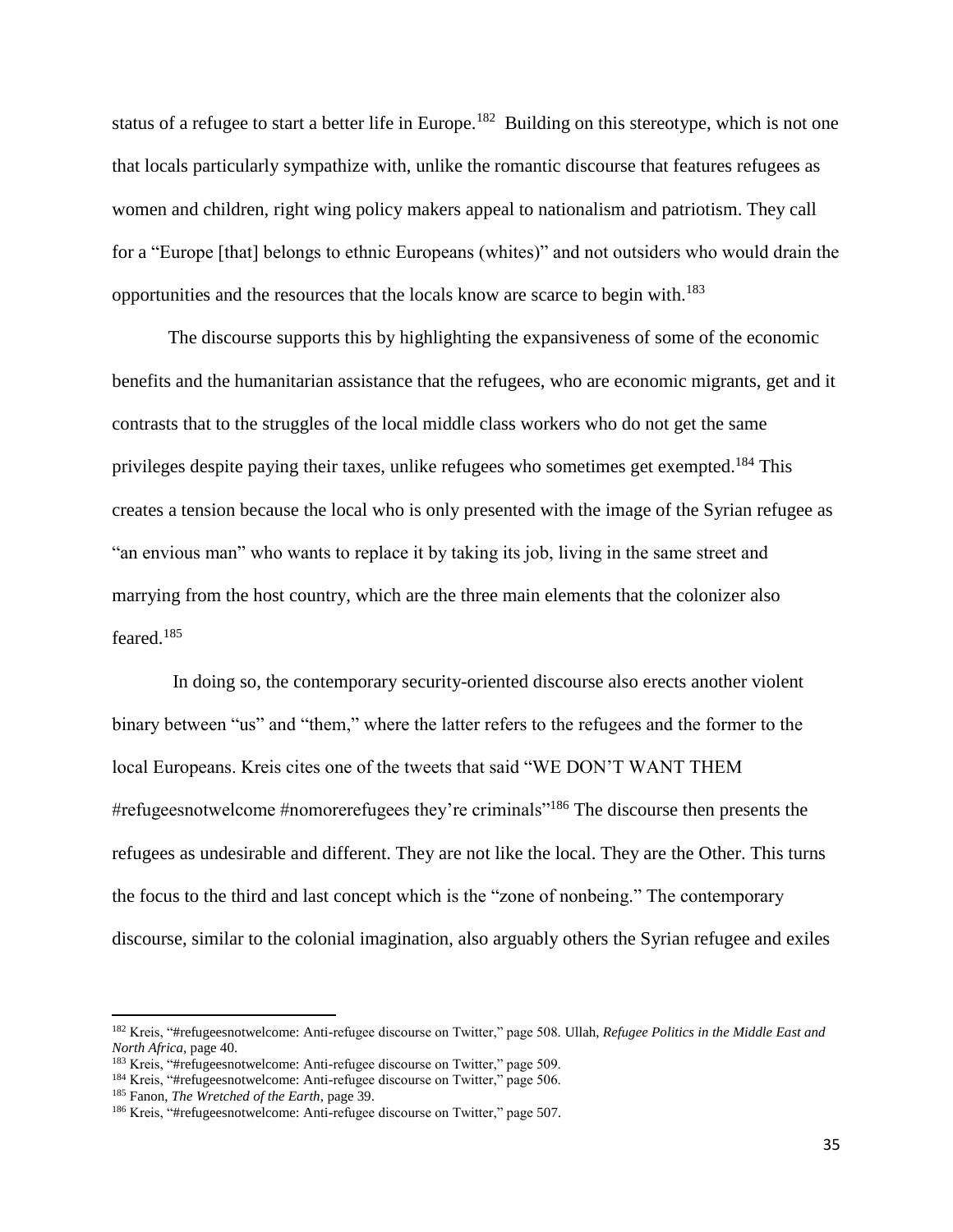it into zones of extinction. <sup>187</sup> The Syrian refugees within the vilifying discourse has no resemblance of 'normality.' Similar to the colonial discourse, the vilifying one aims to distance the nation from the unwanted invader who will contaminate society with its ills. This distancing can be achieved if the refugee does not resemble the local. Accordingly, Syrian refugees are not represented as human beings in need, as shown in the tweets that Kreis selected, and they are nameless.

Roopika Risam looks at the role social media platforms play in a reclamation of agency against totalizing forms of power. Through an analysis of refugee selfies and 'migrant-related selfies,' Risam argues that recently, Syrian refugees have been documenting their daily lives through sharing selfies claiming space. However, the press in host countries circulates "images of refugees taking selfies—rather than the selfies themselves—these news media articles deny both self-representation and agency to refugees."<sup>188</sup> Furthermore, she notices that not only is refugees' contribution denied through a refusal to share the selfies that refugees capture themselves, but also their names are omitted even though the refugees themselves circulate the photos using their names, which reinforces Kennedy's point on the necessity of the namelessness of the refugee.<sup>189</sup>

Ella Shohat argues that the reduction of names is s "dehumanizing gesture [that] reinforces a sense of refugee unbelonging" but also as "the denial of aesthetic representation to the subaltern."<sup>190</sup> The omission of the Syrian selfie takers' names is significant because they

<sup>187</sup> Ashcroft, Griffiths and Tiffin, *Post-Colonial Studies*, page 167. Fanon, *Black Skin, White Masks,* page vi. Lechte and Newman, *Agamben and the Politics of Human Rights,* page 12.

<sup>188</sup> Roopika Risam, « Now You Can See Them: Self-Representation and the Refugee Selfie," *Popular Communication* 16, no.1 (2018): page 59.

<sup>&</sup>lt;sup>189</sup> Risam, « Now You Can See Them: Self-Representation and the Refugee Selfie," page 62

<sup>190</sup> Risam, « Now You Can See Them: Self-Representation and the Refugee Selfie," pages 62-65 Ella Shohat, "The Struggle over Representation: Casting, Coalitions and the Politics of Identification," in *Late Imperial Culture* (New York: Verso, 1995), page 173.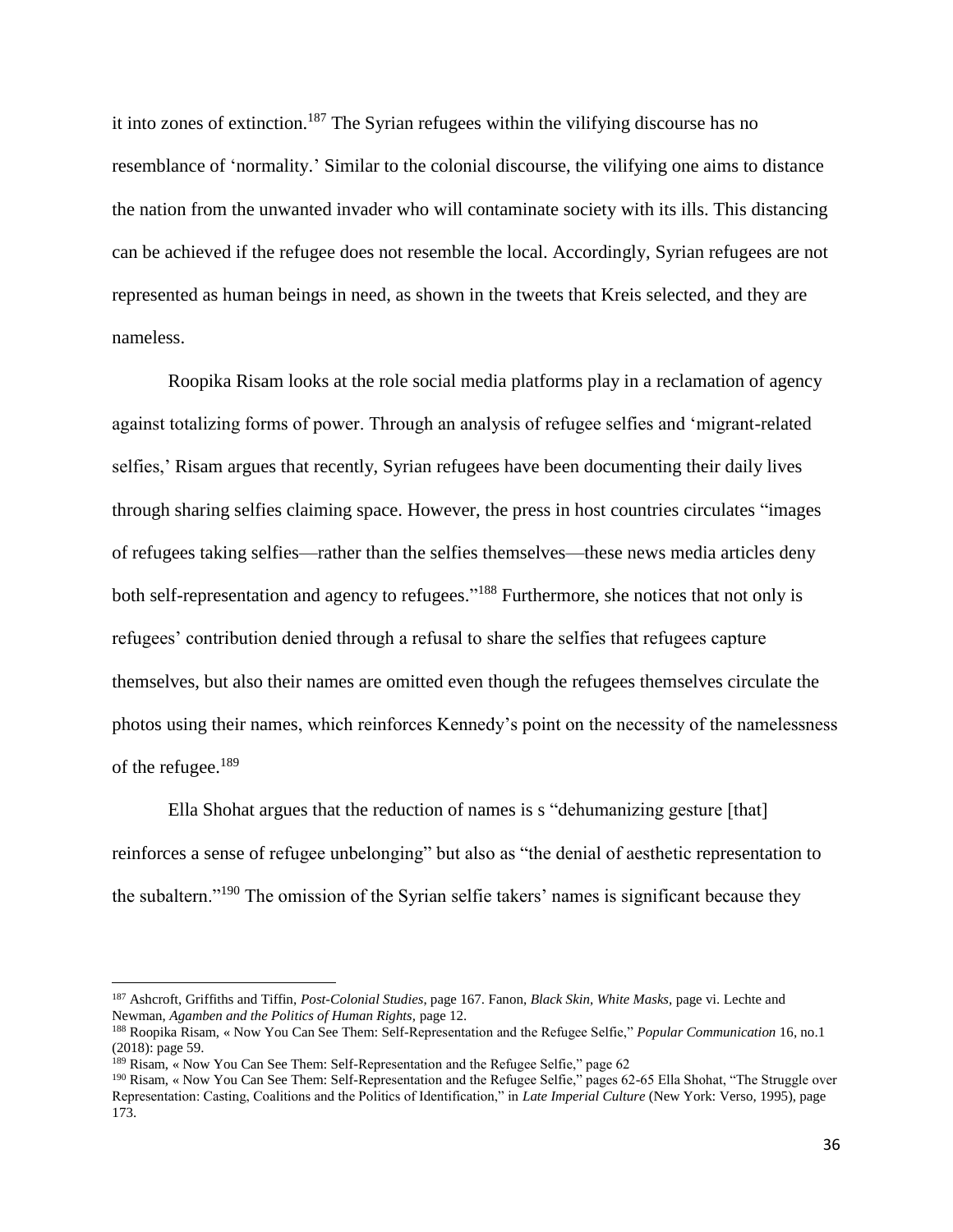could consequently be anyone. They could be the terrorist or the face on a donations flyer. This happened with the iconic selfie that Anas Modamani, a 19 year old, took with Chancellor Angela Merkel. The selfie itself was not widely shared but the "migrant-related selfie" version of it went viral and very quickly he was "incorrectly identified as Najim Laachraoui, one of the bombers in the Brussels Airport and metro station bombings" which significantly impacted his attempts to apply for school, find a job and basically 'exist' in his host society.<sup>191</sup> What happened with Modamani summarizes the key problems this thesis is concerned with which is the dispossessing of Syrian refugee from their suffering and "way of life."<sup>192</sup> By enabling the identification of Modamani as a suicide bomber, the vilifying discourse glossed over and 'denied' his everyday struggles as a refugee. This showcases the dangers of limiting Syrian refugees to only faceless, nameless bodies that are mobilized not only to fit into fixed categories that do not reflect the fluidity of their identities or the episodes of violence that they witnessed.

One of the reasons why the colonizer placed the colonized in the "zone of non-being" to being with was that it did not see its own reflection in the colonized and consequently, and because it has the manifest power to do so, it presented the colonized as the Other. This Other then becomes unidentifiable with because one cannot see its reflection, as a fellow human being, in the Other's eyes. Dehumanizing the Syrian refugee and only presenting them as a threat to national security, makes it hard for locals to identify, connect and establish meaningful relationships with them. The contemporary anti-refugee discourse strips the refugee from their "way of life" and strips the child, by extension, from the chance of acquiring a "way of life" in

<sup>&</sup>lt;sup>191</sup> Risam, "Now You Can See Them: Self-Representation and the Refugee Selfie," page 65.

<sup>192</sup> Lechte and Newman, *Agamben and the Politics of Human Rights,* page 143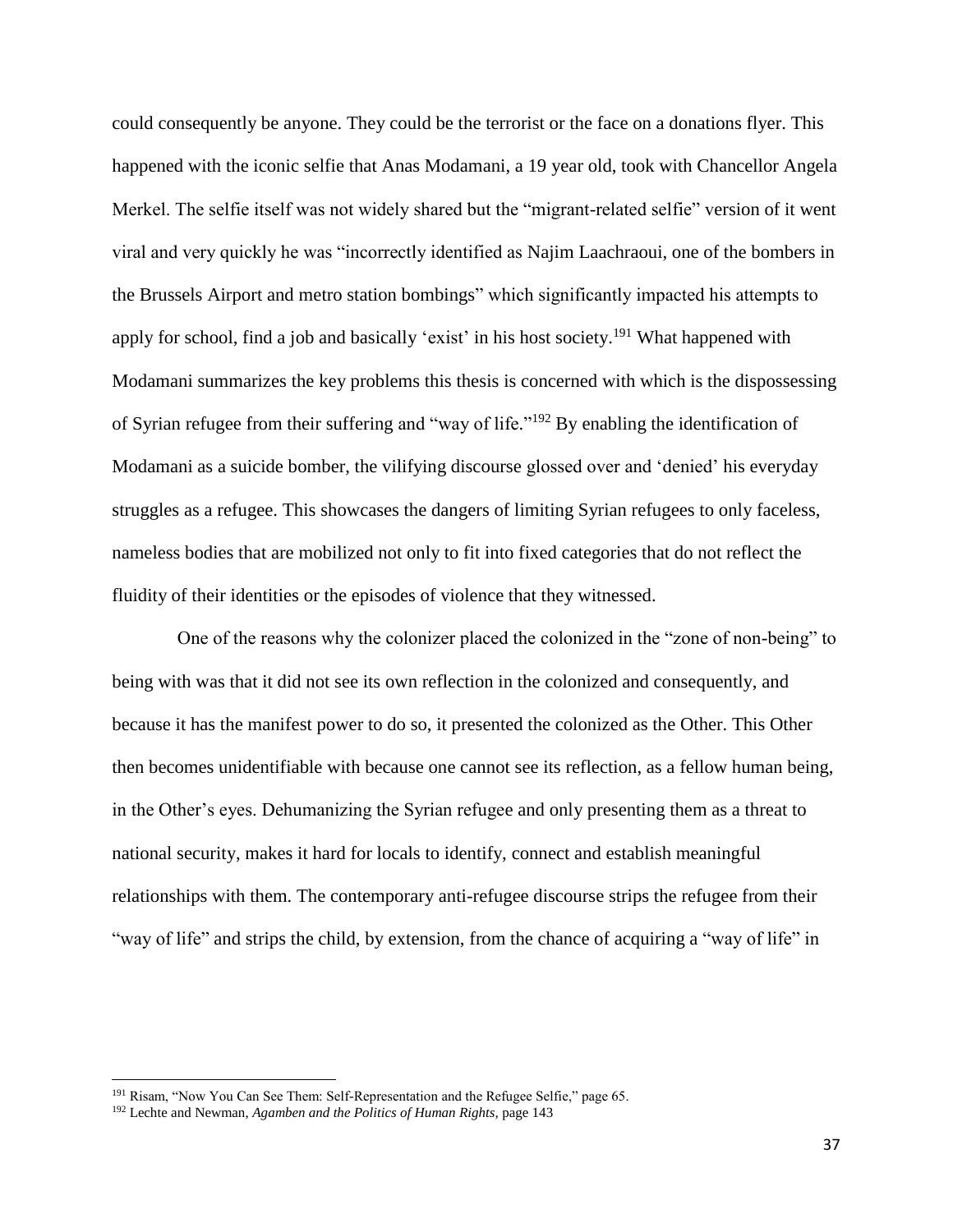its representations and possibly in reality because of how these representations influence the way the host society treats the child.<sup>193</sup>

However, the podcast tells a different story. The first act of the podcast "Don't Have to Live Like a Refugee," titled "You Just Keep on Pushing My Love Over the Borderline" tells the story of a Syrian couple who fell in love while staying in the camp waiting for the processing of their asylum requests.<sup>194</sup> The account describes the multilayered problems that their love goes through and it tells the story in a language and a format that makes it easy for anyone to identify with them and see them for who they are instead of pitying them. The fourth act, titled "Take Another Little Piece of My Heart" tells the story of a Syrian woman who had heart problems and who got pregnant in one of the camps because of the inability of the humanitarian organizations to sustainably provide contraceptives.<sup>195</sup> The ethnographic account then locates the multitude of borders that she had to cross and the different emotions that she feels daily.<sup>196</sup> Unable to communicate with others that she wants an abortion, the doctors did not execute the operation when it was safe to do. When she was able to finally find a translator and booked her abortion appointment, she missed the taxi, which she had to borrow money for, because of the language barrier and missed her last chance for an appointment.<sup>197</sup> The account ends on the hope that she and the baby survive labor.<sup>198</sup>

The ethnographic accounts presented in this section show the ordinary in the life of the Syrian refugee. They highlight the importance of turning away from romanticizing and vilifying discourses. They reject colonial language, Othering and dehumanization. In the podcasts, it is

<sup>193</sup> Lechte and Newman, *Agamben and the Politics of Human Rights,* page 143

<sup>194</sup> Cole, Mekk, Kakissis and Semien. *Don't Have to Live Like a Refugee.*

<sup>195</sup> Cole, Mekk, Kakissis and Semien. *Don't Have to Live Like a Refugee.* 

<sup>196</sup> Cole, Mekk, Kakissis and Semien. *Don't Have to Live Like a Refugee.*

<sup>197</sup> Cole, Mekk, Kakissis and Semien. *Don't Have to Live Like a Refugee.*

<sup>198</sup> Cole, Mekk, Kakissis and Semien. *Don't Have to Live Like a Refugee.*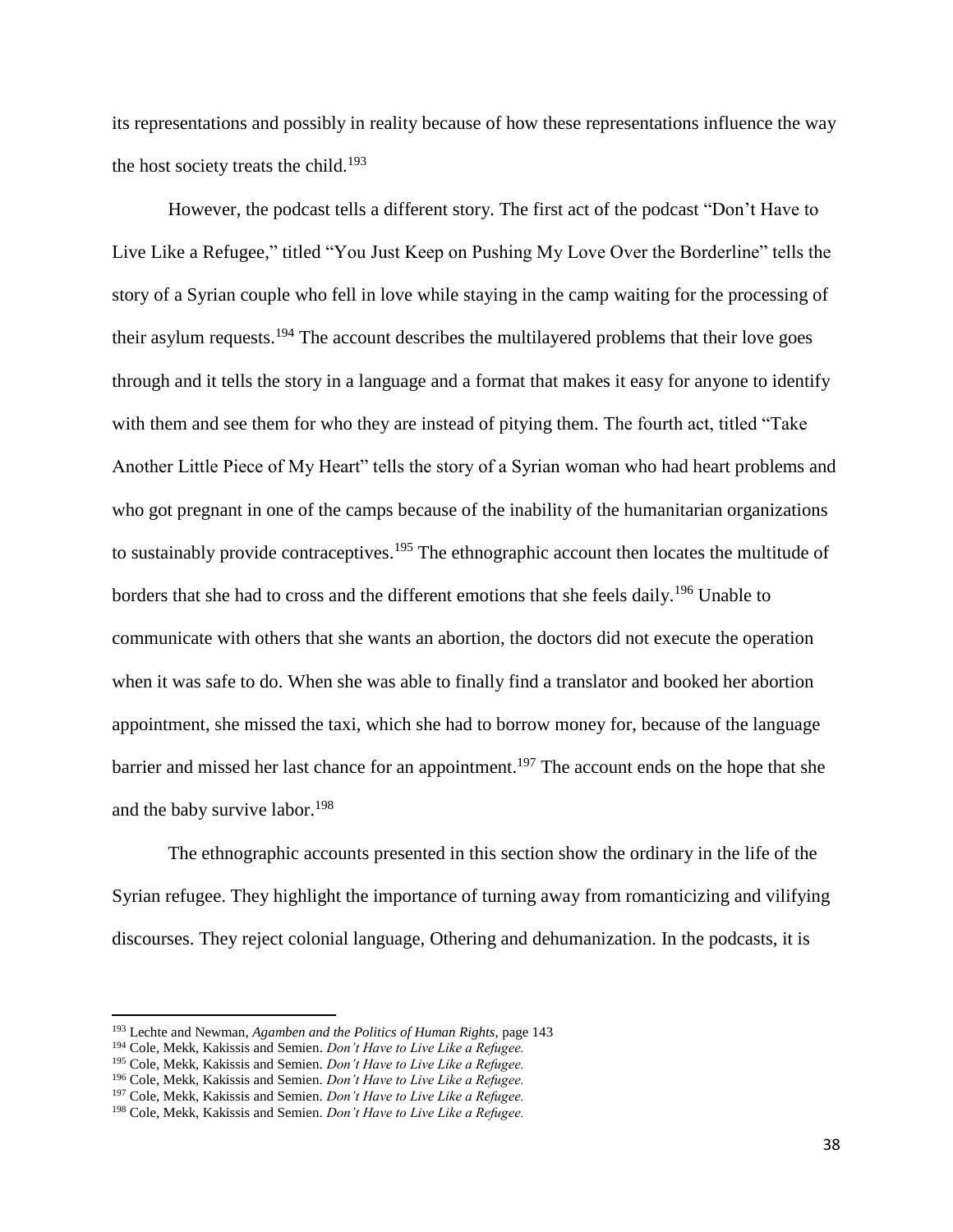usually the refugees telling the story or it features a conversation between the presenter and a group of refugees as opposed to a narrator telling their story or asking them to talk about a particular event. In the podcasts, audiences are presented with the Syrian refugees and their "way of life" without judgment of some of the choices they make or things they say.<sup>199</sup> Telling the story of the Syrian refugee differently helps in seeing the refugee as a human being unlike the discourses that makes it impossible to see the Syrian child, by extension, as anything but a dependent victim or a potential threat.

#### **4.4 On the Critical Event, Representation of Syrian Children and the Bare Life**

"The Last Men of Aleppo," could be seen as an attempt to present stories of Syrian children, who are still in Syria, differently, even though children are not the main focus of the documentary. In the opening scene, the local rescue team is searching for children underneath the rubble of a collapsed building.<sup>200</sup> Unlike humanitarian stories though, the scene does not stop there. Instead, the following scene shows the rescue team visiting the childrens' houses, consoling their families and spending time with two of the children. The reason why this documentary, in particular, is brought up is that it features a dialogue between the child and one of the men. This dialogue is not an interview where the child is pointedly asked to share their story, what they witnessed during the war specifically, how they lost a limb or a family member or how they overcame difficulties, which are what humanitarian stories on Syrian children usually revolve around. Instead, it is a conversation, where the child, shared his feelings about being stuck under the rubble, then switched the conversation to talk about other things.<sup>201</sup> Fastforwarding to another day, when the children in the neighbourhood were growing bored of

<sup>199</sup> Lechte and Newman, *Agamben and the Politics of Human Rights,* page 143

<sup>200</sup> Last Men of Aleppo, directed by Kareem Abeed, Mujahed Abou Al Joud, Fadi Al Halabi, Steen Johannessen, Hassan Kattan, Khaled Khateeb, Yaman Khatib, Thaer Mohamad and Firas Fayyad, Denmark: Danish Film Institute, 2017. <sup>201</sup> Last Men of Aleppo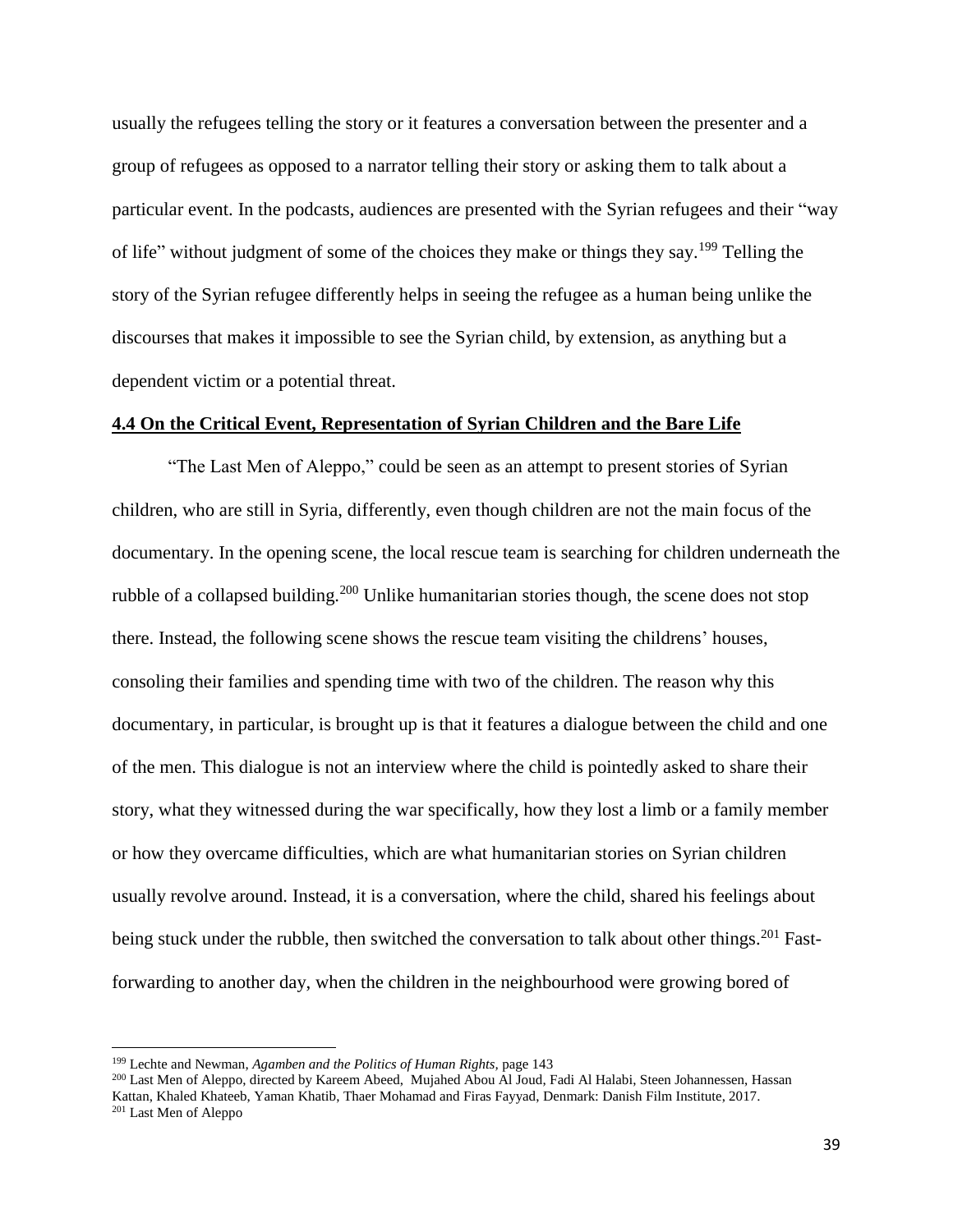staying inside especially on a day that was sunny and quiet.<sup>202</sup> The rescue team decided to take them to a nearby park.<sup>203</sup> The children all excitedly jumped into the ambulance, which is how they commute, and they make it the park where they spent the afternoon.<sup>204</sup> Then, they noticed a few helicopters, understood that it is not safe to stay visible anymore and they made the trip back to their neighbourhood or what remained of it.<sup>205</sup>

This is certainly not a childhood that children aspire to and what this thesis is suggesting does not deny the unimaginable tragedies these children live through. However, despite these tragedies, the children along with their guardians still claim a sense and a state of normalcy that is obscured and deliberately dismissed in the stories propagated about them, whether the humanitarian version or the security-oriented one. Despite the air strikes, they still try to visit neighbouring parks and the children claim the space to play. They help their families/guardians build make-shift pools, pet surviving animals, and create and claim a normal or a "way of life" during critical times.<sup>206</sup> It is true that sometimes, they will isolate themselves and refuse to play. Other times, they may still play hide and seek or they may also reconcile the two worlds they live in and play "sniper," which is a game they developed during a war, where they practice evading snipers.<sup>207</sup> They swim when and if they can and they play "knights with wooden sticks" for swords."<sup>208</sup> Despite having more concrete fears compared to children who did not witness a war, they still curiously explore their surroundings wherever they are which may subject them to harm because, often, around and within the camps, there are barbed wires, "rats and sewage" and

<sup>202</sup> Last Men of Aleppo

<sup>&</sup>lt;sup>203</sup> Last Men of Aleppo

<sup>204</sup> Last Men of Aleppo

<sup>205</sup> Last Men of Aleppo

<sup>206</sup> Lechte and Newman, *Agamben and the Politics of Human Rights,* page 143.

<sup>207</sup> Von Welser, *No Refuge for Women: The Tragic Fate of Syrian Refugees,* page 31.

<sup>&</sup>lt;sup>208</sup> Von Welser, *No Refuge for Women: The Tragic Fate of Syrian Refugees*, page 65.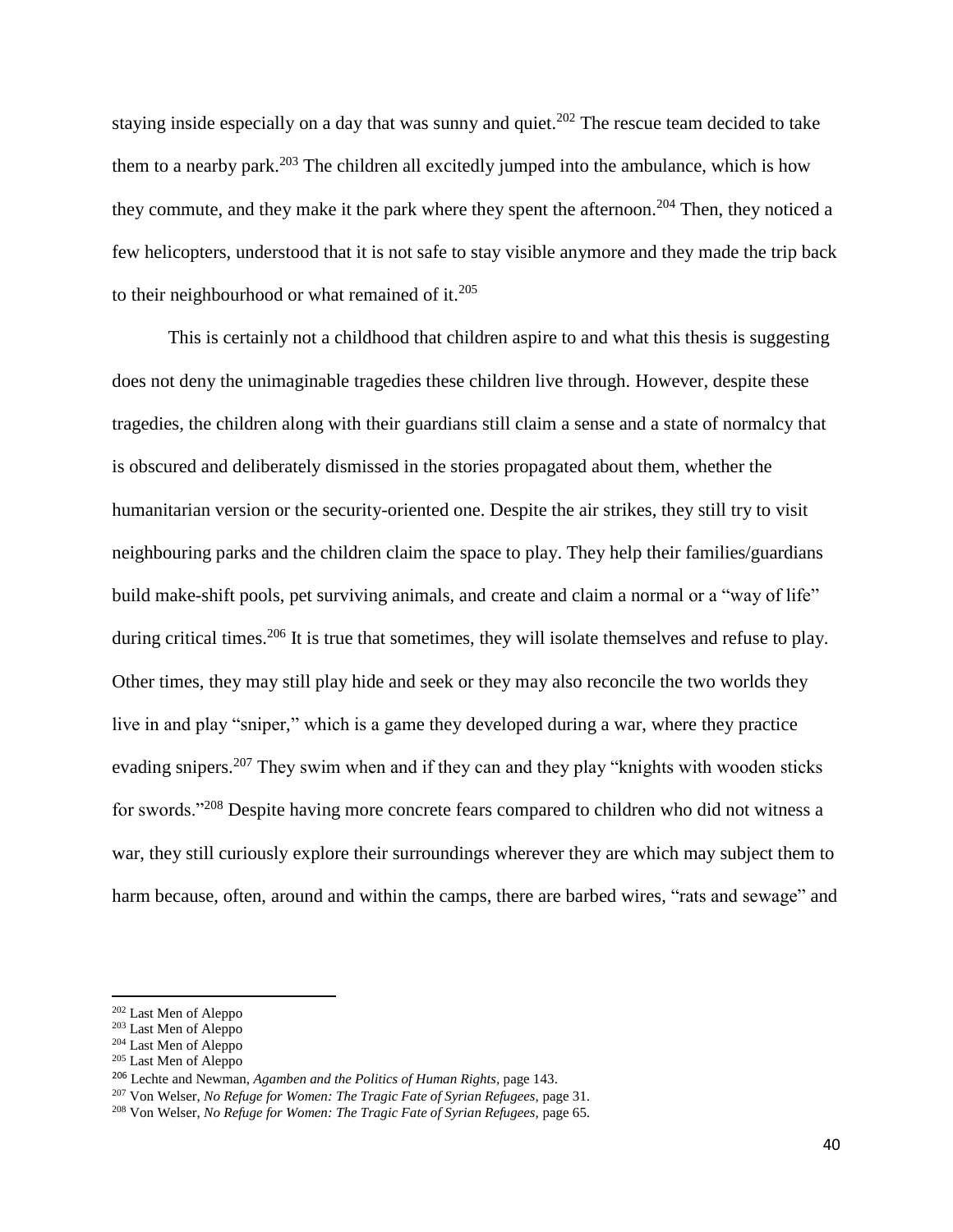in the case of ruins, there is often "cluster bombs" or undetonated "sub-munitions."<sup>209</sup> However, children still need and want to play, "just like ….. [they] need food," and they will find the place to play, be it the camps or the ruins or the transit stations where they are held until their asylum seeking applications are approved.<sup>210</sup>

This represents a radically different response to the Syrian conflict as a collective of unfolding and collapsing events as opposed to the responses emerging from a state of emergency. The latter assumes that there is one particular "remembered event" according to Walter Benjamen or a "critical event" as Veena Das puts it which is the Syrian Civil War in totality.<sup>211</sup> Aside from the fact that this categorical understanding of events and moments of discontinuities and historical rupture overlooks the significance of "experienced events" or the everyday-life which is what Das critically explores, this understanding of the conflict also homogenizes the children's experiences and ages. This is evident in some representations of Syrian children in UNHCR and Save the Children donations platform where most of the children are of the same age.<sup>212</sup> When these stories are decontextualized and disseminated widely to attract as many donors as possible, there becomes no difference between a Yazidi child, another who lived in Damascus, the one born in the camp, the one who lived under ISIS and the child whose asylum was approved and lives in Hanburg.<sup>213</sup> These stories homogenize and simplify gendered experiences, fears, and the children's attempts to navigate gendered violence,

[action/action?ea.client.id=1920&ea.campaign.id=42953&en\\_txn10=18-OL\\_Syria\\_HQ](https://give.unhcr.ca/ea-action/action?ea.client.id=1920&ea.campaign.id=42953&en_txn10=18-OL_Syria_HQ) "Syria Emergency," <https://donate.unhcr.org/gb-en/syria>

<sup>209</sup> Ullah, *Refugee Politics in the Middle East and North Africa*, pages 76 Von Welser, *No Refuge for Women: The Tragic Fate of Syrian Refugees,* page 27.

<sup>210</sup> Ullah, *Refugee Politics in the Middle East and North Africa*, pages 76 Von Welser, *No Refuge for Women: The Tragic Fate of Syrian Refugees,* page 86

<sup>211</sup> A. Portelli, *The Death of Luigi Trastulli and Other Stories*. (New York, State University of New York Press, 1991), pp. 1-26, page 1. Erin Baines, '"Today, I Want to Speak Out the Truth": Victim Agency, Responsibility, and Transitional Justice," *International Political Sociology*, Volume 9, Issue 4, 1 December 2015, Pages 316–332, page 321. <sup>212</sup> Donate and Rush Emergency Aid to Syrian Families,*"* [https://give.unhcr.ca/ea-](https://give.unhcr.ca/ea-action/action?ea.client.id=1920&ea.campaign.id=42953&en_txn10=18-OL_Syria_HQ)

<sup>213</sup> Von Welser, *No Refuge for Women: The Tragic Fate of Syrian Refugees,* page 56.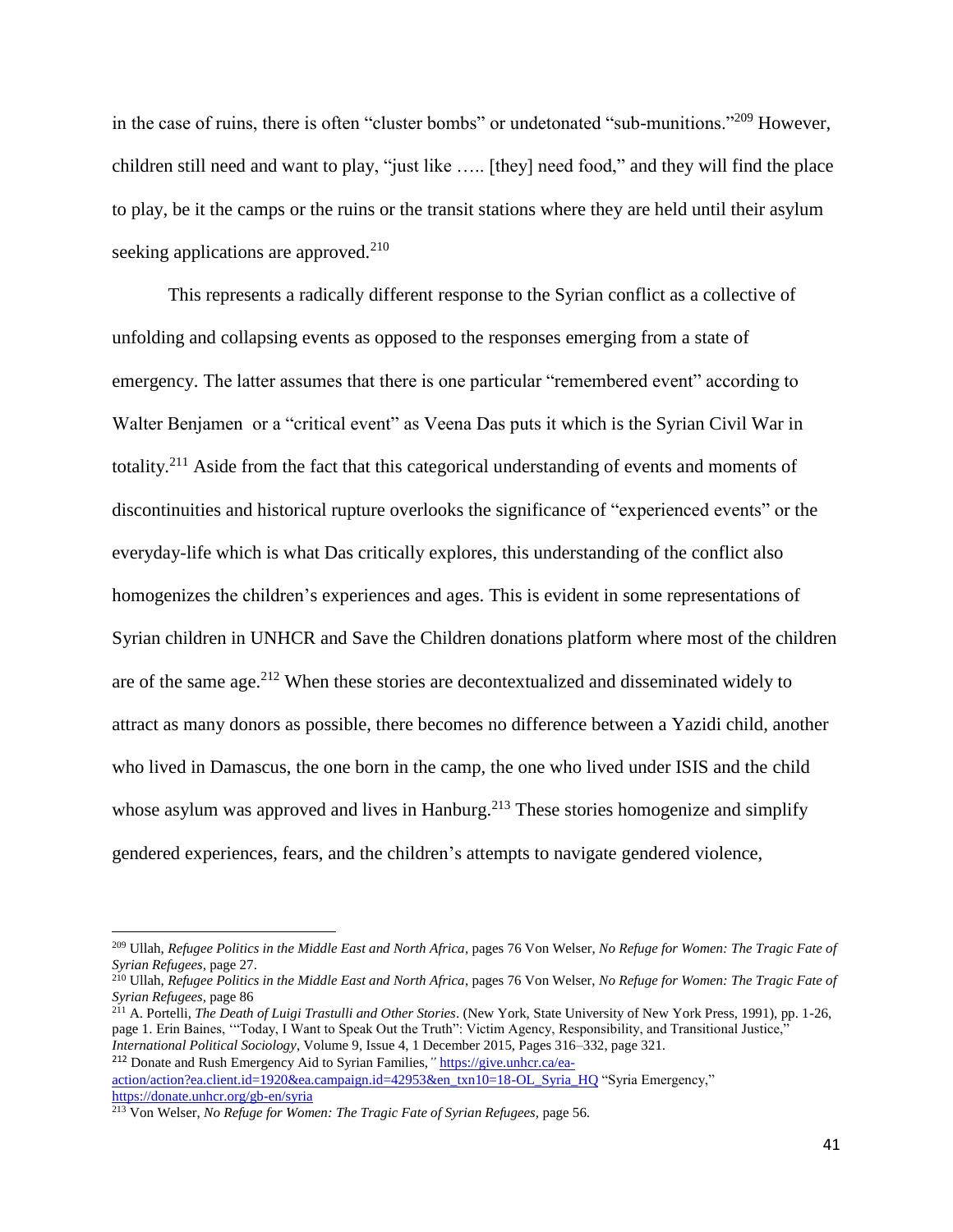particularly in the camps. They also unify their everyday responses. For instance, they predominantly feature them crying or in pain which becomes their single story. In reality, some nights they will cry, sometimes they "can hardly breath," others they will "dream blissfully, sleeping soundly."<sup>214</sup> Using the criticalness of the Syrian civil war as an emergency, presenting it aggregately as such, and dismissing the child as an individual with needs and abilities that sometimes do not fit the emergency framework, where time and resources are tight, requires and results in reincarnating a colonial discourse as well the reduction of a child to a bare life.

According to P. K. Rajaram: "… [children] refugees are confined to their body. That is, they are rendered speechless and without agency, a physical entity, or rather a physical mass within which the individuality is subsumed."<sup>215</sup> Through securitization and urgency, children are reduced to a bare life where they are represented as "incapable of political agency and autonomous action."<sup>216</sup> This is significant because the Syrian child who is featured in the humanitarian story, in UNHCR donations platforms, is usually under 10 years old which overlooks the teenage group, who according to the Convention on Refugee Children (CRC) are legally regarded as children. This is ironic because the age group that is aggregately presented as "incapable of political agency" is also the same group who sparked the Syrian revolution to begin with.<sup>217</sup> Another example is the "Sun Girls," who are a group of Yazidi women including teenagers, training to fight ISIS, and who are "tired of being considered [only] victims."<sup>218</sup> In totalizing representations however, reducing a child into a bare life, trivializes its resistance, because it falls "into this totally non-transcendent abyss" where the child becomes "something

<sup>214</sup> Von Welser, *No Refuge for Women: The Tragic Fate of Syrian Refugees,* pages 33-42

<sup>215</sup> P. K. Rajaram in Erin Baines, *Vulnerable Bodies: Gender, the UN and the Global Refugee Crisis,* page 1

<sup>216</sup> Lechte and Newman, *Agamben and the Politics of Human Rights,* page 11

<sup>217</sup> Lechte and Newman, *Agamben and the Politics of Human Rights,* page 11.

<sup>218</sup> Von Welser, *No Refuge for Women: The Tragic Fate of Syrian Refugees,* page 77.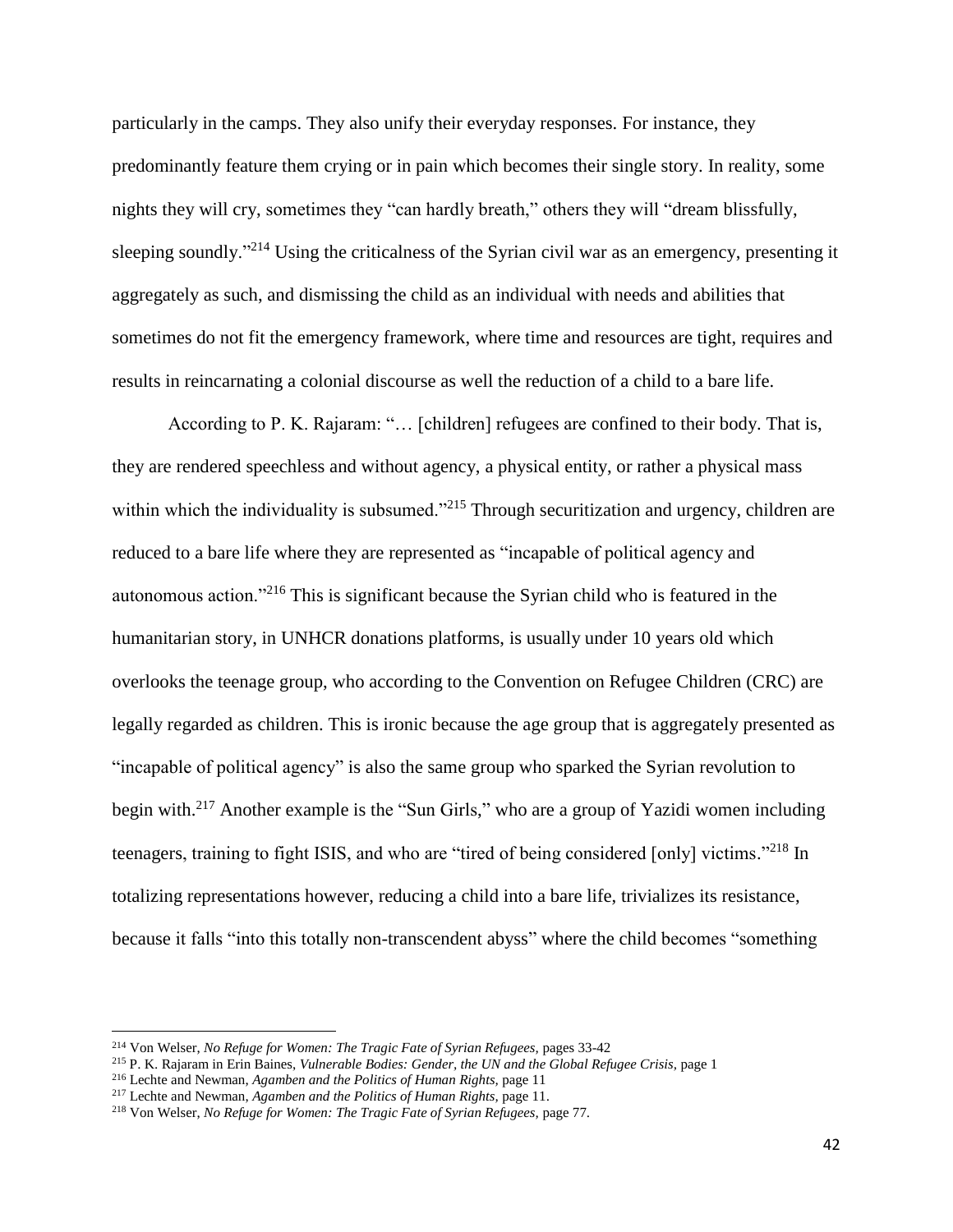entirely lacking distinction."<sup>219</sup> A child whose biological existence is all what matters, becomes "anonymous, nameless, [and] faceless" in popular discourse.<sup>220</sup> The stories circulated about Syrian children hold them as "object[s] ... separate from a way of life- life as it is lived."<sup>221</sup> This leaves the child "vulnerable to be marked as an outsider and less than a human" which is the furthest from reality as the examples above demonstrate.<sup>222</sup>

As established earlier in section two, the reduction of the refugee child to a bare life results in the sacrifice of "add ons" in return for guaranteeing the survival of the refugee, as a physical mass, because there is only enough aid for the basic needs, A violent "tradeoff" then becomes necessary where a child can either have a "normal" life or survive which is why the Syrian children are popularly referred to as the lost generation or as a generation who lost their right to childhood.<sup>223</sup> This romanticizing discourse, aiming to trigger sympathy and compassion and raise funds, dismiss the fact that children, to an extent, can and often reclaim their childhood. The idea of sacrifice or trade-off is central to understanding how the theorizing from emergency framework functions. By framing the war, as an ongoing emergency, and by only presenting the stories of despair and pain as the single story of the children, "the point where rights [such as the right to play, or the right to normalcy] are enjoyed is never actually reached" because they are in a state of emergency where it is only possible to stay alive.<sup>224</sup> Anything beyond survival is sacrificed in "the name of life necessity."<sup>225</sup> In the name of preserving life and maintaining a headcount, complexities, identities' fluidity and dignity must be sacrificed. In the name of

l

<sup>219</sup> Lechte and Newman, *Agamben and the Politics of Human Rights,* pages 12-16-52.

<sup>220</sup> Lechte and Newman, *Agamben and the Politics of Human Rights,* page 13.

<sup>221</sup> Haddad, *The Refugee in International Society: Between Sovereigns,* page 8 Lechte and Newman, *Agamben and the Politics of Human Rights,* page 143.

<sup>222</sup> Lechte and Newman, *Agamben and the Politics of Human Rights,* page 17.

<sup>223</sup> Lechte and Newman, *Agamben and the Politics of Human Rights,* page 8.

<sup>224</sup> Lechte and Newman, *Agamben and the Politics of Human Rights,* page 8

<sup>&</sup>lt;sup>225</sup> Baines, *Vulnerable Bodies: Gender, the UN and the Global Refugee Crisis, page 156. Lechte and Newman, <i>Agamben and the Politics of Human Rights,* page xi.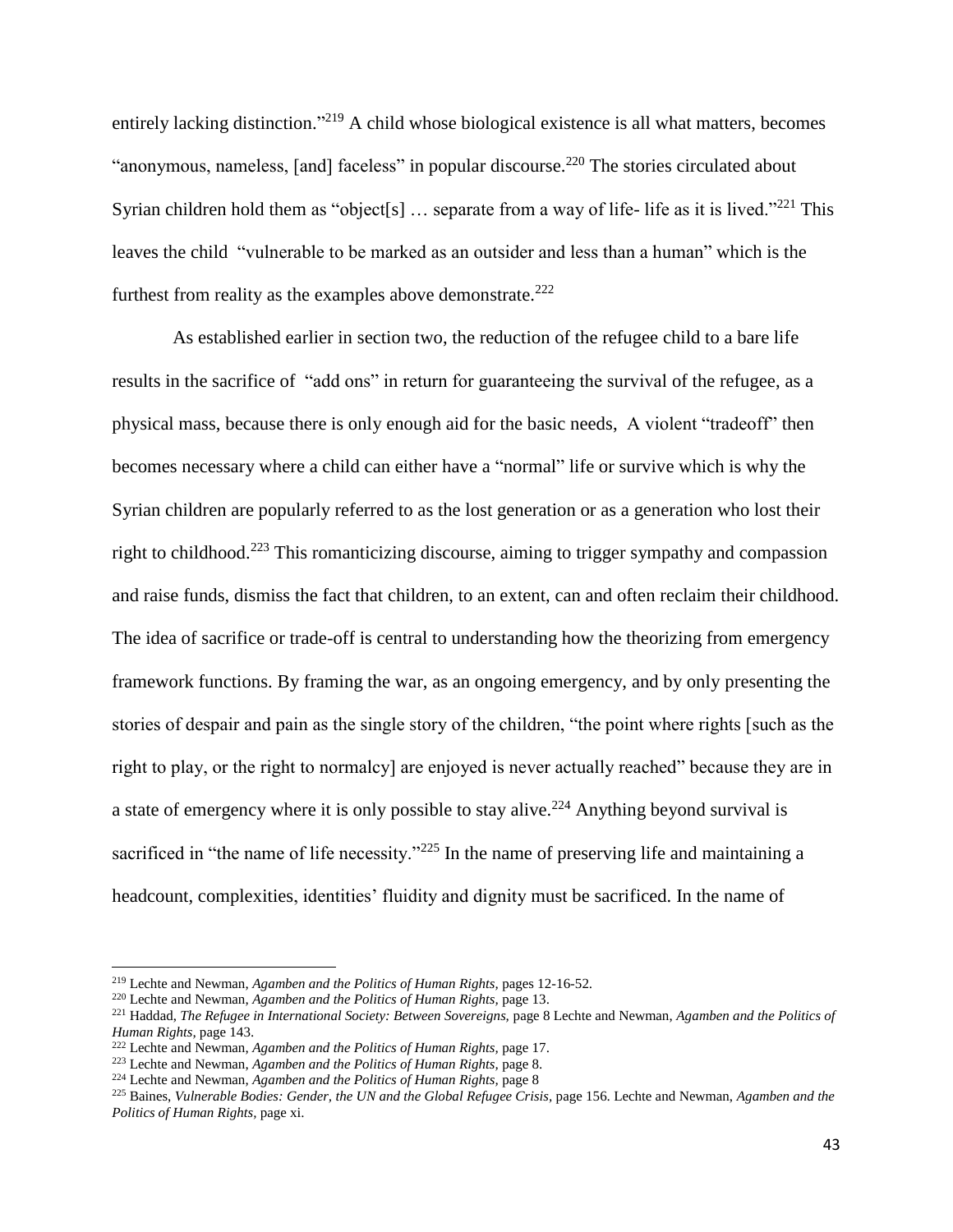security, the lesser evil and the bare minimum is prioritized over the child as a "transcendent human being."<sup>226</sup>

The child is demoralized, dehumanized, sensationalized and alienated from the Self, manufactured into an Other and ultimately banalized and killed in the stories that commodify the child in return for donations that are shrinking every year and in response the United Nations World Food Programme continues to reduce "the support payments."<sup>227</sup> Despite these grave sacrifices, the "situations [that children are subjected to, and the horrific stories circulated] … do not seem to evoke deep reflection or concern about the human as human."<sup>228</sup> It is true that these stories bring "the catastrophe … closer to home, [but it makes it] … somehow less visible and less likely to elicit compassion- indeed, quite the opposite."<sup>229</sup> Risam explores this as she looks at how refugee-selfies sometimes triggered disgust because the audience could not understand how could someone who is in an emergency, smile and proudly take a photo like "all is well in the world."<sup>230</sup> Von Welser's account is another example of that where she frowns down and criticizes women in the camps for having children, questioning their responsibility and the ability to evaluate the situate they live in.<sup>231</sup> Esposito traces that back to the genealogy of securitization and immunization- where he establishes that both processes result in "destroying or scarifying part of what it seeks to protect."<sup>232</sup> Theorizing from emergency cannot function without a binary or the "primacy of fact and situation" over the individual. In the context of the Syrian crisis, this manifests itself in a multitude of ways. There is a primacy of the war, as a collapsed event, over

l

<sup>226</sup> Eyal Weizman, *The Least of All Possibly Evils: Humanitarian Violence from Arendt to Gaza* (London: Verso, 2011), page *Lechte* and Newman, *Agamben and the Politics of Human Rights,* page 19. Haddad, *The Refugee in International Society: Between Sovereigns,* page 37.

<sup>227</sup> Von Welser, *No Refuge for Women: The Tragic Fate of Syrian Refugees,* page 97

<sup>228</sup> Lechte and Newman, *Agamben and the Politics of Human Rights,* page 13.

<sup>229</sup> Lechte and Newman, *Agamben and the Politics of Human Rights,* page 13.

<sup>&</sup>lt;sup>230</sup> Von Welser, *No Refuge for Women: The Tragic Fate of Syrian Refugees*, page 65.

<sup>231</sup> Von Welser, *No Refuge for Women: The Tragic Fate of Syrian Refugees,* page 134.

<sup>232</sup> Lechte and Newman, *Agamben and the Politics of Human Rights,* page 20.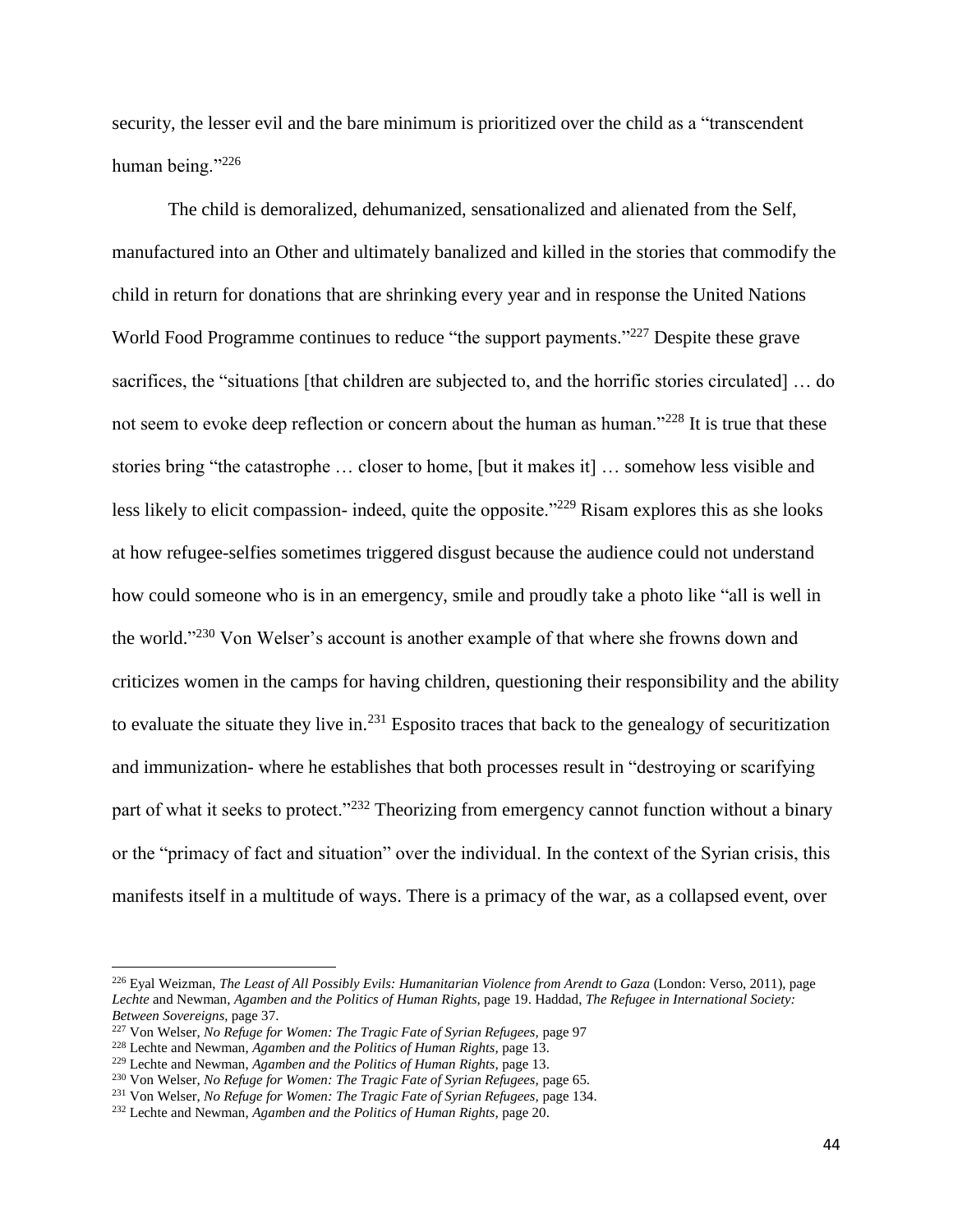the children who are a widely diverse unit of analysis. There is the primacy of the emergency and security, over the "add ons," the access into the complex and the personal.<sup>233</sup> Finally, there is a primacy of the humanitarianism, as a doctrine and an industry, and border security over the child as a human being.

#### **5. Conclusion:**

The emergency framework facilitates the trivialization and obscuration of the ways Syrian refugee children claim 'a' childhood and a "way of life" in fear that this will not attract donor's pity but rather disgust.<sup>234</sup> It glosses over the different responses that the war elicits from the children which we see glimpses of in The American Life podcast and the documentary "Last Men in Aleppo." The emergency framework, through the contemporary discourses, overrepresents their battles, romanticizes them, and fetishizes their victories. Through examining the question of representation, by looking at Syrian children, one realizes that theorizing from emergency, which is the predominant liberal point of departure that is informing their representation, requires the reduction of Syrian children into over-simplified "manageable categories."<sup>235</sup> It entails a categorical discourse and it requires their reduction to a bare life, a physical entity, a biological mass to preserve.<sup>236</sup> Moreover, they are grouped with Syrian refugees as an "undifferentiated" identity when relevant and they are distinguished when needed.<sup>237</sup>

However, this is not benign because as a result of departing from an emergency, the child can then predominantly be represented as a victim or a terrorist to be. Romanticizing, alluring

<sup>&</sup>lt;sup>233</sup> Baines, *Vulnerable Bodies: Gender, the UN and the Global Refugee Crisis, page 156.* 

<sup>234</sup> Risam, "Now You Can See Them: Self-Representation and the Refugee Selfie," page 58. Lechte and Newman, *Agamben and the Politics of Human Rights,* page 143.

<sup>235</sup> Rieff, *A Bed for the Night: Humanitarianism in Crisis,* page

<sup>&</sup>lt;sup>236</sup> Haddad, *The Refugee in International Society: Between Sovereigns*, page 45.

<sup>237</sup> Rieff, *A Bed for the Night: Humanitarianism in Crisis,* page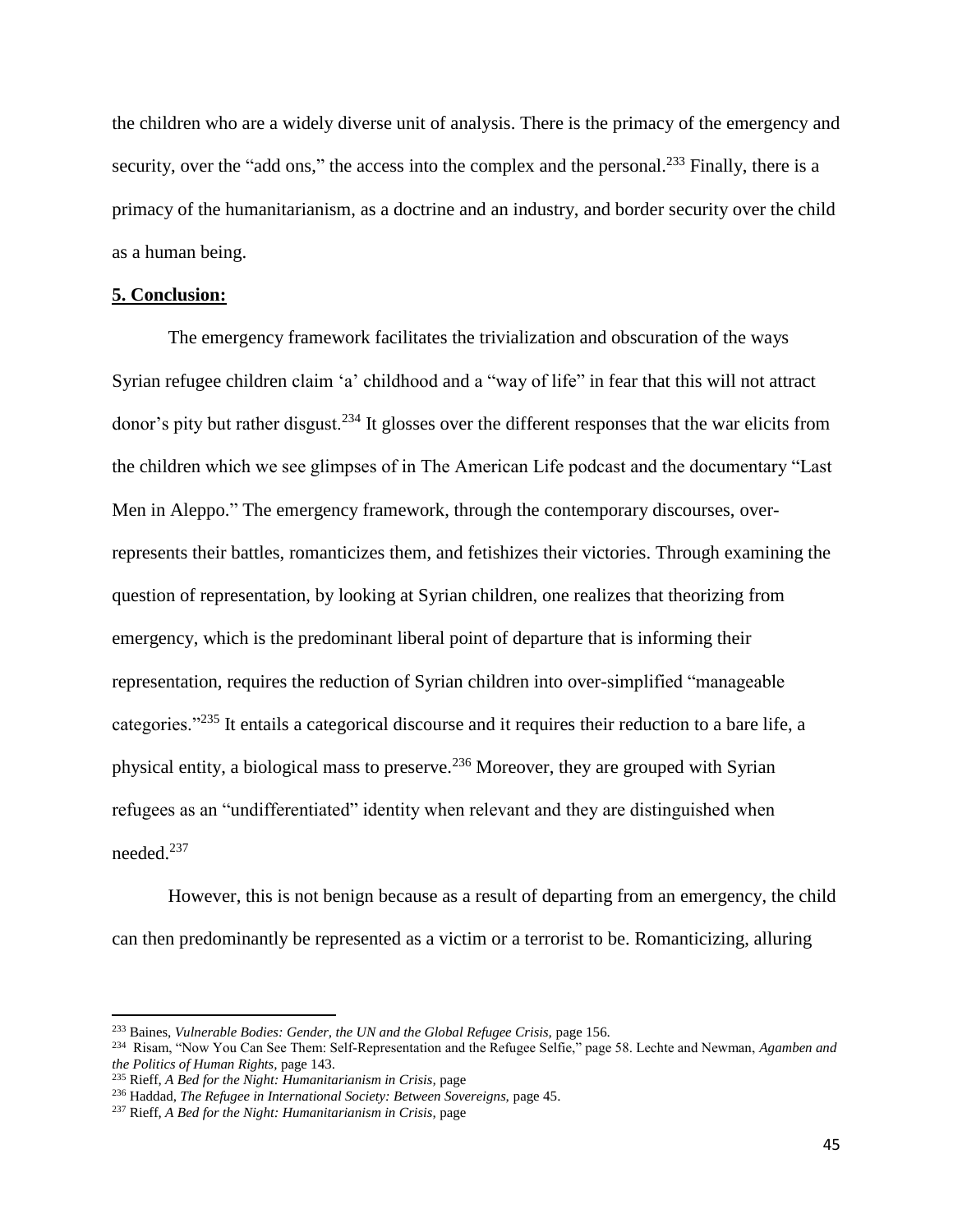stories of "catastrophes turn the victims into … objects of … compassion."<sup>238</sup> They are fetishized, infantilized and they are engineered to "raise feelings of indignation in support."<sup>239</sup> In other words, they are commodified to raise donations.<sup>240</sup> The vilifying discourse, informed by a blinding fear of the Other, is concerned with maintaining a homogenous society. It frames the Syrian refugee, and by extension, the Syrian child, as a threat to the cohesion and the existence of the host-society. It only sees them as bodies "who may not only pose the threat of contamination in a physical sense through disease [like the colonized], but also weaken the cultural integrity of the nation, spreading the virus of Islam or terrorism."<sup>241</sup> Both discourses are unable to think beyond emergency, as the first discourse is propelled by the critical need for donations and the second is built essentially on fear and as a result, both discourses result in reincarnating a colonial discourse which is problematic and should not be overlooked but continue to be overlooked, because we are in a state of emergency where solutions are prioritized over the individuals.

Furthermore, the discourses dispossess Syrian children from access to a future that not predetermined and that is free from preconceived notions. They alienate them from their realities and histories. Within these particular stories, they "exist only as representations" that are heavily informed by fear or a romanticized fetishized imagination of childhood and innate innocence. 242 In a sense, they are not regarded as equal counterparts. They are just vehicles that are only relevant for introducing tighter border control measures and for strengthening humanitarianism

l

<sup>242</sup> Bella Mody, *The Geopolitics of Representation in Foreign News: Explaining Darfur (*Plymouth: Lexington Books, 2010), page 351.

<sup>238</sup> Lechte and Newman, *Agamben and the Politics of Human Rights,* page 6

<sup>239</sup> Lechte and Newman, *Agamben and the Politics of Human Rights,* page 13. Fanon, *Black Skin, White Masks,* page vi.

<sup>240</sup> Kennedy, "Selling the Distant Other: Humanitarianism and Imagery—Ethical Dilemmas of Humanitarian Action" Lechte and Newman, Agamben, *Homo Sacer: Sovereign Power and Bare Life*, page 5.

<sup>241</sup> Ashcroft, Griffiths and Tiffin, *Post-Colonial Studies*, page 167-68. Shabanirad and Marandi, "Edward Said's *Orientalism* and the Representation of Oriental Women in George Orwell's *Burmese Days,"* pages 23-24 <sup>241</sup> Lechte and Saul Newman, *Agamben and the Politics of Human Rights,* page 14.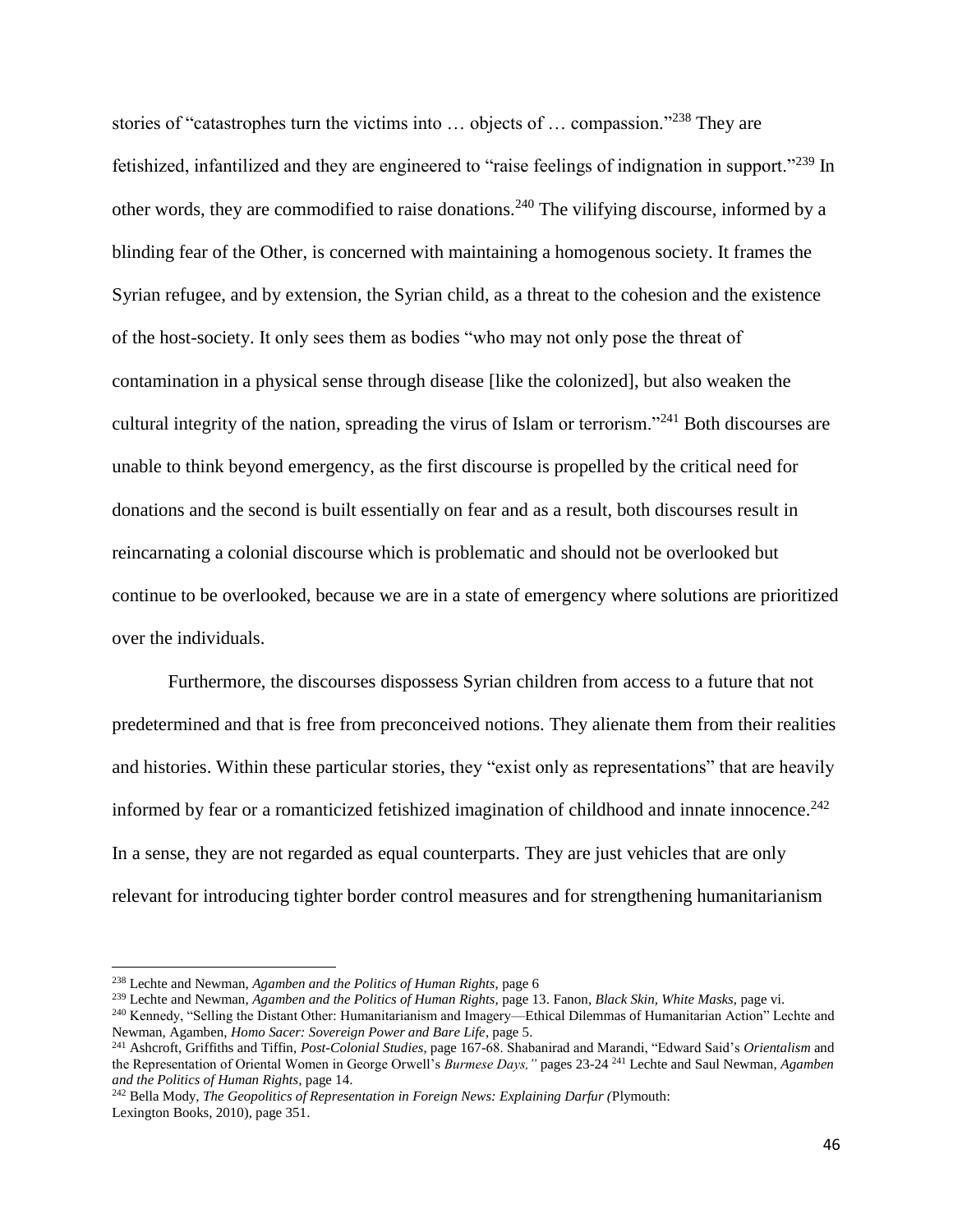both as a doctrine and an industry and because of that, some recent approaches to represent the children continue to reincarnate a colonial discourse misrepresenting them and alienating them from reality, dispossessing them from normalcy. They dismiss acts of reclamation that one can clearly see through the documentary and the podcast.

Theorizing from emergency could arguably be thought as paradoxical framework that is engineered to be paradoxical.<sup>243</sup> Its main aim is to maintain survival during critical events, when time collapses, but it results in the "killing of lives" both through a colonial discourse that alienates and confines the Syrian child within zones of extinction and reduces it to a bare life.<sup>244</sup> The problem is that despite the killing of the children in the stories, despite demoralizing and dehumanizing them and despite sacrificing all the other "add ons" or the needs beyond the physical, the donations for food programmes, which are necessary for the children's wellbeing, are in exponential decline which ultimately could lead to the clinical death of the children.<sup>245</sup> It is the same framework that is centered on aliveness, that contributes to perpetuating conditions of precarity that threatens the children's wellbeing and existence. This thesis contributes to the literature attempting to rethink representation and open it up to encompass the vulnerable as a human being and not an object to fear or sympathize with.<sup>246</sup> It shows why is it important to prioritize the individual, in this case the Syrian child, over humanitarianism and border security. Finally, the thesis shows why it is essential for representation to "exceed the language and practices of security" and the emergency framework that always entails settling for the bare minimum and fails to see the Syrian child as so much more.<sup>247</sup>

<sup>243</sup> Esposito, *Communitas: The Origin and Destiny of Community,* page 141

<sup>&</sup>lt;sup>244</sup> Sylvester, "Avoiding the 'killing' of lives: representations in academia and fiction," page 64.

<sup>&</sup>lt;sup>245</sup> Baines, *Vulnerable Bodies: Gender, the UN and the Global Refugee Crisis, page 156.* 

<sup>246</sup> Lechte and Newman, *Agamben and the Politics of Human Rights,* page 10.

<sup>247</sup> Lechte and Newman, *Agamben and the Politics of Human Rights,* page 12.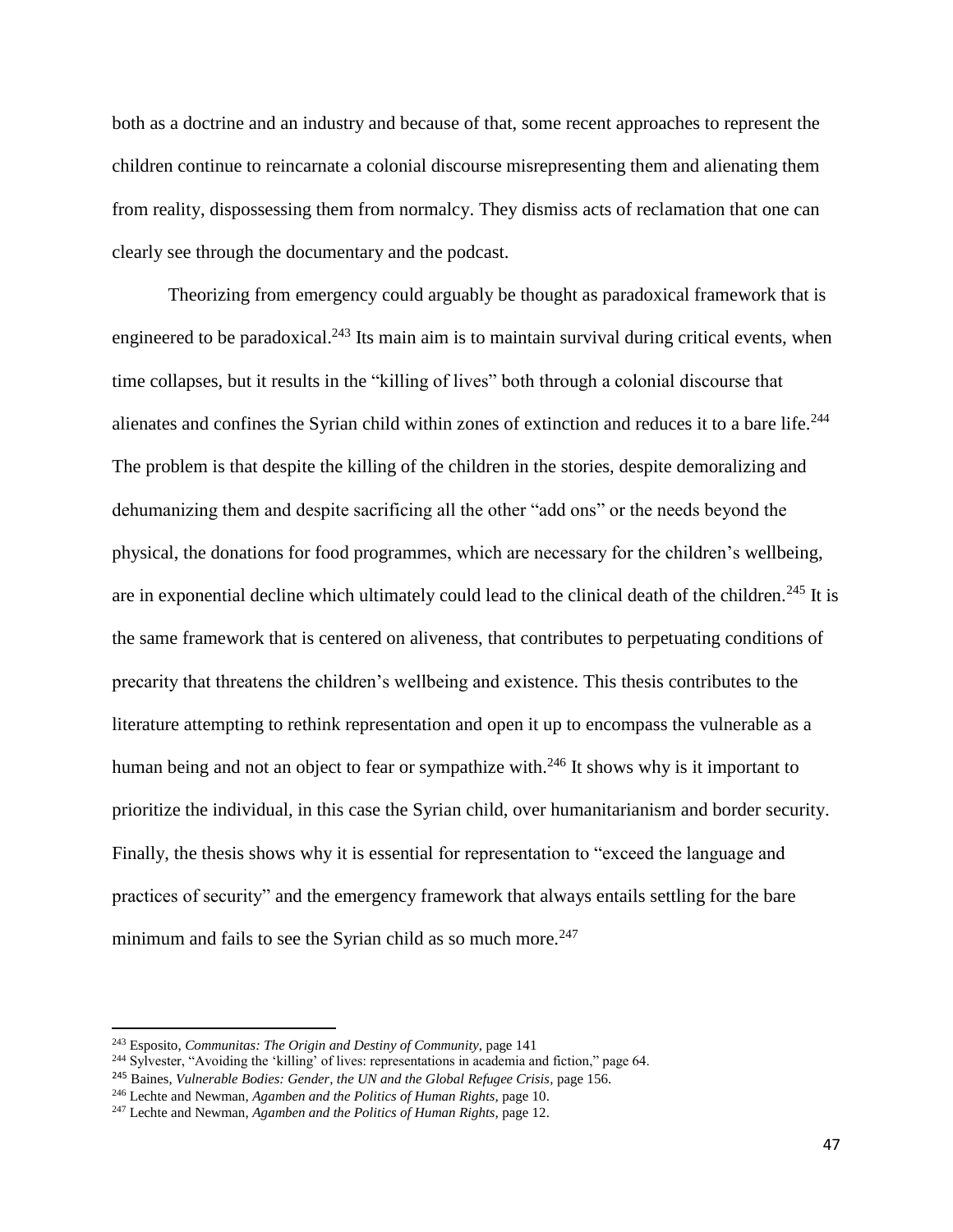## **Bibliography**

Agamben, Giorgio. *Homo Sacer: Sovereign Power and Bare Life*. Trans. Daniel Heller-Roazen. Stanford: CA: Stanford University Press, 1998.

Arendt, Hannah. *The Origins of Totalitarianism*. London, Harvest, 1968.

- Ashcroft, Bill, Gareth Griffiths and Helen Tiffin. *Post-Colonial Studies: The Key* Concepts. London: Routledge, 2000.
- Baines, Erin. '"Today, I Want to Speak Out the Truth": Victim Agency, Responsibility, and Transitional Justice." *International Political Sociology*. 9, no.4, (December 2015): 316– 332.
- Baines, Erin. *Vulnerable Bodies: Gender, the UN and the Global Refugee Crisis*. Burlington: Ashgate Publishing Company. 2004.
- Bashir, M. R. "Issues of Immigration for the Health and Adjustment of Young People." *Journal of Pediatrics and Child Health* 29 (1993): S42-S45.
- Benjamin, Andrew. "Particularity and Exceptions: on Jews and Animals," *South Atlantic Quarterly,* 107, no.1 (2008): 71-87.
- Benjamin, Walter. 'Theses on the philosophy of history', in *Illuminations,* ed. Harry Zohn. New York: Schocken Books, 1969.
- Besteman, Catherine. *Making Refuge: Somali Bantu Refugees and Lewiston, Maine*. Durham, NC: Duke University Press, 2016.
- Boothby, N. "Displaced Children: Psychological Theory and Practice from the Field." *Journal of Refugee Studies* 5, no. 2 (1991): 106-122.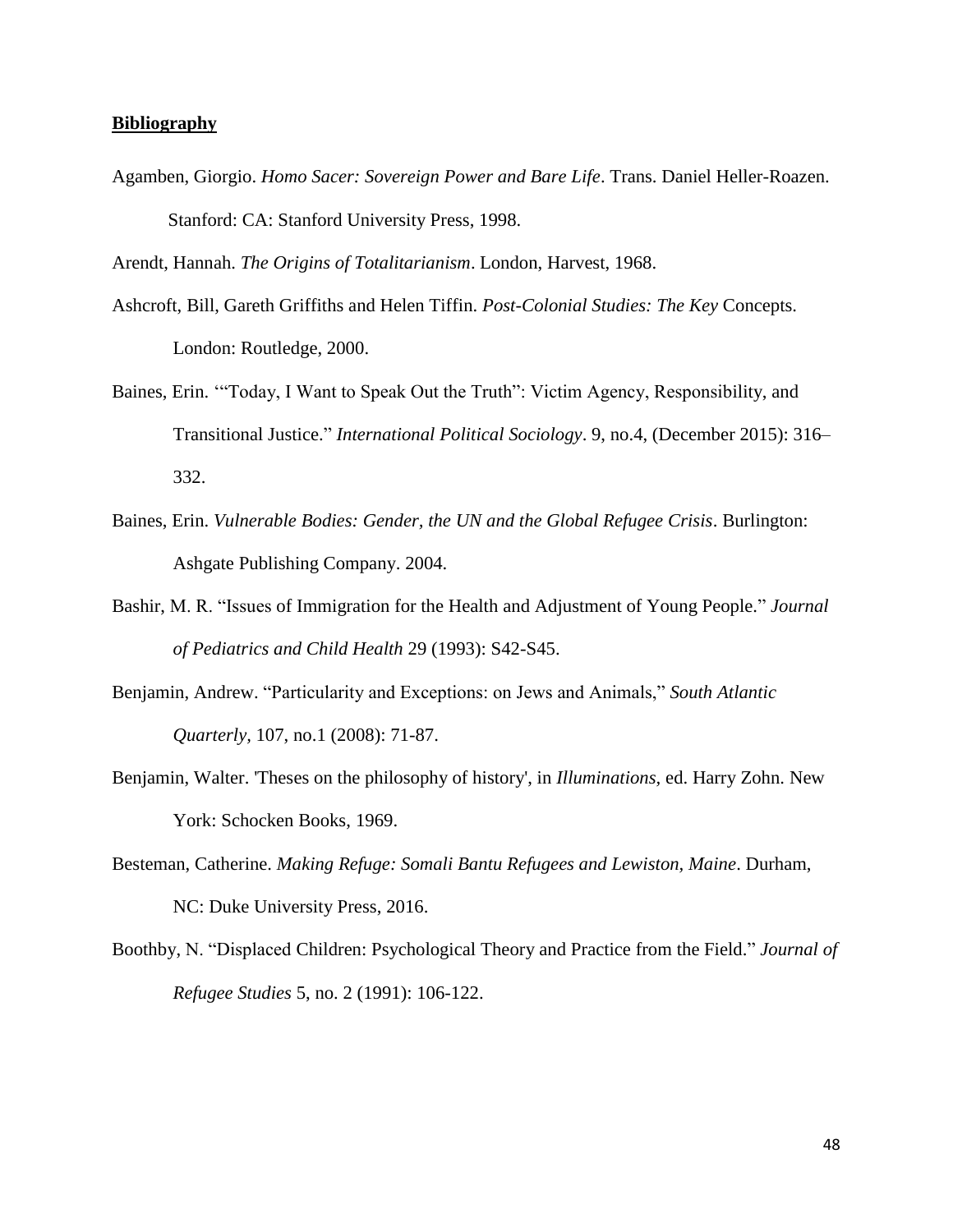- "Catching Birds, Eating Sharks How Syrians Survive the War." *Sputnik International*. September 22, 2017. [https://sputniknews.com/middleeast/201709211057594220-how](https://sputniknews.com/middleeast/201709211057594220-how-syrians-survive-war/)[syrians-survive-war/I](https://sputniknews.com/middleeast/201709211057594220-how-syrians-survive-war/)nfoShopping
- Chimni, B.S. "Third World Approaches to International Law: A Manifesto." *International Community Law Review* 8 (2006): 3-27.
- Chivers, C. J. "Sketching Cruelty and Finding Humanity Beside Syria's 'Waterfall of Blood.'" *New York Times*, March 27, 2018.

https://www.nytimes.com/2018/03/27/magazine/rania-abouzeid-syrian-war.html

- Chowdhry, Geeta and Sheila Nair. *Power, Postcolonialism and International Relations ed.* New York: Routledge, 2002.
- Cole, Sean, Miki Mekk, Joanna Kakissis and Robyn Semien. *Don't Have to Live Like a Refugee.* Podcast audio, September, 2017, [https://www.thisamericanlife.org/radio](https://www.thisamericanlife.org/radio-archives/episode/593/dont-have-to-live-like-a-refugee)[archives/episode/593/dont-have-to-live-like-a-refugee](https://www.thisamericanlife.org/radio-archives/episode/593/dont-have-to-live-like-a-refugee)

["Die erste Kandidatin stellt sich vor.](https://www.youtube.com/watch?v=JfLLnirY5ak)"<https://www.youtube.com/watch?v=JfLLnirY5ak>

"Donate and Rush Emergency Aid to Syrian Families." *UNHCR.* [https://give.unhcr.ca/ea](https://give.unhcr.ca/ea-action/action?ea.client.id=1920&ea.campaign.id=42953&en_txn10=18-OL_Syria_HQ)[action/action?ea.client.id=1920&ea.campaign.id=42953&en\\_txn10=18-OL\\_Syria\\_HQ](https://give.unhcr.ca/ea-action/action?ea.client.id=1920&ea.campaign.id=42953&en_txn10=18-OL_Syria_HQ)

Dowling, Paddy. "In Photos: The Syrian Women and Children waiting in the shadows of Lebanon Refugee Camps." *Independent*. June 22, 2018. [https://www.independent.co.uk/news/world/syria-refugees-photos-latest-lebanon-camps](https://www.independent.co.uk/news/world/syria-refugees-photos-latest-lebanon-camps-women-children-immigrants-civil-war-a8406256.html)[women-children-immigrants-civil-war-a8406256.html](https://www.independent.co.uk/news/world/syria-refugees-photos-latest-lebanon-camps-women-children-immigrants-civil-war-a8406256.html)

Eerdmans, Femke. "Portraying the Other: the Use of Orientalist Discourse in the Representation of the Refugee Crisis in Dutch Newspapers." MA Thesis, Comparative Literary Studies Utrecht University, 2016.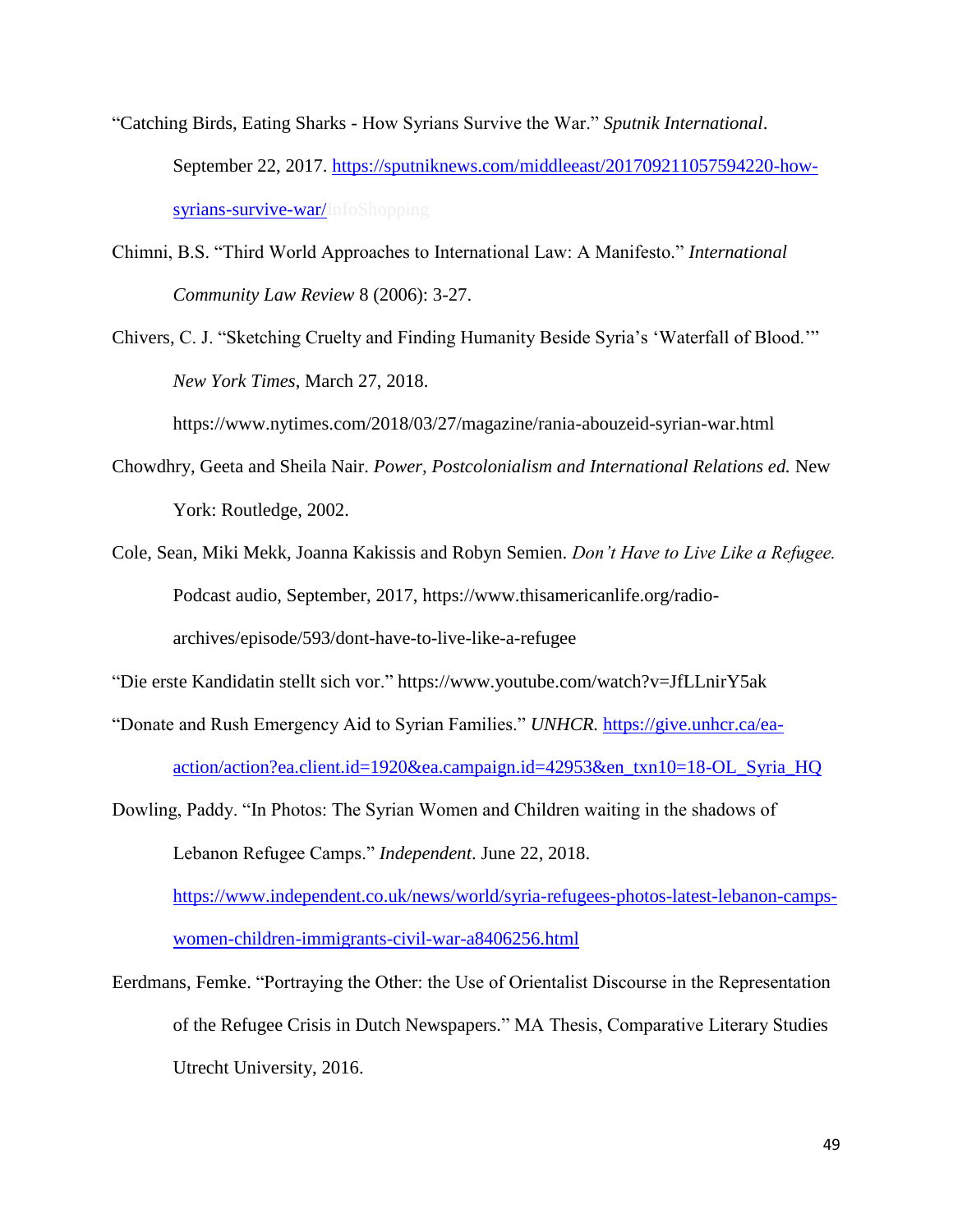Erikson, E. *Identity: Youth and Crisis.* New York: Norton, 1968.

Esposito, Roberto. *Communitas: The Origin and Destiny of Community.* Trans. Timothy Campbell. Stanford: Stanford University Press, 2009.

Fanon, Frantz. *Black Skin, White Masks.* New York: Grove Press, 1967

Fanon, Frantz. *The Wretched of the Earth*., New York: Grove Weidenfeld, 1965.

Ferenci, B. "Separated Refugee Children in Austria," *International Journal of Refugee* Law 12 (2001): 525-547.

Ferris, Elizabeth and Kemal Kirişci. "The Context, Causes, and Consequences of Syrian Displacement." In *The Consequences of Chaos.* Brookings Institutions <https://www.brookings.edu/wp-content/uploads/2016/07/Chapter-1-4.pdf>

"Figures at a Glance." *UNHCR.* <http://www.unhcr.org/figures-at-a-glance.html>

Gordon, Lewis R. and Project Muse. *What Fanon Said: A Philosophical Introduction to His Life and Thought* First ed. New York: Fordham University Press, 2015.

Guild, Elspeth. *Security and Migration in the 21st Century.* Cambridge, Polity Press, 2010.

Haddad, Emma. *The Refugee in International Society: Between Sovereigns.* New York,

Cambridge University Press: 2008.

Hobson, John M. *The Eastern Origins of Western Civilization.* New York: Cambridge University Press, 2004.

Ismail, Farah. "Representations of home, the orient and the other "other" in selected children's fantasy literature." *Scrutiny* 21, no.1 (2016): 3-17.

Hourmat, M. "Victim-Perpetrator Dichotomy in Transitional Justice: The Case of Post-Genocide Rwanda" *Narrative and Conflict: Explorations in Theory and Practice, 4*, no.1 (2016): p. 43-67. [http://journals.gmu.edu/NandC/issue/view/197.](http://journals.gmu.edu/NandC/issue/view/197)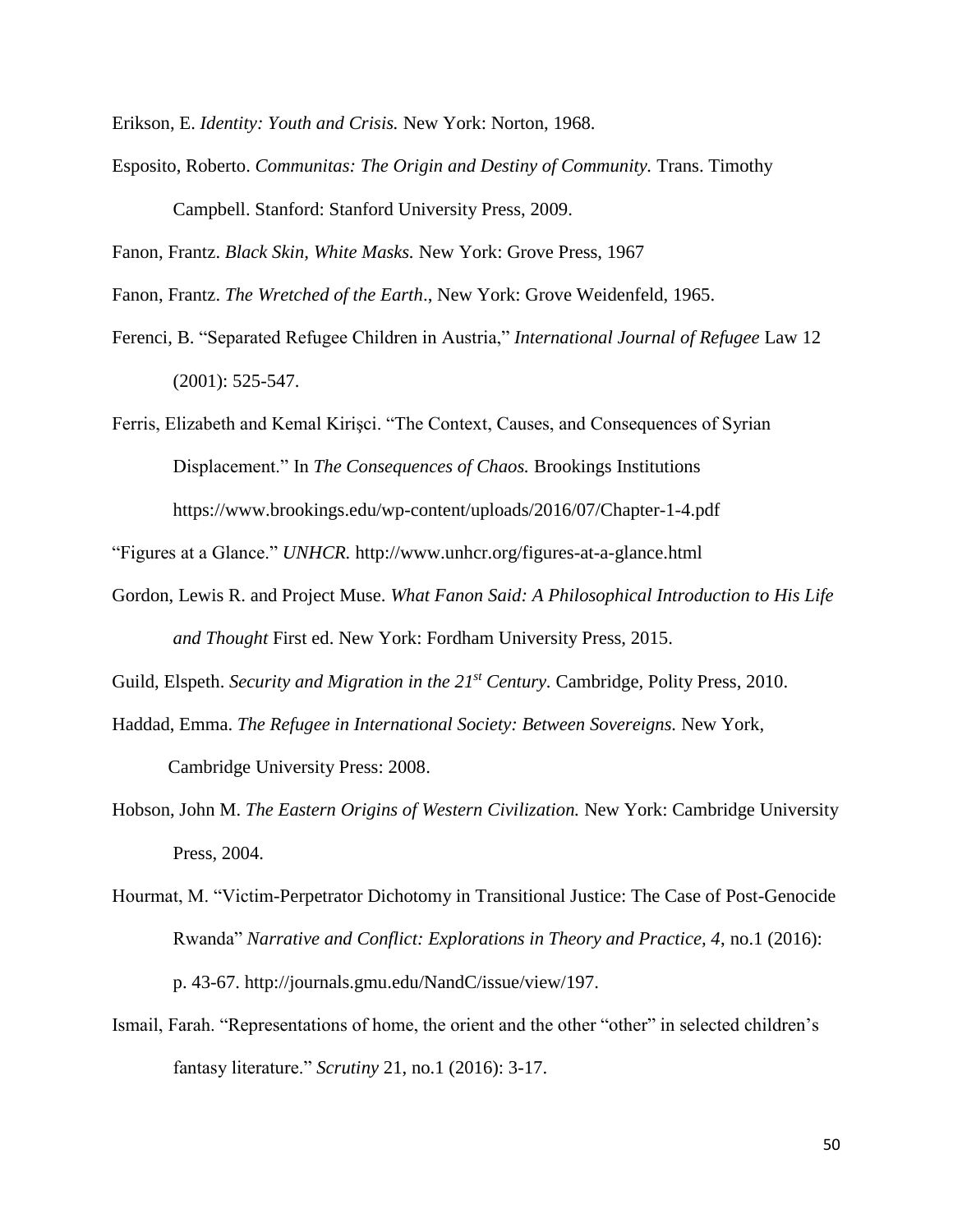- J.J. Messner, "Change is the Only Constant," Foreign Policy, June 18, 2012. <http://foreignpolicy.com/2012/06/18/change-is-the-only-constant/>
- Keller, Carolyn Smith. "Elections and Anti-Immigrant Sentiment in the European Union." ESS Conference. 13-15th July 2016, Switzerland.
- Kennedy, Denis. "Selling the Distant Other: Humanitarianism and Imagery—Ethical Dilemmas of Humanitarian Action." *The Journal of Humanitarian Assistance.* February 28, 2009. https://sites.tufts.edu/jha/archives/411
- Kinch, Tara. "Linking Invisibility and Vulnerability: Strengthening Refugee Child Protection Capacity: The Case of the Unaccompanied and Separated Refugee Children from Bhutan living in Nepal." In *Listening to Asia from the Atlantic.* Berlin: VDM, 2017.
- Kirchgassner, Brooks. "On Frantz Fanon: An Interview with Lewis R. Gordon." *Public Books.* July 20, 2016. http://www.publicbooks.org/on-frantz-fanonan-interview-with-lewis-rgordon/
- Kohli, R. "Social Work with Unaccompanied Asylum-Seeking Young People," *Forced Migration Review* 12 (2002): 31-33.
- Kreis, Ramona. "#refugeesnotwelcome: Anti-refugee discourse on Twitter." *Discourse and Communication* 11, no. 5 (2017): 498-514
- Kristal-Andersson, B. "Psychology of the Refugee, the Immigrant, and their Children: Development of a Conceptual Framework and Application to Psychotherapeutic and Related Support Work." PhD. Dissertation. Department of Psychology. University of Lund, Sweden, 2000.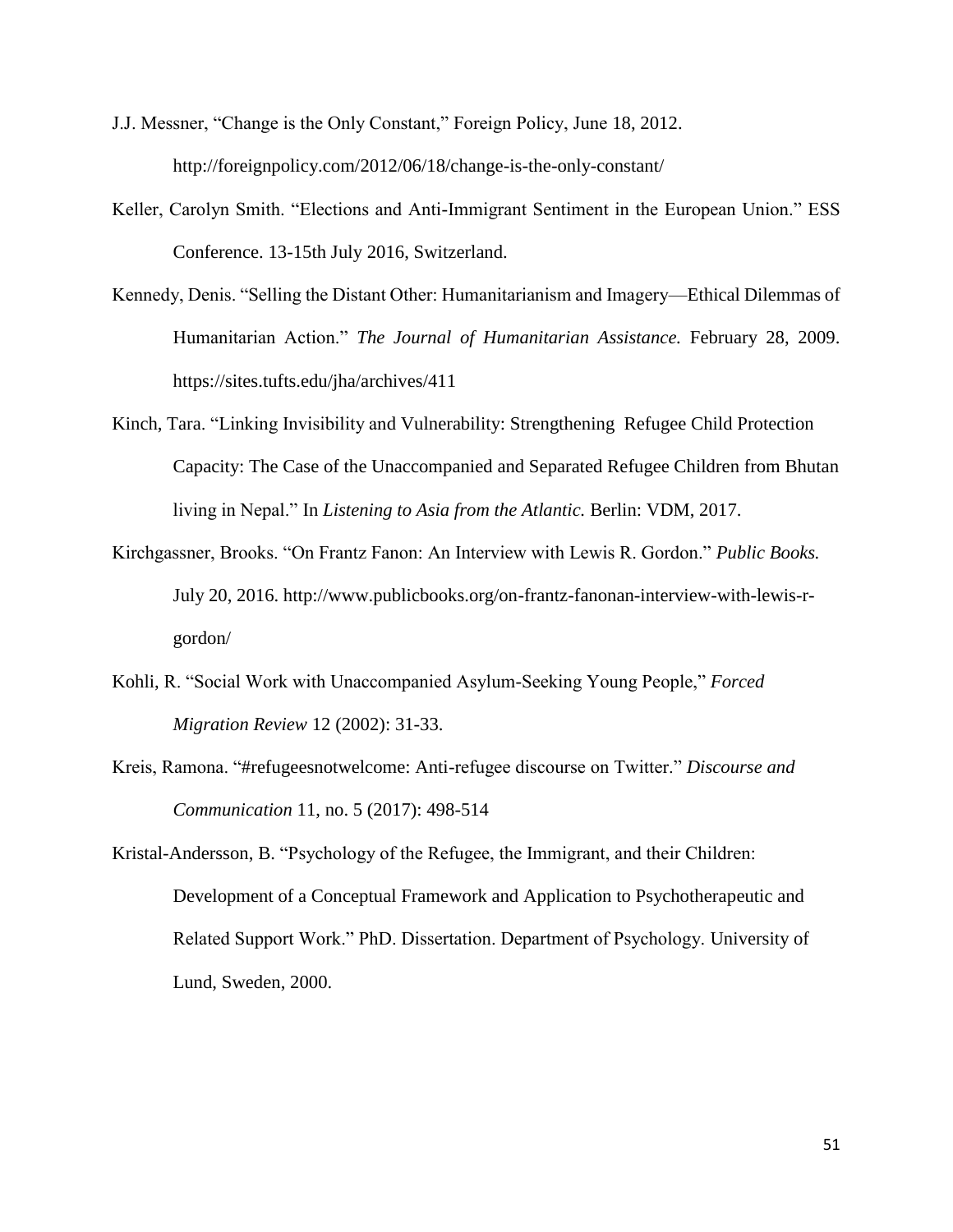- Last Men of Aleppo. Directed by Kareem Abeed, Mujahed Abou Al Joud, Fadi Al Halabi, Steen Johannessen, Hassan Kattan, Khaled Khateeb, Yaman Khatib, Thaer Mohamad and Firas Fayyad, Denmark: Danish Film Institute, 2017.
- Leebaw, Bronwyn. *Judging state-sponsored violence, imagining political change*. Cambridge: Cambridge University Press, 2011.
- Lechte, John and Saul Newman. *Agamben and the Politics of Human Rights.* Edinburgh: Edinburgh University Press, 2013.
- Leyens, J. P., and Z. Mahjoub, *The Mental Health of Refugee Children Exposed to Violent Environments.* Unpublished project proposal by the Refugee Studies Programme. Oxford: Oxford University, 1989.
- Loescher, Gil, James Milner, Edward Newman and Gary Troeller. *Protracted Refugee Situations*  Hong Kong: United Nations University Press, 2014.

McEwan, Cheryl. *Postcolonialism and Development*. London: Routledge, 2009.

Memmi, Albert. *The Colonizer and the Colonized*. Boston: Beacon Press, 1967.

Memmi. Albert. *The Colonizer and the Colonized*. UK: Earthscan Publications Ltd, 2003.

Mody, Bella. *The Geopolitics of Representation in Foreign News: Explaining Darfur.* Plymouth: Lexington Books, 2010.

Muuss, Rolf. E. *Theories of Adolescence.* New York: McGraw Hill, 1996.

Portelli, Alessandro. *The Death of Luigi Trastulli and Other Stories*. New York, State University of New York Press, 1991.

Rieff, David. *A Bed for the Night: Humanitarianism in Crisis*. New York: Simon and Schuster, 2002.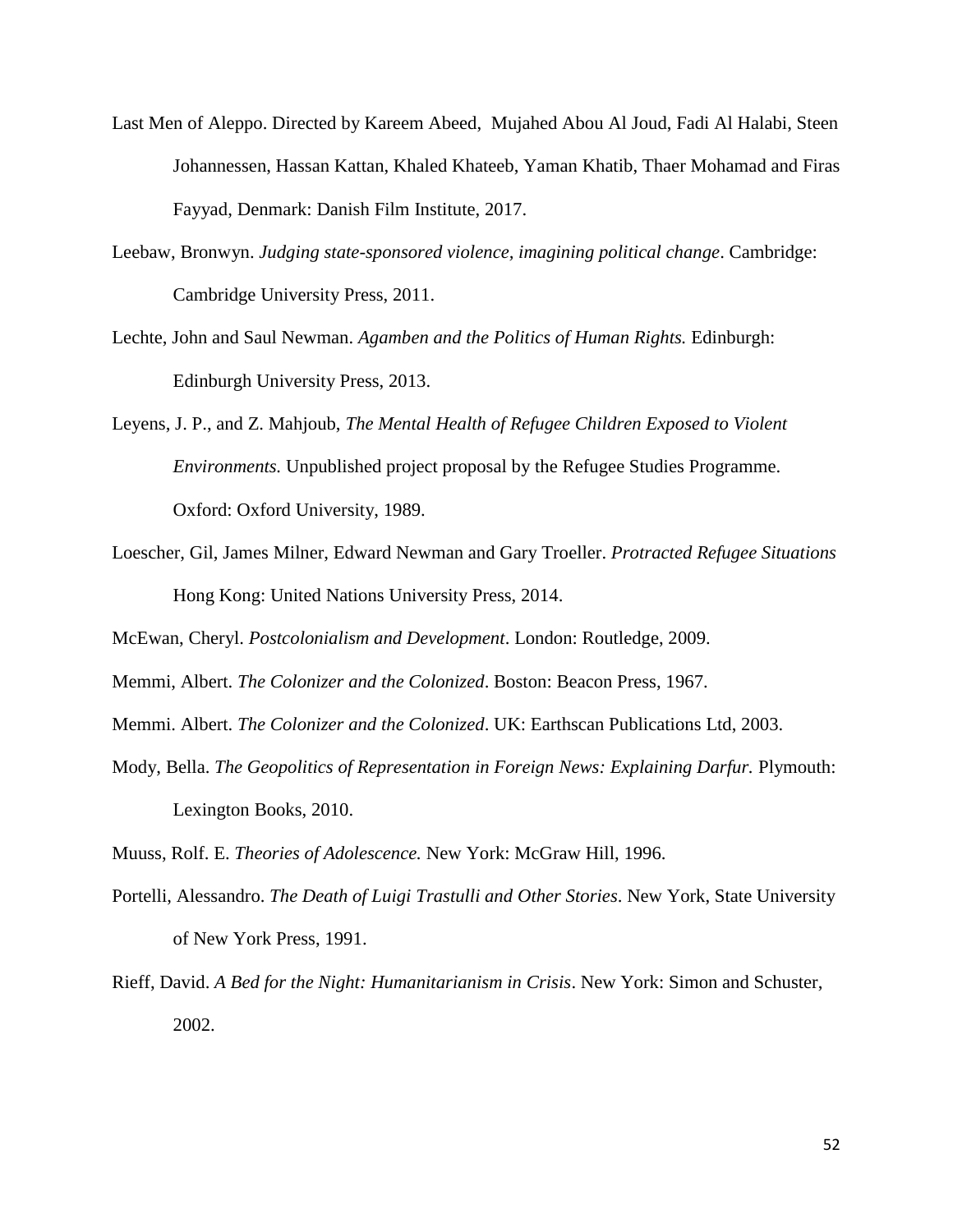- Risam, Roopika. "Now You Can See Them : Self-Representation and the Refugee Selfie." *Popular Communication* 16, no.1 (2018): 58-71.
- Rozakou, Katerina. "The biopolitics of hospitality in Greece: Humanitarianism and the management of refugees." *American Ethnologist* 39, no. 3 (2012): 562–577.

Said, Edward. *Orientalism.* New York: Random House, 1978.

Said, Edward. *Reflection on Exile and Other Essays*. Massachusetts: Harvard University Press, 2000.

Save the Children. "Emergency Syria Appeal" February 2016.

[https://www.savethechildren.ca/wp-](https://www.savethechildren.ca/wp-content/uploads/2016/03/giving_children_a_future.pdf)

[content/uploads/2016/03/giving\\_children\\_a\\_future.pdf](https://www.savethechildren.ca/wp-content/uploads/2016/03/giving_children_a_future.pdf) 

- Shabanirad, Ensieh and Seyyed Mohammad Marandi. "Edward Said's *Orientalism* and the Representation of Oriental Women in George Orwell's *Burmese Days." International Letters of Social and Humanistic Sciences* 60 (2015): 22-33.
- Sher-Schapiro, Avi. "The Young Men Who Started Syria's Revolution Speak About Daraa, Where It All Began." *Vice News.* March 15, 2016. [https://news.vice.com/article/the](https://news.vice.com/article/the-young-men-who-started-syrias-revolution-speak-about-daraa-where-it-all-began)[young-men-who-started-syrias-revolution-speak-about-daraa-where-it-all-began](https://news.vice.com/article/the-young-men-who-started-syrias-revolution-speak-about-daraa-where-it-all-began)
- Shohat, Ella. "The Struggle over Representation: Casting, Coalitions and the Politics of Identification," in *Late Imperial Culture*. New York: Verso, 1995.

"Stories" *UNHCR Syria,* http://www.unhcr.org/sy/stories

Sullivan, Maggie and Timothy S. Rich. "Many refugees are women and children. That changes whether Americans want to admit them." *The Washington Post.* November 29, 2017. [https://www.washingtonpost.com/news/monkey-cage/wp/2017/11/29/americans-like](https://www.washingtonpost.com/news/monkey-cage/wp/2017/11/29/americans-like-refugees-better-when-theyre-women-and-children-especially-republicans/?noredirect=on)[refugees-better-when-theyre-women-and-children-especially-republicans/?noredirect=on](https://www.washingtonpost.com/news/monkey-cage/wp/2017/11/29/americans-like-refugees-better-when-theyre-women-and-children-especially-republicans/?noredirect=on)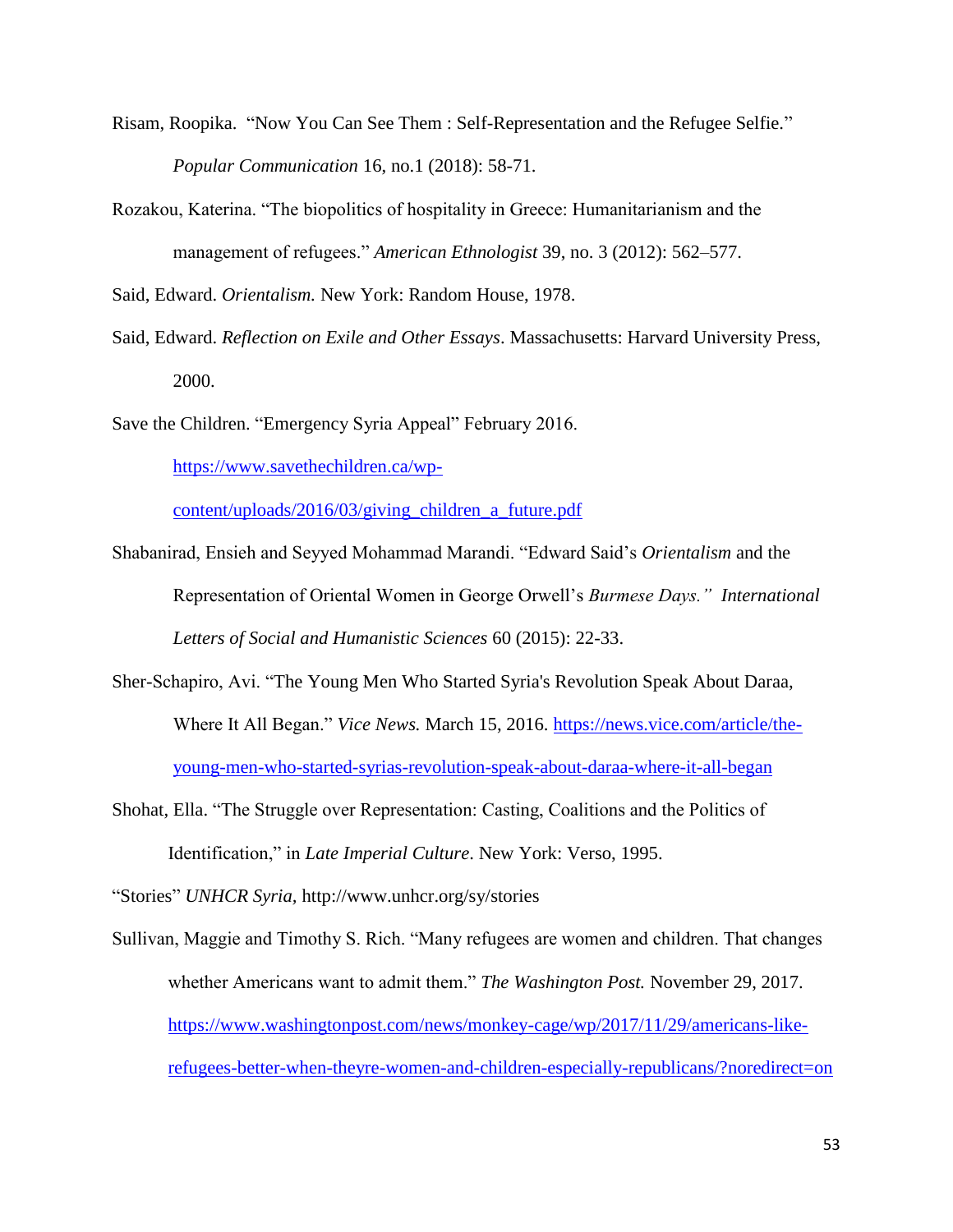Sylvester, Christine. "Avoiding the 'Killing' of Lives: Representations in Academia And Fiction." In *Studying the Agency of Being Governed*. Edited by Stina Hansson, Sofie Hellberg and Maria Stern, 64-74. New York: Routledge, 2014.

"Syria Emergency." UNHCR.<https://donate.unhcr.org/gb-en/syria>

- "Syrian Women and Children: Identifying Gaps and Goals for Reconstruction." The Henry M. Jackson School of International Studies. Last modified 2017. <https://jsis.washington.edu/news/syrian-women-children/>
- Tarabay, Jamie. "For many Syrians, the story of the war began with graffiti in Dara'a." *CNN.* March 15, 2018. [https://www.cnn.com/2018/03/15/middleeast/daraa-syria-seven-years](https://www.cnn.com/2018/03/15/middleeast/daraa-syria-seven-years-on-intl/index.html)[on-intl/index.html.](https://www.cnn.com/2018/03/15/middleeast/daraa-syria-seven-years-on-intl/index.html)
- Temple, Bogusia and Rhetta Moran. Eds. *Doing Research with Refugees: Issues and Guidelines*. Bristol: The Policy Press, 2006.
- Ullah, Akm Ahsan. *Refugee Politics in the Middle East and North Africa*. Hamphsire, Palgrave Macmillan, 2014.
- UNHCR. "Refugee Children: Guidelines on Protection and Care." 1994. http://www.unhcr.org/protect/PROTECTION/3b84c6c67.pdf
- Vaiou, Dina. "Gendered Mobilities and Border-crossings: From Elbasan to Athens." *Gender, Place, Culture*. 19, no. 2 (2012): 249-262.
- Von Welser, Maria. *No Refuge for Women: The Tragic Fate of Syrian Refugees*. Translated by Jamie Mcintosh. British Columbia, Greystone Books, 2017.
- Walton, L. M. "Health and Human Rights of Syrian Women and Children Refugees: Trafficking, Resettlement, and the United Nations Convention on Refugees Revisited." *Online Journal of Health Ethics,* 14 no. 1 (2018):1-10.